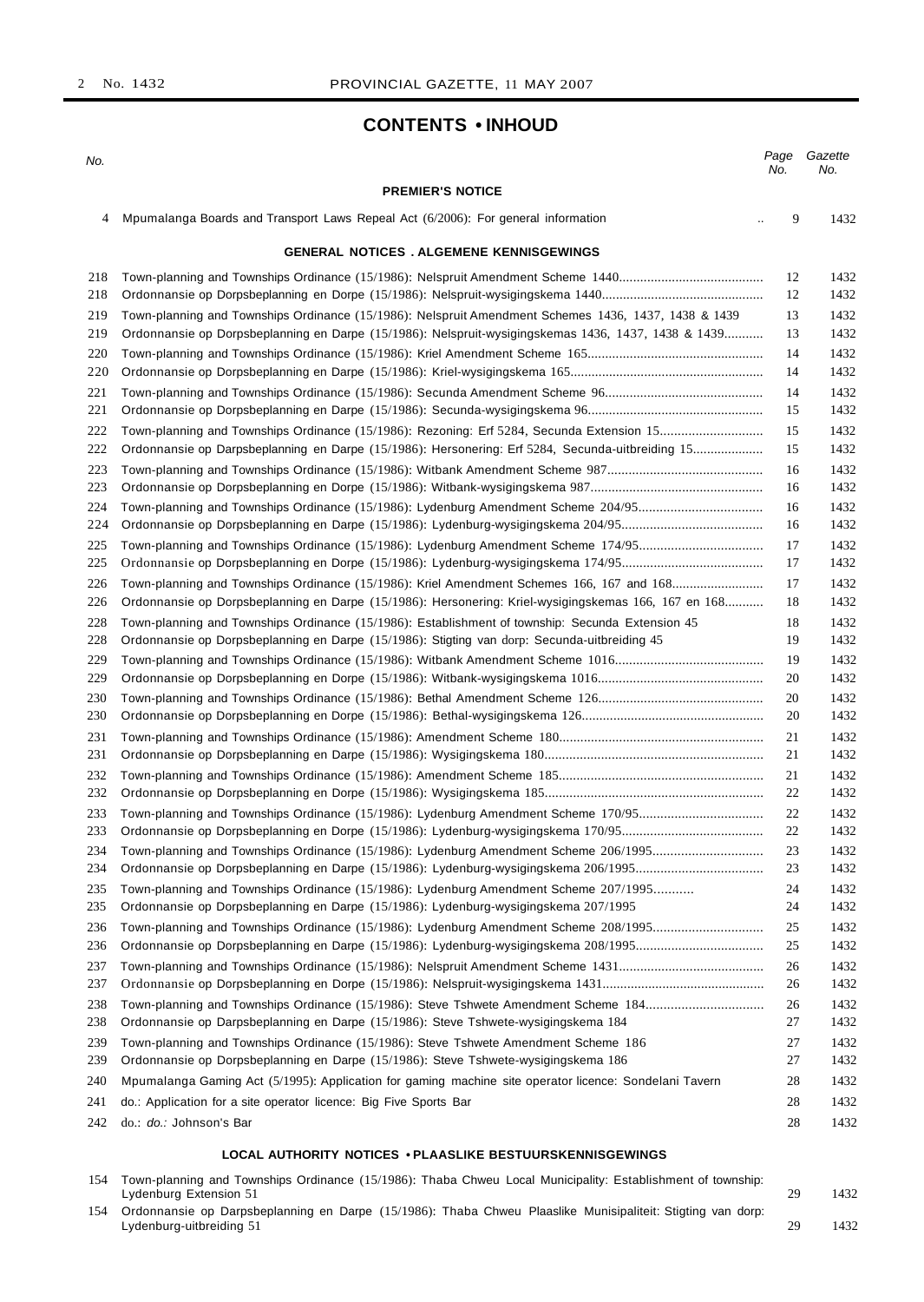| No. |                                                                                                                                                    | Page<br>No.     | Gazette<br>No. |
|-----|----------------------------------------------------------------------------------------------------------------------------------------------------|-----------------|----------------|
| 155 | Town-planning and Townships Ordinance (15/1986): Establishment of township: Sonheuvel Extension 13                                                 | 30              | 1432           |
| 155 | Ordonnansie op Dorpsbeplanning en Dorpe (15/1986): Stigting van dorp: Sonheuvel-uitbreiding 13                                                     | 30              | 1432           |
| 185 | Town-planning and Townships Ordinance (15/1986): Greater Tubatse Local Municipality: Establishment of township:<br><b>Burgersfort Extension 50</b> | 31              | 1432           |
| 185 | Ordonnansie op Dorpsbeplanning en Dorpe (15/1986): Groter Tubatse Plaaslike Munisipaliteit: Stigting van dorp:<br>Burgersfort-uitbreiding 50       | 31              | 1432           |
| 186 | Town-planning and Townships Ordinance (15/1986): Steve Tshwete Local Municipality: Approval: Steve Tshwete                                         |                 |                |
|     | Amendment Scheme 131                                                                                                                               | 32              | 1432           |
| 187 | do.: Govan Mbeki Municipality: Correction Notice                                                                                                   | 32              | 1432           |
| 188 | Local Government Ordinance (17/1939): Town Municipality of Mbombela: Closure: Pekan Avenue                                                         | 33<br>$\cdot$ . | 1432           |
| 188 | Ordonnansie op Plaaslike Bestuur (17/1939): Mbombela Munisipaliteit: Sluiting: Pekanlaan                                                           | 33<br>          | 1432           |
|     |                                                                                                                                                    |                 |                |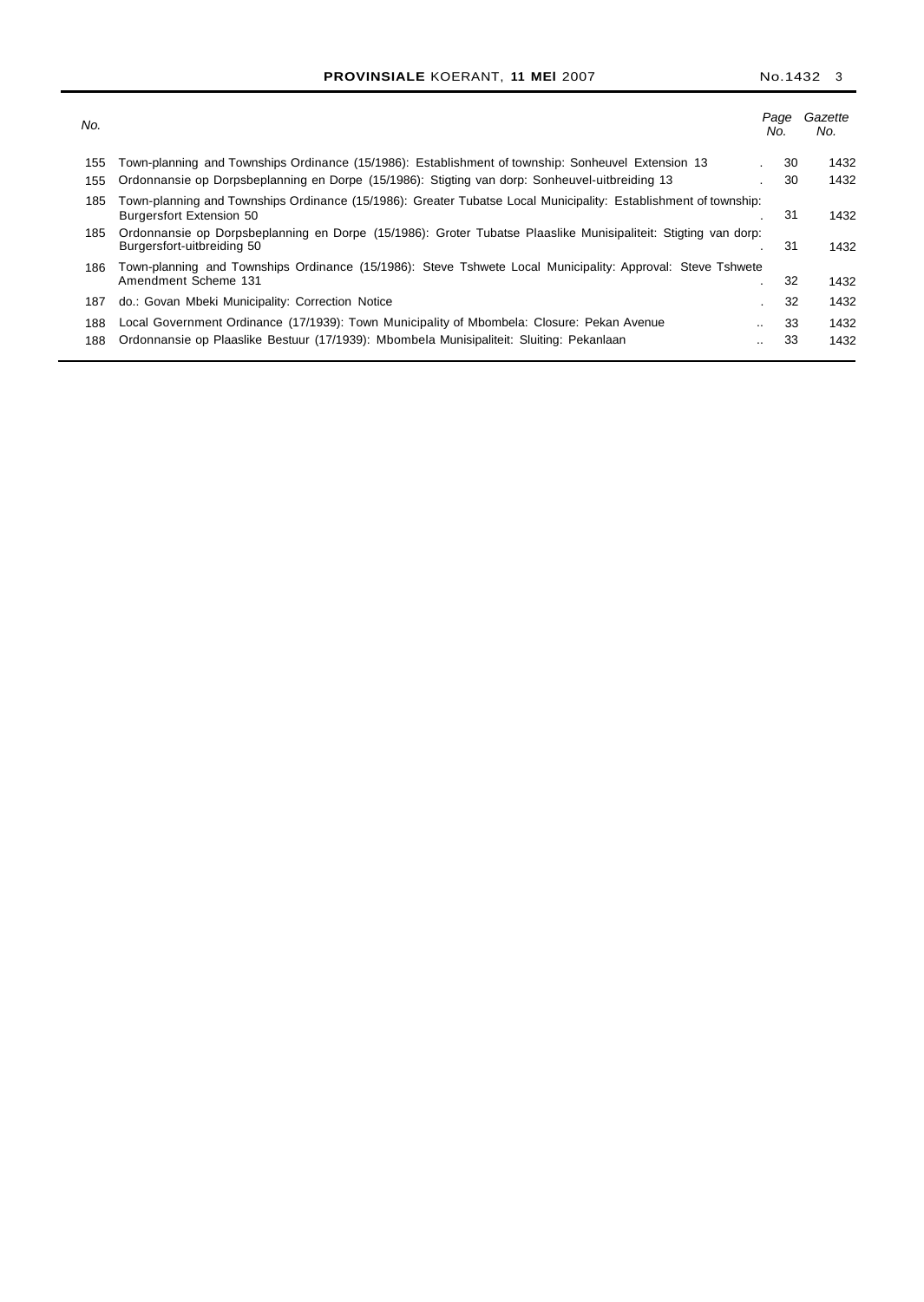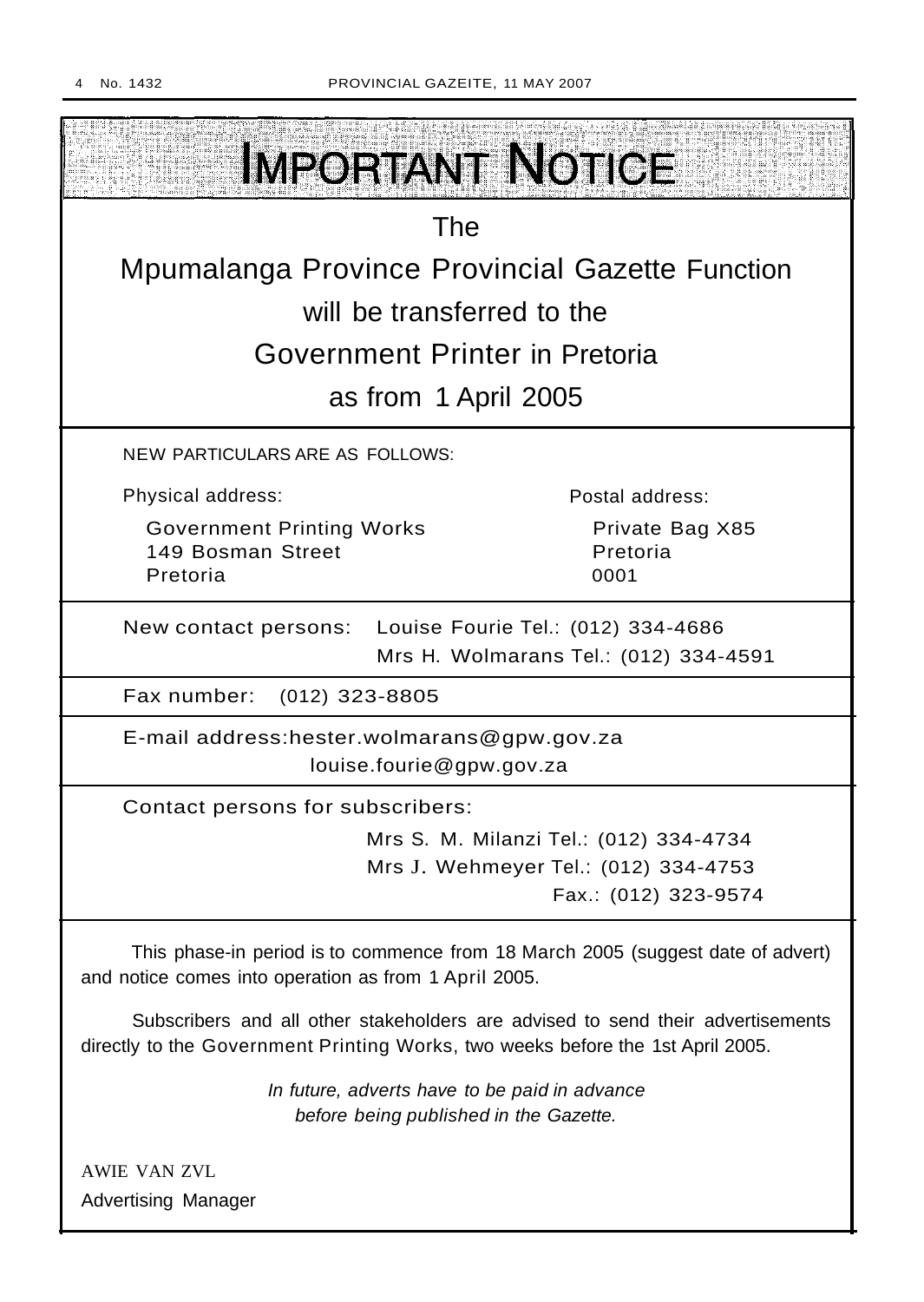| IT IS THE CLIENTS RESPONSIBILITY TO ENSURE THAT THE CORRECT AMOUNT IS<br>PAID AT THE CASHIER OR DEPOSITED INTO THE GOVERNMENT PRINTING WORKS<br>BANK ACCOUNT (REFER TO PAGE WITH BANKING DETAILS) AND ALSO THAT THE<br>REQUISITION/COVERING LETTER TOGETHER WITH THE ADVERTISEMENTS AND THE<br>PROOF OF DEPOSIT REACHES THE GOVERNMENT PRINTING WORKS IN TIME FOR<br>INSERTION IN THE PROVINCIAL GAZETTE. |                                                                                                   |  |  |
|-----------------------------------------------------------------------------------------------------------------------------------------------------------------------------------------------------------------------------------------------------------------------------------------------------------------------------------------------------------------------------------------------------------|---------------------------------------------------------------------------------------------------|--|--|
|                                                                                                                                                                                                                                                                                                                                                                                                           | NO ADVERTISEMENTS WILL BE PLACED WITHOUT PRIOR PROOF OF PRE-PAYMENT.                              |  |  |
|                                                                                                                                                                                                                                                                                                                                                                                                           | $1/4$ page R 172.70<br>Letter Type: Arial<br>Size: 10<br>Line Spacing: At:<br>Exactly<br>11 pt    |  |  |
| A price increase of<br>$8,5%$ will be<br>effective on all<br>tariffs from<br>1 April 2007                                                                                                                                                                                                                                                                                                                 | $_{1/2}$ page R 345.40<br>Size: 10<br>Letter Type: Arial<br>Line Spacing: At:<br>Exactly<br>11 pt |  |  |
|                                                                                                                                                                                                                                                                                                                                                                                                           | 3/4page R 518.10<br>Letter Type: Arial<br>Size: 10<br>Line Spacing: At:<br>Exactly<br>11 pt       |  |  |
|                                                                                                                                                                                                                                                                                                                                                                                                           | R 690.80<br>Full page<br>Size: 10<br>Letter Type: Arial<br>Line Spacing: At:<br>Exactl:<br>11 pt  |  |  |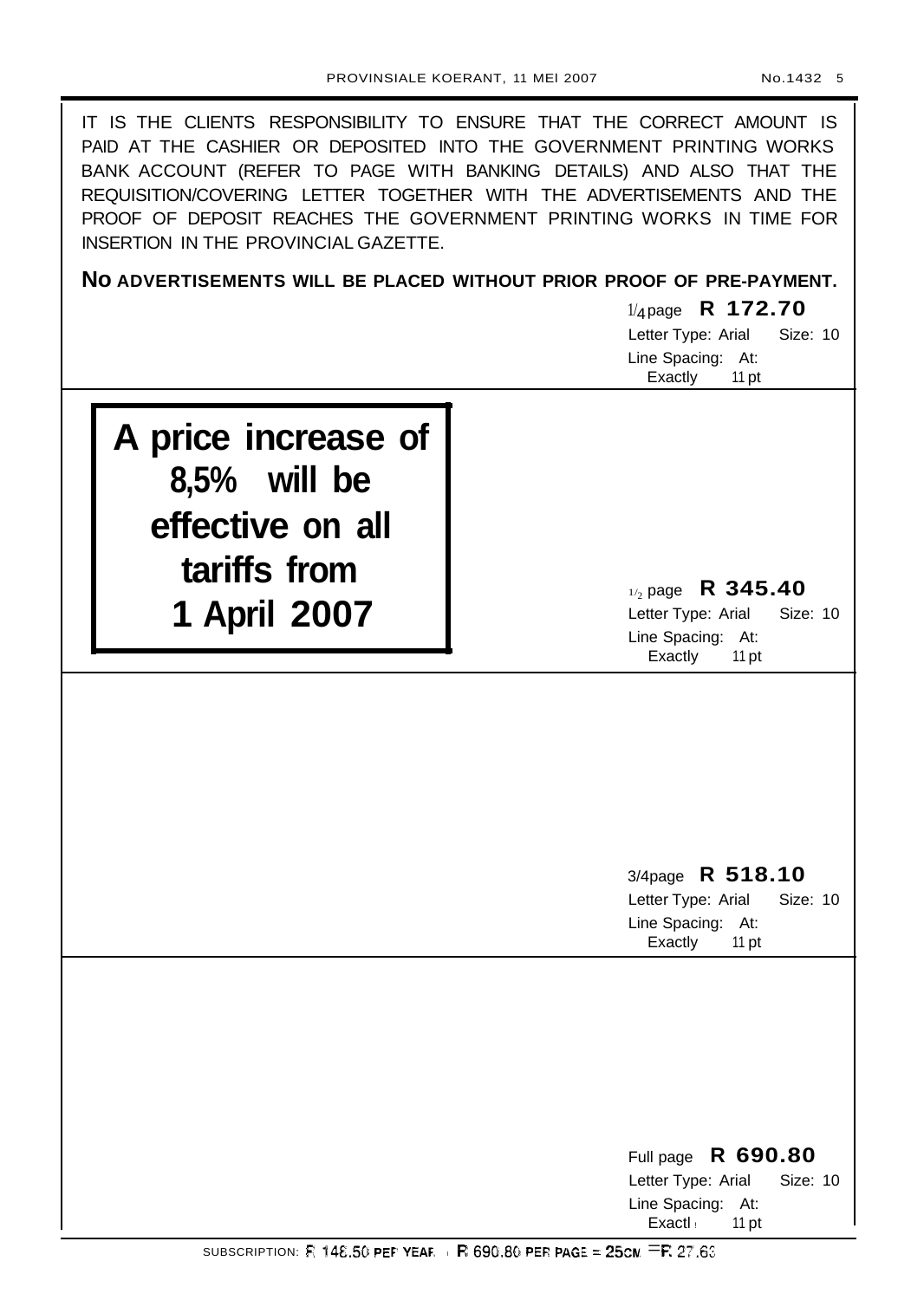

# **CONDITIONS FOR PUBLICATION OF NOTICES**

# **CLOSING TIMES FOR THE ACCEPTANCE OF NOTICES**

- 1. (1) The Mpumalanga Province Provincial Gazette is published every week on Friday, and the closing time for the acceptance of notices which have to appear in the Mpumalanga Province Provincial Gazette on any particular Friday, is **15:00 two weeks prior to the publication date.** Should any Friday coincide with a public holiday, the publication date remains unchanged. However, the closing date for acceptance of advertisements moves backwards accordingly, in order to allow for ten working days prior to the publication date.
	- (2) The date for the publication of a **separate** Mpumalanga Province Provincial Gazette is negotiable.
- 2. (1) Copy of notices received **after closing time** will be held over for publication in the next Mpumalanga Province Provincial Gazette.
	- (2) Amendment or changes in copy of notices cannot be undertaken unless instructions are received **before 10:00 on Thursdays.**
	- (3) Copy of notices for publication or amendments of original copy can not be accepted over the telephone and must be brought about by letter, by fax or by hand. The Government Printer will not be liable for any amendments done erroneously.
	- (4) In the case of cancellations a refund of the cost of a notice will be considered only if the instruction to cancel has been received on or before the stipulated closing time as indicated in paragraph 2 (2).

# **ApPROVAL OF NOTICES**

3. In the event where a cheque, submitted by an advertiser to the Government Printer as payment, is dishonoured, then the Government Printer reserves the right to refuse such client further access to the Mpumalanga Province Provincial Gazette untill any outstanding debts to the Government Printer is settled in full.

# **THE GOVERNMENT PRINTER INDEMNIFIED AGAINST LIABILITY**

- 4. The Government Printer will assume no liability in respect of-
	- (1) any delay in the publication of a notice or publication of such notice on any date other than that stipulated by the advertiser;
	- (2) erroneous classification of a notice, or the placement of such notice in any section or under any heading other than the section or heading stipulated by the advertiser;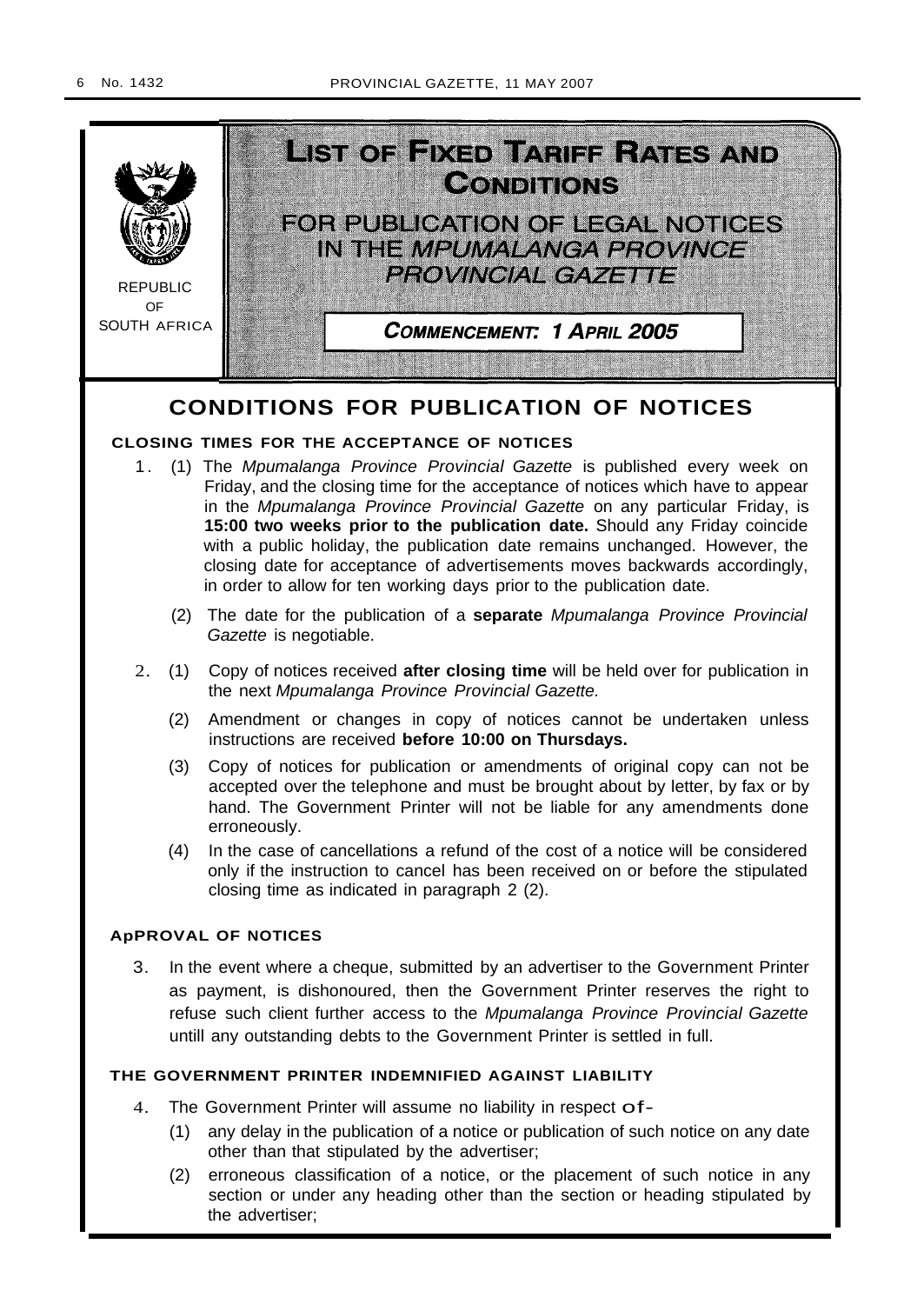- 
- (3) any editing, revision, omission, typographical errors or errors resulting from faint or indistinct copy.

# **LIABILITY OF ADVERTISER**

5. Advertisers will be held liable for any compensation and costs arising from any action which may be instituted against the Government Printer in consequence of the publication of any notice.

# **COpy**

- 6. Copy of notices must be typed on one side of the paper only and may not constitute part of any covering letter or document.
- 7. At the top of any copy, and set well apart from the notice, the following must be stated:

Where applicable

- (1) The heading under which the notice is to appear.
- (2) The cost of publication applicable to the notice, in accordance with the ''Word Count Table".

# **PAYMENT OF COST**

- 9. **With effect from 1 April 2005 no notice will be accepted for publication unless the cost of the insertion(s) is prepaid in CASH or by CHEQUE or POSTAL ORDERS. It can be arranged that money can be paid into the banking account of the Government Printer, in which case the deposit slip accompanies the advertisement before publication thereof.**
- 10. (1) The cost of a notice must be calculated by the advertiser in accordance with the word count table.
	- (2) Where there is any doubt about the cost of publication of a notice, and in the case of copy, an enquiry, accompanied by the relevant copy, should be addressed to the **Advertising Section, Government Printing Works, Private Bag X85, Pretoria, 0001 [Fax: (012) 323-8805],** before publication.
- **11.** Overpayment resulting from miscalculation on the part of the advertiser of the cost of publication of a notice will not be refunded, unless the advertiser furnishes adequate reasons why such miscalculation occurred. In the event of underpayments, the difference will be recovered from the advertiser, and the notice(s) will not be published until such time as the full cost of such publication has been duly paid in cash or by cheque or postal orders, or into the banking account.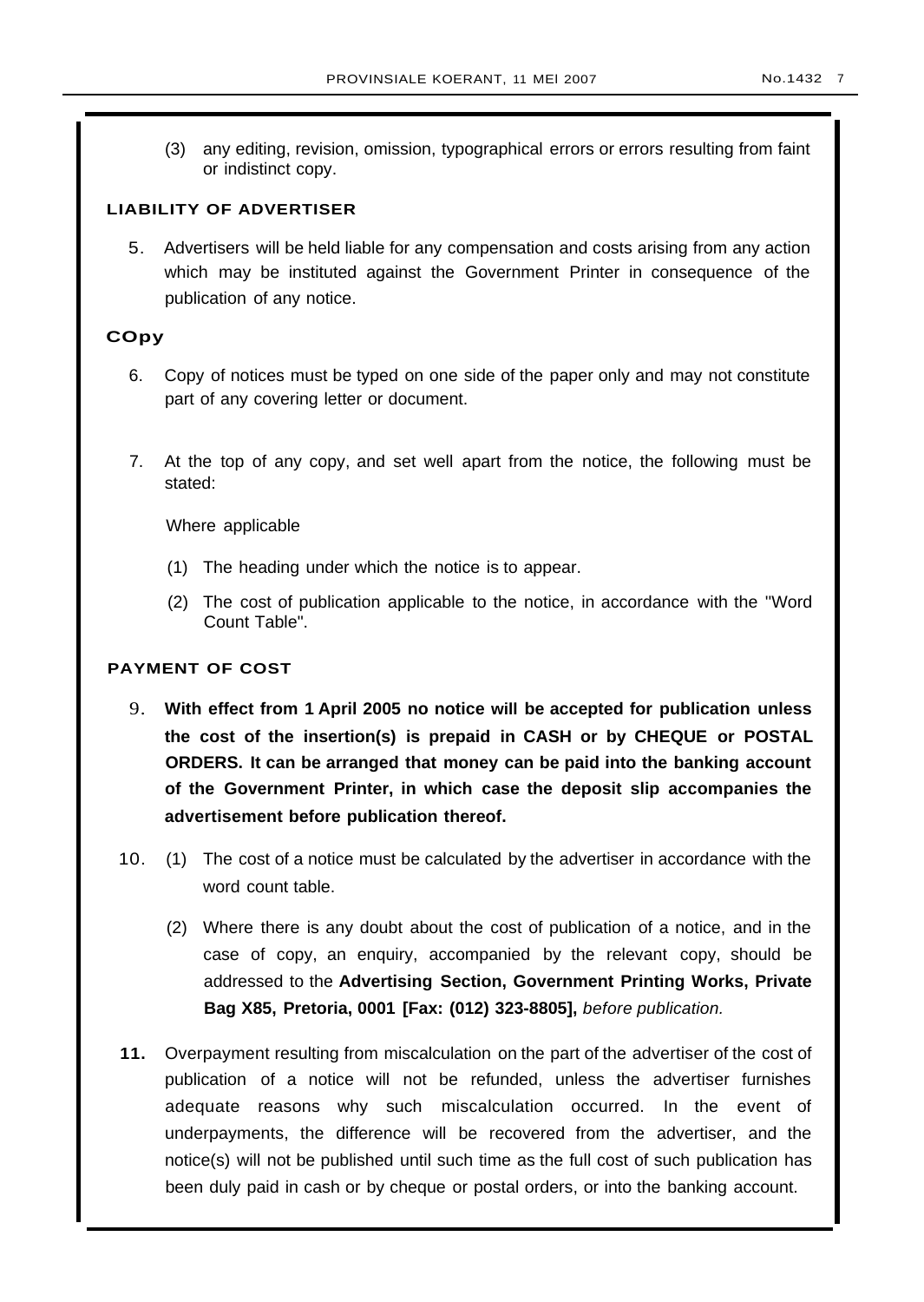- 12. In the event of a notice being cancelled, a refund will be made only if no cost regarding the placing of the notice has been incurred by the Government Printing Works.
- 13. The Government Printer reserves the right to levy an additional charge in cases where notices, the cost of which has been calculated in accordance with the Word Count Table, are subsequently found to be excessively lengthy or to contain overmuch or complicated tabulation.

# PROOF OF PUBLICATION

14. Copies of the Mpumalanga Province Provincial Gazette which may be required as proof of publication, may be ordered from the Government Printer at the ruling price. The Government Printer will assume no liability for any failure to post such Mpumalanga Province Provincial Gazette(s) or for any delay in despatching it/them.

# **GOVERNMENT PRINTERS BANK ACCOUNT PARTICULARS**

Bank:

ABSA

BOSMAN STREET

Account No.: 4057114016

Branch code: 632005

Reference No.: 00000047

Fax No.: (012) 323 8805

Enquiries:

| Mrs. L. Fourie    | Tel.: (012) 334-4686 |
|-------------------|----------------------|
| Mrs. H. Wolmarans | Tel.: (012) 334-4591 |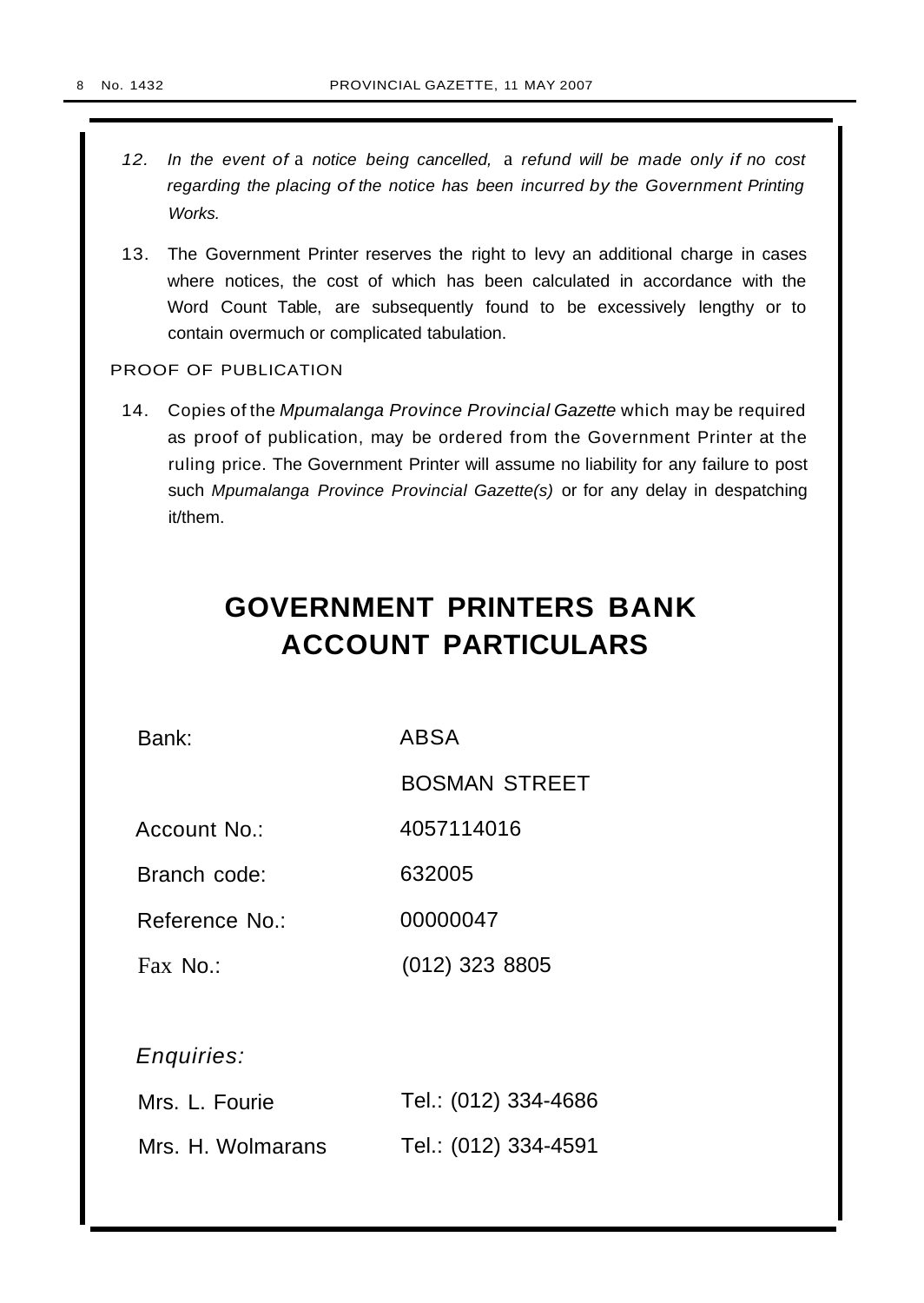# PREMIER'S NOTICE

Notice No.4, 2007

# MPUMALANGA ROADS AND TRANSPORT LAWS REPEAL ACT, 2006 (ACT NO.6 OF 2006)

It is hereby notified that I, Thabang Sampson Phathakge Makwetla, in my capacity as Premier of the Mpumalanga Province, have, in terms of section 121 of the Constitution of the Republic of South Africa, 1996, assented to the Mpumalanga Roads and Transport Laws Repeal Act, 2006. The Mpumalanga Roads and Transport Laws Repeal Act, 2006 (Act No.6 of 2006), is hereby published for general information.

T.S.P. MAKWETLA PREMIER: MPUMALANGA PROVINCE DATE: 4 April 2007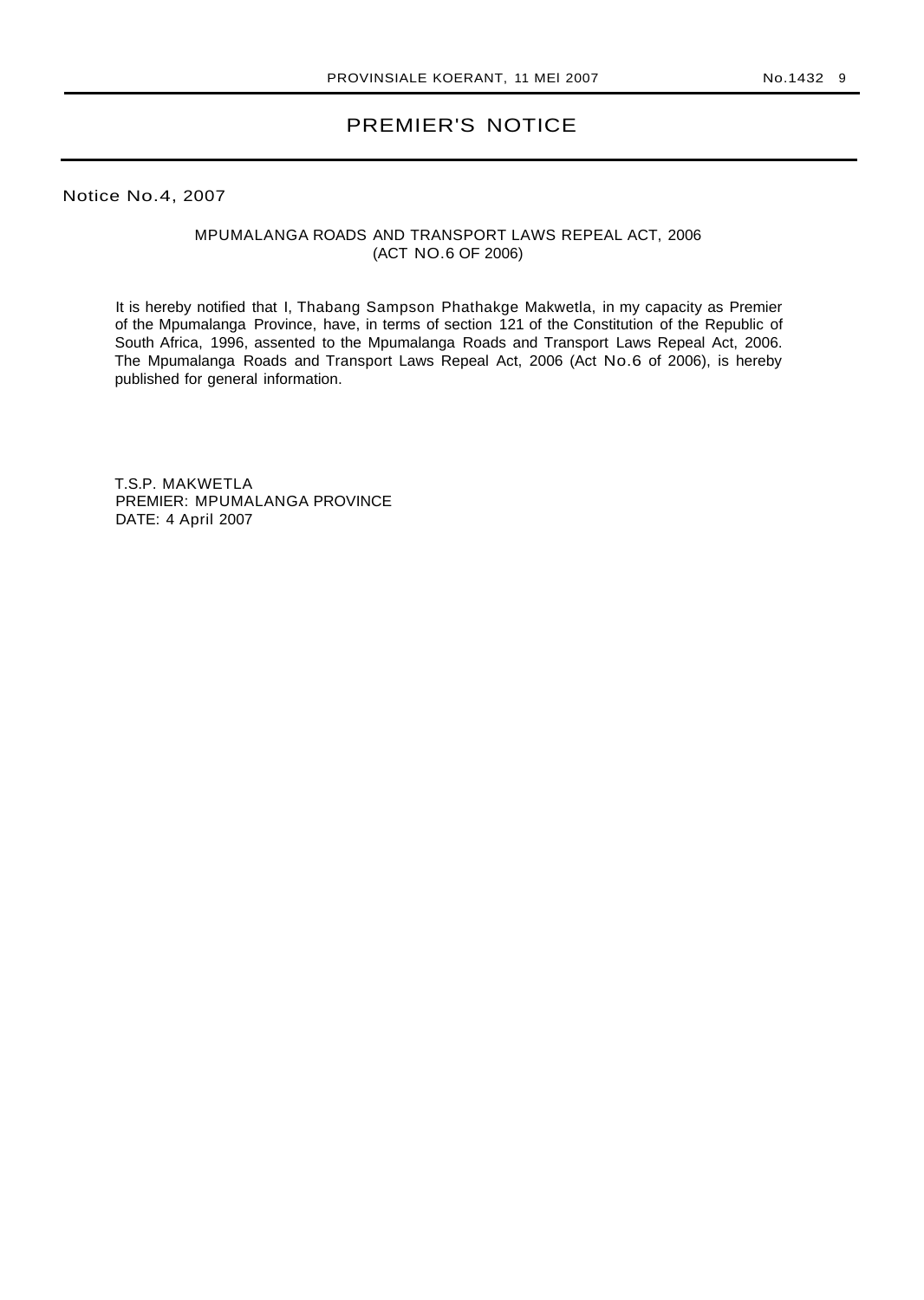#### **MPUMALANGA ROADS AND TRANSPORT LAWS REPEAL ACT, 2006**

#### **To provide for the repeal of certain laws in so far as they are applicable in the Province and to provide for matters connected therewith.**

**1. Definitions.** In this Act, unless the context otherwise indicates-

"Province" means the Province of Mpumalanga established in terms of section 103 of the Constitution of the Republic of South Africa, 1996 (Act No.1 08 of 1996).

**2. Repeal of laws.** The laws mentioned in the second column of the Schedule to this Act are hereby repealed to the extent indicated in the third column thereof, in so far as they are applicable in the Province.

**3. Savings.** The repeal of a law mentioned in the second column of the Schedule to this Act shall not-

- (a) revive anything not in force or existing at the time at which the repeal takes effect;
- (b) affect the previous operation of any law so repealed or anything duly done or suffered under the law so repealed;
- (c) affect any right, privilege, obligation or liability acquired, accrued or incurred· under any law so repealed;
- (d) affect any penalty, forfeiture or punishment incurred in respect of any offence committed against any law so repealed.

**4. Short title and commencement** This Act shall be called the Mpumalanga Roads and Transport Laws Repeal Act, 2006.

| YEAR AND<br><b>NUMBER OF ACT</b> | <b>SHORT TITLE OF</b><br><b>ACT</b>                                    | EXTENT OF<br><b>REPEAL</b>                        | <b>APPLICABLE</b><br><b>LEGISLATION</b>                                                                 |
|----------------------------------|------------------------------------------------------------------------|---------------------------------------------------|---------------------------------------------------------------------------------------------------------|
| 1972<br>9                        | National Road Safety<br>Act, 1972 (Act No.9 of<br>1972)                | The whole-<br>excluding sections<br>7a, 14 and 26 | National Road Traffic<br>Act, 1996 (Act No. 93<br>of 1996)                                              |
| 1977<br>74                       | KaNgwane Road<br>Transportation Act,<br>1977 (Act No. 74 of<br>1977)   | The whole                                         | National Land<br><b>Transport Transition</b><br>Act, 2000 (Act No. 22<br>of 2000)<br><b>COMPOSITION</b> |
| 1977<br>74                       | KwaNdebele Road<br>Transportation Act,<br>1977 (Act No. 74 of<br>1977) | The whole                                         | National Land<br><b>Transport Transition</b><br>Act, 2000 (Act No. 22)<br>of 2000)                      |

**SCHEDULE**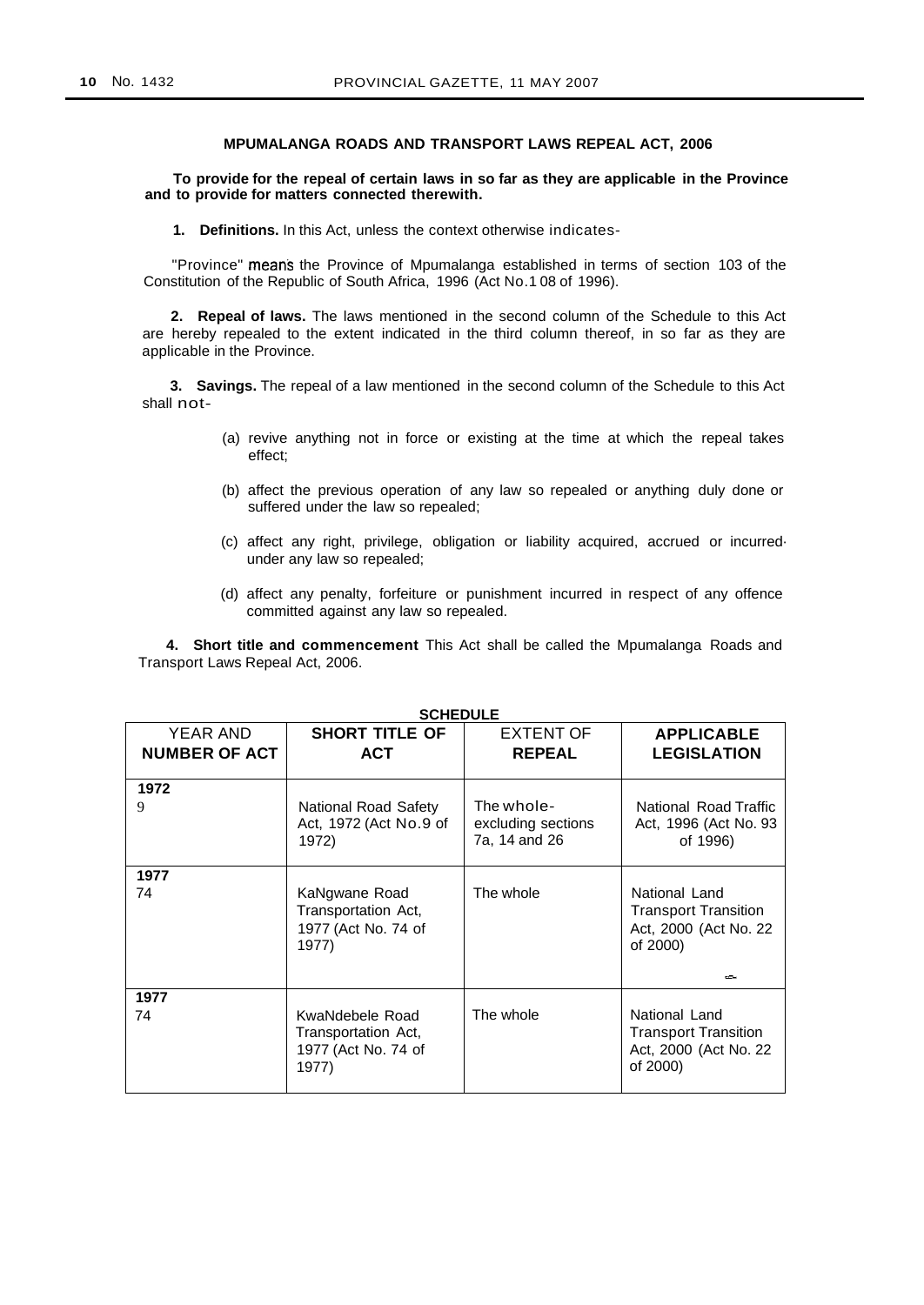| <b>NO.1432</b> | $1^{\prime}$ |
|----------------|--------------|
|                |              |

| 1978<br>17 | Lebowa Road<br>Transportation Act,<br>1978 (Act No. 170f<br>1978)   | The whole | National Land<br><b>Transport Transition</b><br>Act, 2000 (Act No. 22)<br>of 2000) |
|------------|---------------------------------------------------------------------|-----------|------------------------------------------------------------------------------------|
| 1981<br>10 | KwaNdebele Road<br>Traffic Act, 1981 (Act<br>No. 10 of 1981)        | The whole | Mpumalanga Road<br>Traffic Act, 1998 (Act<br>NO.4 of 1998)                         |
| 1982<br>5  | Gazankulu Road<br>Transportation Act,<br>1982 (Act NO.5 of<br>1982) | The whole | National Land<br><b>Transport Transition</b><br>Act, 2000 (Act No. 22)<br>of 2000) |
| 1988<br>80 | <b>Transport Deregulation</b><br>Act, 1988 (Act No. 80 of<br>1988)  | Section 5 | National Land<br><b>Transport Transition</b><br>Act, 2000 (Act No. 22<br>of 2000)  |
| 1989<br>10 | Gazankulu Roads Act,<br>1989 (Act No. 10 of<br>1989)                | The whole | Roads Ordinance,<br>1957 (Ordinance No.<br>22 of 1957)                             |
| 1991<br>10 | Gazankulu Road Traffic<br>Act, 1991 (Act No. 10 of<br>1991)         | The whole | Mpumalanga Road<br>Traffic Act, 1998 (Act<br>NO.4 of 1998)                         |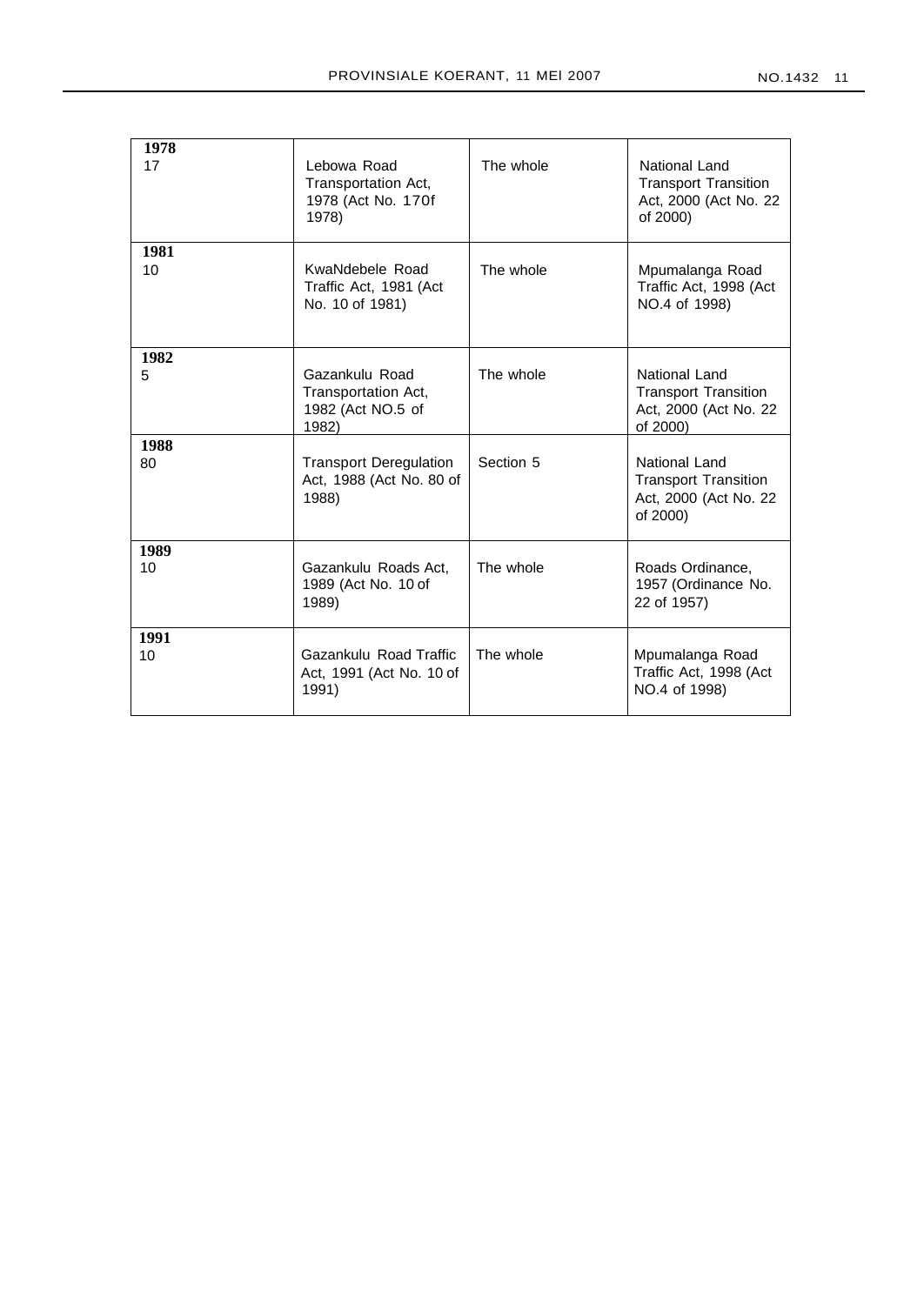# **GENERAL NOTICES ALGEMENE KENNISGEWINGS**

# **NOTICE 218 OF 2007**

#### **NELSPRUIT AMENDMENT SCHEME 1440**

### **NOTICE OF APPLICATION FOR THE AMENDMENT OF THE TOWN-PLANNING SCHEME IN TERMS OF SECTION 56 (1)(b)(i) OF THE TOWN-PLANNING AND TOWNSHIPS ORDINANCE, 1986 (ORDINANCE 15 OF 1986)**

We, Nuplan Development Planners, being the authorised agent of the registered owner of Erf 805, Sonheuwel Extension 1, hereby gives notice in terms of Section 56 (1)(b)(i) of the Town Planning and Townships Ordinance, 1986 (Ordinance 15 of 1986), that we have applied to the Mbombela Local Municipality for the amendment of the Town-Planning Scheme known as Nelspruit Town Planning Scheme, 1989 by the rezoning of the property described above, situated at 41 Halssnoer Crescent, Sonheuwel Extension 1, from "Residential 1" with a density of 1 dwelling unit per ert to "Residential 1" with a density of 1 dwelling unit per 700m<sup>2</sup>.

Particulars of the application will lie for inspection during normal office hours at the office of the Municipal Manager, Department Urban and Rural Management, Mbombela Local Municipality, Nel Street, Nelspruit, for a period of 28 days from 4 May 2007.

Objections to, or representations in respect of the application must be lodged with or made in writing to the Municipal Manager at the above address or at Mbombela Local Municipality, P.O. Box 45, Nelspruit, 1200, within a period of 28 days from 4 May 2007 (no later than 1 June 2007).

Address of agent: Nuplan Development Planners, P.O. Box 2555, Nelspruit, 1200. **8** (013) 752 3422 ta (013) 752 5795, <sup>4</sup> nuplan@mweb.co.za, Ref: ALU-WS-001



# **ALGEMENE KENNISGEWING 218 VAN 2007**

#### **NELSPRUIT WYSIGINGSKEMA 1440**

# **KENNISGEWING VAN AANSOEK OM WYSIGING VAN DORPSBEPLANNINGSKEMA INGEVOLGE ARTIKEL 56 (1)(b)(i) VAN DIE ORDONNANSIE OP DORPSBEPLANNING EN DORPE, 1986, (ORDONNANSIE 15 VAN 1986)**

Ons, Nuplan Development Planners, synde die gemagtigde agent van die geregistreerde eienaar van Ert 805, Sonheuwel Uitbreiding 1, gee hiermee ingevolge Artikel 56 (1)(b)(i) van die Ordonnansie op Dorpsbeplanning en Dorpe, 1986 (Ordonnansie 15 van 1986), kennis dat ons by die Mbombela Plaaslike Munisipaliteit aansoek gedoen het om die wysiging van die dorpsbeplanningskema, bekend as Nelspruit Dorpsbeplanningskema, 1989, deur die hersonering van die eiendom hierbo beskryf, geleë te 41 Halssnoersingle, Sonheuwel Uitbreiding 1, vanaf "Residensieel 1" met 'n digtheid van een woonhuis per ert na "Residensieel 1" met 'n digtheid van een woonhuis per 700m<sup>2</sup>.

Besonderhede van bogenoemde aansoek lê ter insae gedurende gewone kantoorure by die kantoor van die Munisipale Bestuurder, Departement Stedelike en Landelike Bestuur, Mbombela Plaaslike Munisipaliteit, Burgersentrurn, Nelstraat, Nelspruit, vir 'n tydperk van 28 dae vanaf 4 Mei 2007.

Besware teen of vertoe ten opsigte van die aansoek moet binne 'n tydperk van 28 dae vanaf 4 Mei 2007 (nie later as 1 Junie 2007) skriftelik by of tot die Munisipale Bestuurder by bovermelde adres of, Mbombela Plaaslike Munisipaliteit, Posbus 45, Nelspruit, 1200, ingedien of gerig word.

Adres van agent: Nuplan Development Planners, Posbus 2555, Nelspruit, 1200. ii (013) 752 3422,  $\oplus$  (013) 752 5795, <sup>h</sup> nuplan@mweb.cO.za, Verw: ALU-WS-001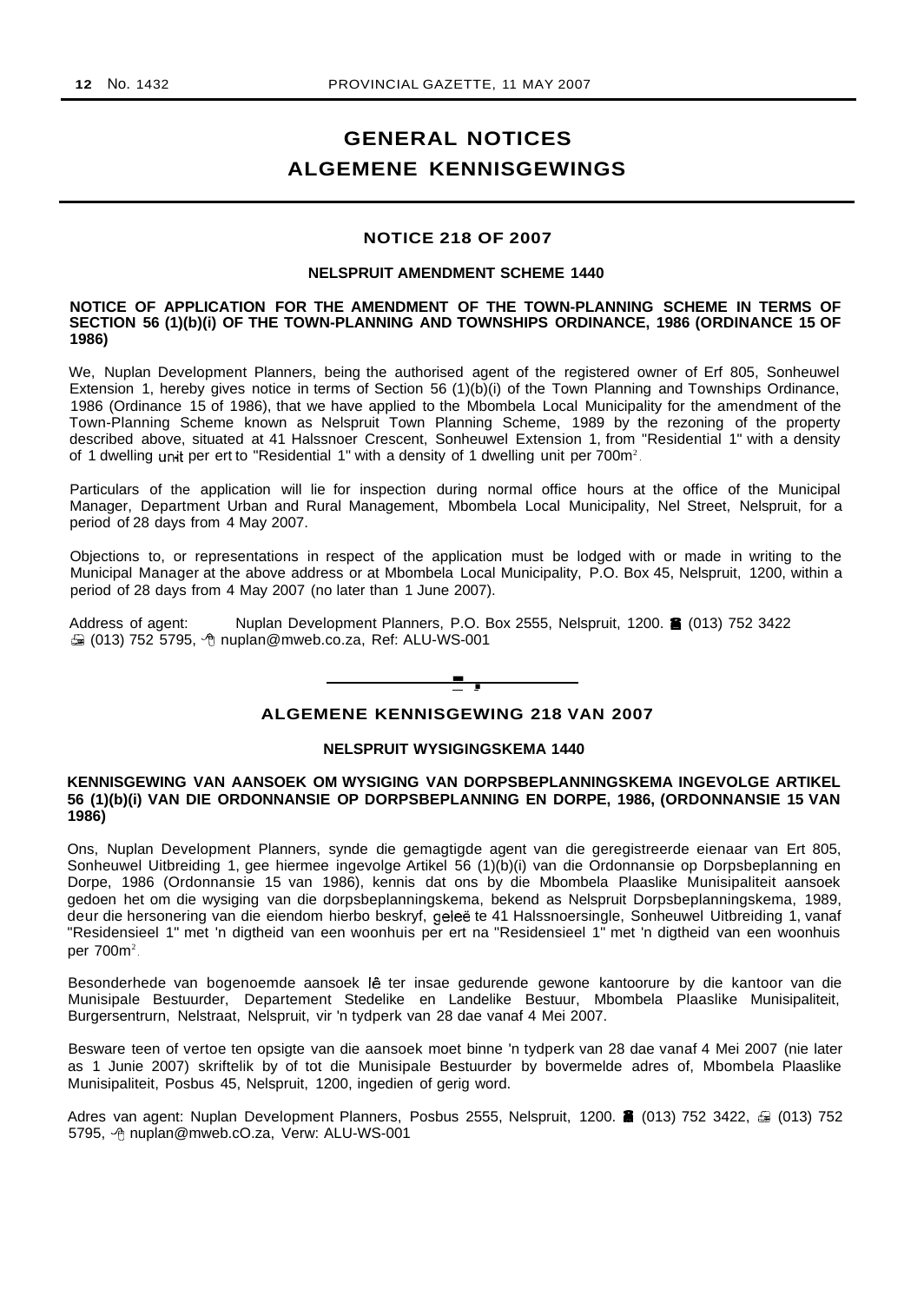# **GENERAL NOTICE 219 OF 2007**

NOTICE OF APPLICATION FOR THE AMENDMENT OF TOWN-PLANNING SCHEME IN TERMS OF SECTION 56 (1) (b) (i) OF THE TOWN-PLANNING AND TOWNSHIPS ORDINANCE, 1986 (ORDINANCE 15 OF 1986)

We, Aksion Plan, being the authorised agent of the registered owners of the properties mentioned hereunder, hereby gives notice in terms of section 56 (1) (b) (i) of the Town-planning and Townships Ordinance, 1986 (Ordinance 15 of 1986), that we have applied to the Mbombela Local Municipality for the amendment of the town-planning scheme known as Nelspruit Townplanning Scheme, 1989, by the rezoning of the properties described as follows:

#### **NELSPRUIT AMENDMENT SCHEME 1436**

Erf 543, Sonheuwel Extension 1, situated at 20 Polvy Street, Sonheuwel Extension 1, from "Residential 1" with one dwelling unit per erf to "Residential 1" with one dwelling per unit per 700 m<sup>2</sup>·

#### **NELSPRUIT AMENDMENT SCHEME 1437**

Portion 220 of Erf 1463, Sonheuwel Extension 1, situated at 9 Cecilia Street, from "Residential 1" with one dwelling unit per erf to "Residential 1" with one dwelling unit per 700 m<sup>2</sup>.

#### **NELSPRUIT AMENDMENT SCHEME 1438**

Erf 65, Sonheuwel, situated at 8 Nel Street, from "Business 4" to "Business 4" with a higher FAR.

#### **NELSPRUIT AMENDMENT SCHEME 1439**

Erf 64, Sonheuwel, situated at 9 Van Resnburg Street, from "Business 4" to "Business 1" for offices and residential units (excluding shops).

Particulars of this application will lie for inspection during normal office hours at the office of the Municipal Manager, Mbombela Local Municipality, Department of Urban and Rural Management, Civic Centre, Nel Street, Nelspruit, for a period of 28 days from 4 May 2007.

Objections to or representations in respect of the application must be lodged with or made in writing to the Municipal Manager at the above address or at Mbombela Local Municipality, POBox 45, Nelspruit, 1200, within a period of 28 days from 4 May 2007.

Address of applicant: Aksion Plan, POBox 7604, Nelspruit, 1200. Tel: (013) 741-1160. Fax: (013) 741-1160. (E-mail: aksion@yebo.co.za).

# **ALGEMENE KENNISGEWING 219 VAN 2007**

**- I**

KENNISGEWING VAN AANSOEK OM WYSIGING VAN DORPSBEPLANNINGSKEMA INGEVOLGE ARTIKEL 56 (1) (b) (i) VAN DIE ORDONNANSIE OP DORPSBEPLANNING EN DORPE, 1986 (ORDONNANSIE 15 VAN 1986)

Ons, Aksion Plan, synde die gemagtigde agent van die geregistreerde eienaars van die eiendomme hieronder vermeld, gee hiermee ingevolge artikel 56 (1) (b) (i) van die Ordonnansie op Dorpsbeplanning en Dorpe, 1986 (Ordonnansie 15 van 1986), kennis dat ons by die Mbombela Plaaslike Munisipaliteit aansoek gedoen het om die wysiging van dorpsbeplanningskema, bekend as Nelspruit-dorpsbeplanningskema, 1989, deur die hersonering van die eiendomme hieronder beskryf:

#### **NELSPRUIT·WYSIGINGSKEMA 1436**

Erf 543, Sonheuwel Uitbreiding 1, geleë te Polvystraat 20, vanaf "Residensieel 1" met een woonhuis per erf na "Residensieel 1" met een woonhuis per  $700 \text{ m}^2$ .

#### **NELSPRUIT·WYSIGINGSKEMA 1437**

Gedeelte 220 van Erf 1463, Sonheuwel Uitbreding 1, geleë te Ceciliastraat 9 vanaf "Residensieel 1" met een woonhuis per erf na "Residensieel 1" met een woonhuis per 700 m<sup>2</sup>.

#### **NELSPRUIT·WYSIGINGSKEMA 1438**

Erf 65, Sonheuwel, geleë te Nelstraat 8 vanaf "Besigheid 4" na "Besigheid 4" met 'n verhogde VRV.

#### **NELSPRUIT·WYSIGINGSKEMA 1439**

Erf 64, Sonheuwel, geleë te Van Rensburgstraat 9 vanaf "Besigheid 4" na "Besigheid 1" vir slegs kantore en woonstelle (uitgesluit winkels).

Besonderhede van die bogenoemde aansoek lê ter insae gedurende kantoorure by die kantoor van die Munisipale Bestuurder, Mbombela Plaaslike Munisipaliteit, Departement van Stedelik en Landelike Bestuur, Burgersentrum, Nelstraat, Nelspruit, vir 'n tydperk van 28 dae vanaf 4 Mei 2007.

Besware teen of vertoe ten opsigte van die aansoek moet binne 'n tydperk van 28 dae vanaf 4 Mei 2007 skriftelik by of tot die Munisipale Bestuurder by bovermelde adres of Mbombela Plaaslike Munisipaliteit, Posbus 45, Nelspruit, 1200, ingedien of gerig word.

Adres van applikant: Aksion Plan, Posbus 7604, Nelspruit, 1200. Tel: (013) 741-1160. Faks: (013) 741-1160. (E-mail: aksion@yebo.co.za).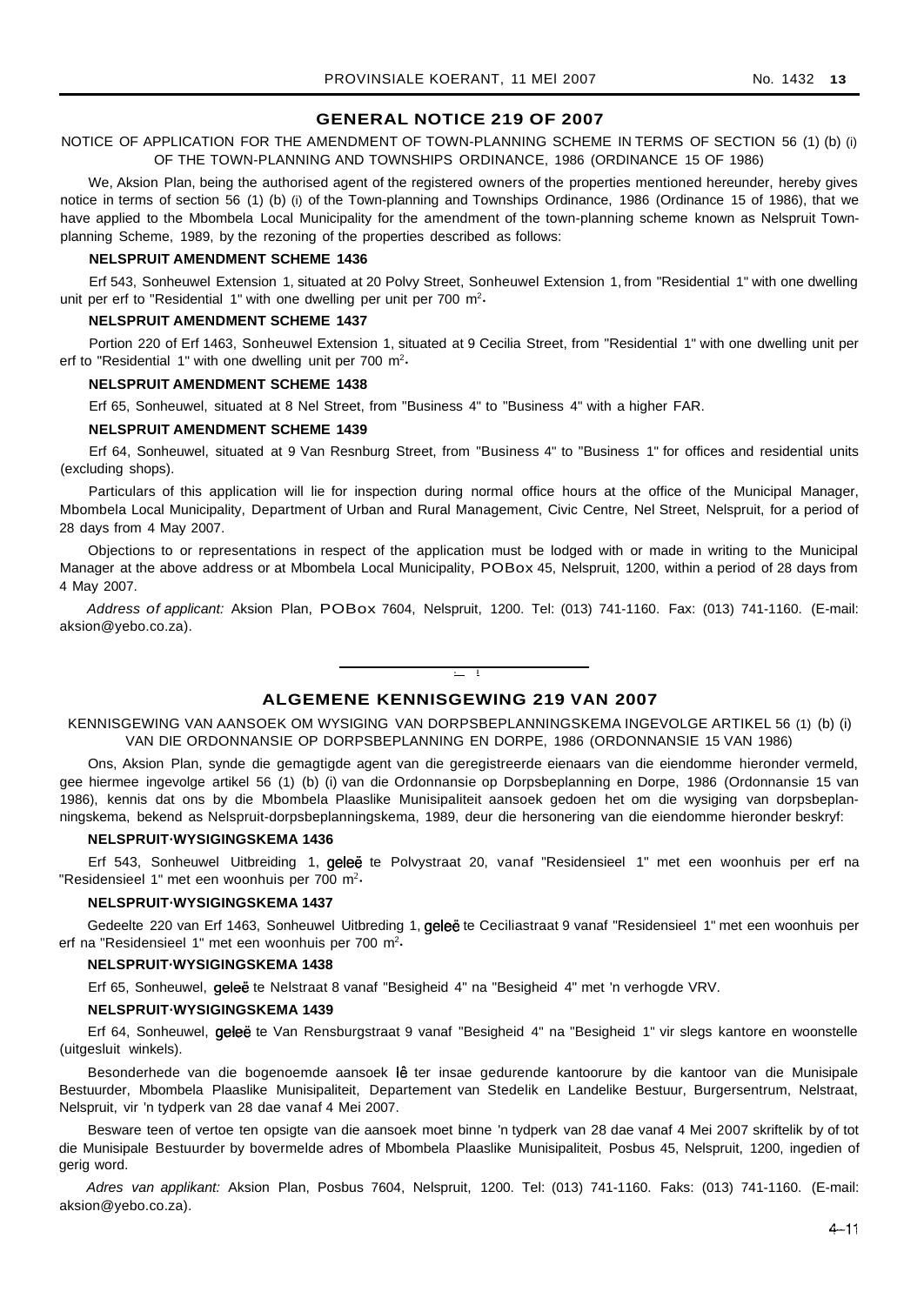# **NOTICE 220 OF 2007**

# **KRIEL AMENDMENT SCHEME 165**

# NOTICE OF APPLICATION FOR AMENDMENT OF TOWN-PLANNING SCHEME IN TERMS OF SECTION 56 (1) (b) (i) OF THE TOWN-PLANNING AND TOWNSHIPS ORDINANCE, 1986 (ORDINANCE 15 OF 1986)

I, HL Susan, the authorised agent of the owner of Erf 3596, Kriel X14, Registration Division IS, Province of Mpumalanga, hereby give notice in terms of section 56 (1) (b) (i) of the Town-planning and Townships Ordinance, 1986, that I have applied to Emalahleni Local Council for the amendment of the town-planning scheme known as Kriel Town-planning Scheme, 1992, by the rezoning of the property described above, situated at 86 Mooilaan Avenue, Kriel Extension 14, from "Residential 1" to "Residential 3".

Particulars of the application will lie for inspection during normal office hours at the office of the Chief Town Planner, Civic Centre, President Avenue, Witbank, for a period of 28 days from 4 May 2007.

Objections to or representations in respect of the application must be lodged with or made in writing to the Municipal Manager at the above address or at PO Box 3, Witbank, 1035, within a period of 28 days from 4 May 2007.

Address ofagent: Reed & Partners Land Surveyors Secunda, PO Box 985, Secunda, 2302. Tel. (017) 631-1394. Fax (017) 631-1770.

# **KENNISGEWING 220 VAN 2007**

**• I**

### **KRIEL-WYSIGINGSKEMA 165**

KENNISGEWING VAN AANSOEK OM WYSIGING VAN DORPSBEPLANNINGSKEMA INGEVOLGE ARTIKEL 56 (1) (b) (i) VAN DIE ORDONNANSIE OP DORPSBEPLANNING EN DORPE, 1986 (ORDONNANSIE 15 VAN 1986)

Ek, HL Susan, synde die gemagtigde agent van die eienaar van Erf 3596, Kriel X14, Registraise Afdeling IS, provinsie Mpumalanga, gee hiermee ingevolge artikel 56 (1) (b) (i) van die Ordonnansie op Dorpsbeplanning en Dorpe, 1986, kennis dat ek by die Emalahleni Plaaslike Raad aansoek gedoen het om die wysiging van die dorpsbeplanningskema bekend as Krieldorpsbeplanningskema, 1992, deur die hersonering van die eiendomme hierbo beskryf, geleë te Mooilaanstraat 86, Kriel Uitbreiding 14, van "Residensieel1" na "Residensieel 3".

Besonderhede van die aansoek lê ter insae gedurende gewone kantoorure by die kantoor van die Hoof Stadbeplanner, Burgersentrum, Presidentlaan, Witbank, vir 'n tydperk van 28 dae vanaf 4 Mei 2007.

Besware of vertoe ten opsigte van die aansoek moet binne 'n tydperk van 28 dae vanaf 4 Mei 2007 skriftelik by of tot die Munisipale Bestuurder by bovermelde adres of by Posbus 3, Witbank, 1035, ingedien of gerig word.

Adres van die agent: Reed & Vennote Landmeters Secunda, Posbus 985, Secunda, 2302. Tel. (017) 631-1394. Fax (017) 631-1770.

4-11

# **NOTICE 221 OF 2007**

#### **SECUNDA AMENDMENT SCHEME 96**

NOTICE OF APPLICATION FOR AMENDMENT OF TOWN-PLANNING SCHEME IN TERMS OF SECTION 56 (1) (b) (i) OF THE TOWN-PLANNING AND TOWNSHIPS ORDINANCE, 1986 (ORDINANCE 15 OF 1986)

I, HL Susan, the authorised agent of the owner of Erf 4347, Secunda X9, Registration Division IS, Province of Mpumalanga, hereby give notice in terms of section 56 (1) (b) (i) of the Town-planning and Townships Ordinance, 1986, that I have applied to Govan Mbeki Municipality for the amendment of the town-planning scheme known as Secunda Town-planning Scheme, 1993, by the rezoning of the property described above, situated at 9 Vaalrivier Street, Secunda X9 from "Residential 1" to "Special".

Particulars of the application will lie for inspection during normal office hours at the office of the Municipal Manager, Govan Mbeki Municipality, Civic Centre, Secunda, 2302, for a period of 28 days from 4 May 2007.

Objections to or representations in respect of the application must be lodged with or made in writing to the Municipal Manager, Govan Mbeki Municipality, Private Bag Xi 017, Secunda, 2302, within a period of 28 days from 4 May 2007.

Address of agent: Reed & Partners Land Surveyors Secunda, PO Box 15510, Secunda, 2302. Tel. (017) 631-1394. Fax (017) 631-1770.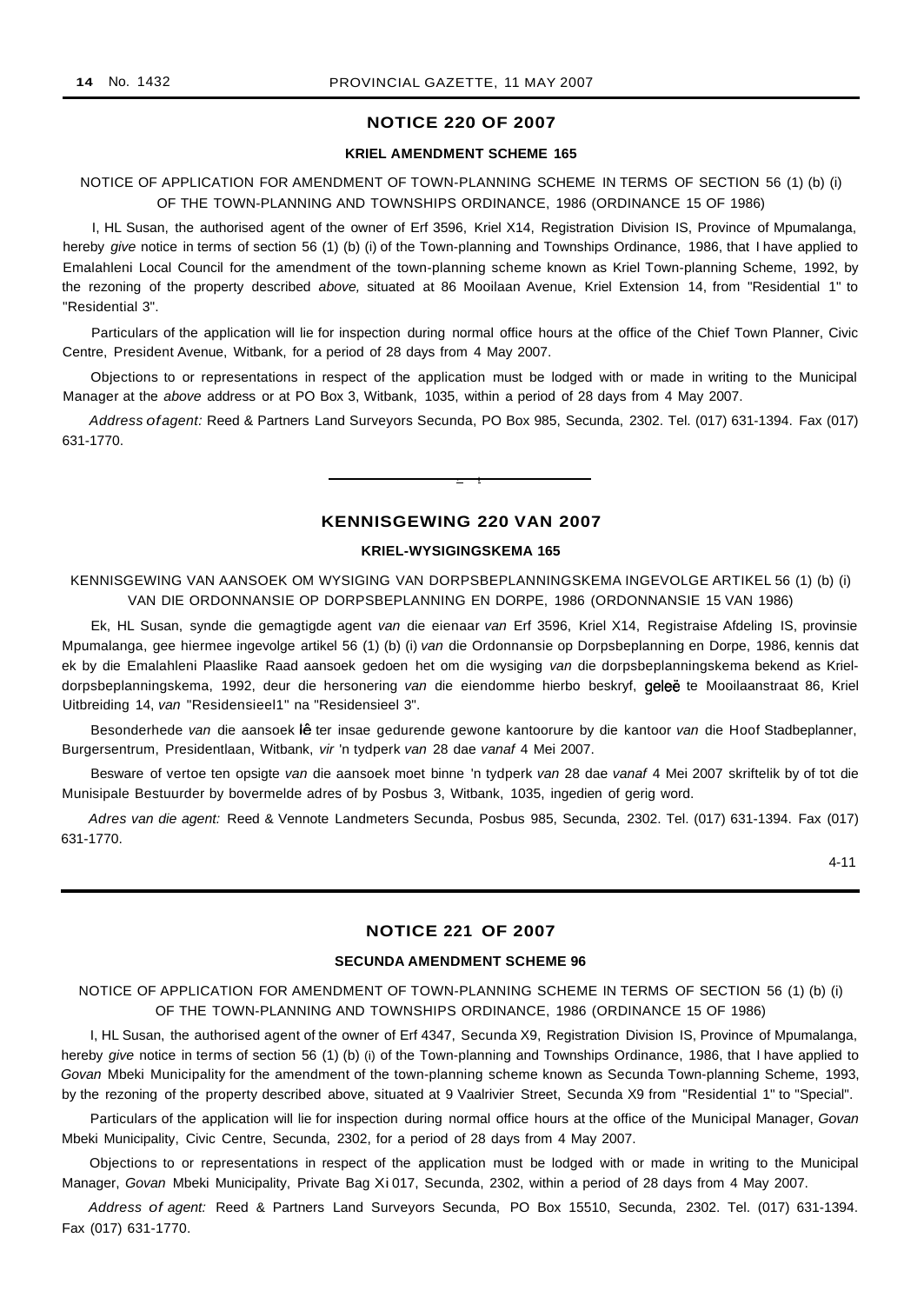# **KENNISGEWING 221 VAN 2007**

### **SECUNDA-WYSIGINGSKEMA 96**

### KENNISGEWING VAN AANSOEK OM WYSIGING VAN DORPSBEPLANNINGSKEMA INGEVOLGE ARTIKEL 56 (1) (b) (ii) VAN DIE ORDONNANSIE OP DORPSBEPLANNING EN DORPE, 1986 (ORDONNANSIE 15 VAN 1986)

Ek, HL Susan, synde die gemagtigde agent van die eienaar van Erf 4347, Secunda X9, Registrasie Afdeling IS, provinsie Mpumalanga, gee hiermee ingevolge artikel 56 (1) (b) (i) van die Ordonnansie op Dorpsbeplanning en Dorpe, 1986, kennis dat ek by die Govan Mbeki Munisipaliteit aansoek gedoen het om die wysiging van die dorpsbeplanningskema bekend as Secundadorpsbeplanningskema, 1993, deur die hersonering van die eiendom hierbo beskryf, geleë te Vaalrivierstraat 9, Secunda X9, van "Residensieel 1" na "Spesiaal".

Besonderhede van die aansoek lê ter insae gedurende gewone kantoorure by die kantoor van die Munisipale Bestuurder, Govan Mbeki Municipality, Burger Sentrum, Secunda, 2302, vanaf 4 Mei 2007.

Besware of vertoe ten opsigte van die aansoek moet binne 'n tydperk van 28 dae vanaf 4 Mei 2007 skriftelik by of tot die Munisipale Bestuurder, Govan Mbeki Municipality, Burgersentrum, Secunda, 2302, gerig word.

Adres van die agent: Reed & Vennote Landmeters Secunda, Posbus 15510, Secunda, 2302. Tel. (017) 631-1394. Fax (017) 631-1770.

4-11

### **NOTICE 222 OF 2007**

# NOTICE OF APPLICATION FOR AMENDMENT OF TOWN-PLANNING SCHEME IN TERMS OF SECTION 56 (1) (b) (i) OF THE TOWN-PLANNING AND TOWNSHIPS ORDINANCE, 1986 (ORDINANCE 15 OF 1986)

#### **SECUNDA TOWN-PLANNING SCHEME, 1993**

I, Johan v.d. Westhuizen TRP (SA)/Werner Botha TRP (SA), being the authorized agent of the owner of Erf 5284, Secunda Extension 15, hereby give notice in terms of section 56 (1) (b) (i) of the Town-planning and Townships Ordinance, 1986, that we have applied to Govan Mbeki Municipality for the amendment of the town-planning scheme in operation known as Secunda Town-planning Scheme, 1993, by the rezoning of the property described above, situated at 24 Sheba Street, Secunda, from "Residential 1" to "Residential 2" for a boarding house and ancillary administration office.

Particulars of the application will lie for inspection during normal office hours at the office of The Municipal Manager: Municipal Offices, Central Business Area, Secunda, for a period of 28 days from 4 May 2007.

Objections to or representations in respect of the application must be lodged with or made in writing to the Municipal Manager at the above address or at Private Bag X1017, Secunda, 2302, within a period of 28 days from 4 May 2007.

Authorized agent: Wes Town Planners CC, PO Box 36558, Menlo Park, Pretoria, 0102. Tel. (012) 348-8798. (Ref. No. BR0234)



# **KENNISGEWING 222 VAN 2007**

KENNISGEWING VAN AANSOEK OM WYSIGING VAN DORPSBEPLANNINGSKEMA INGEVOLGE ARTIKEL 56 (1) (b) (i) VAN DIE ORDONNANSIE OP DORPSBEPLANNING EN DORPE, 1986 (ORDONNANSIE 15 VAN 1986)

#### **SECUNDA-DORPSBEPLANNINGSKEMA, 1993**

Ek, Johan van der Westhuizen SS (SA)/Werner Botha SS (SA), synde die gemagtigde agent van die eienaar van Erf 5284, Secunda Uitbreiding 15, gee hiermee ingevolge artikel56 (1) (b) (i) van die Ordonnansie op Dorpsbeplanning en Dorpe, 1986, kennis dat ons by die Govan Mbeki Munisipaliteit aansoek gedoen het om die wysiging van die dorpsbeplanningskema in werking bekend as Secunda-dorpsbeplanningskema, 1993, deur die hersonering van die eiendom hierbo beskryf, geleë te Shebastraat 24, Secunda, vanaf "Residensieel 1" na "Residensieel 2" vir 'n losieshuis en aanverwante administratiewe kantoor.

Besonderhede van die aansoek lê ter insae gedurende gewone kantoorure by die kantoor van Die Munisipale Bestuurder: Munisipale Kantore, Sentrale Besigheidsgebou, Secunda, vir 'n tydperk van 28 de vanaf 4 Mei 2007.

Besware teen of vertoe ten opsigte van die aansoek moet binne 'n tydperk van 28 dae vanaf 4 Mei 2007 skriftelik by of tot die Munisipale Bestuurder, by bovermelde adres of by Privaatsak X1017, Secunda, 2302, ingedien of gerig word.

Gemagtigde agent: Wes Town Planners CC, Posbus 36558, Menlo Park, Pretoria, 0102. Tel. (012) 348-8798.

(Verwys No. BR0234)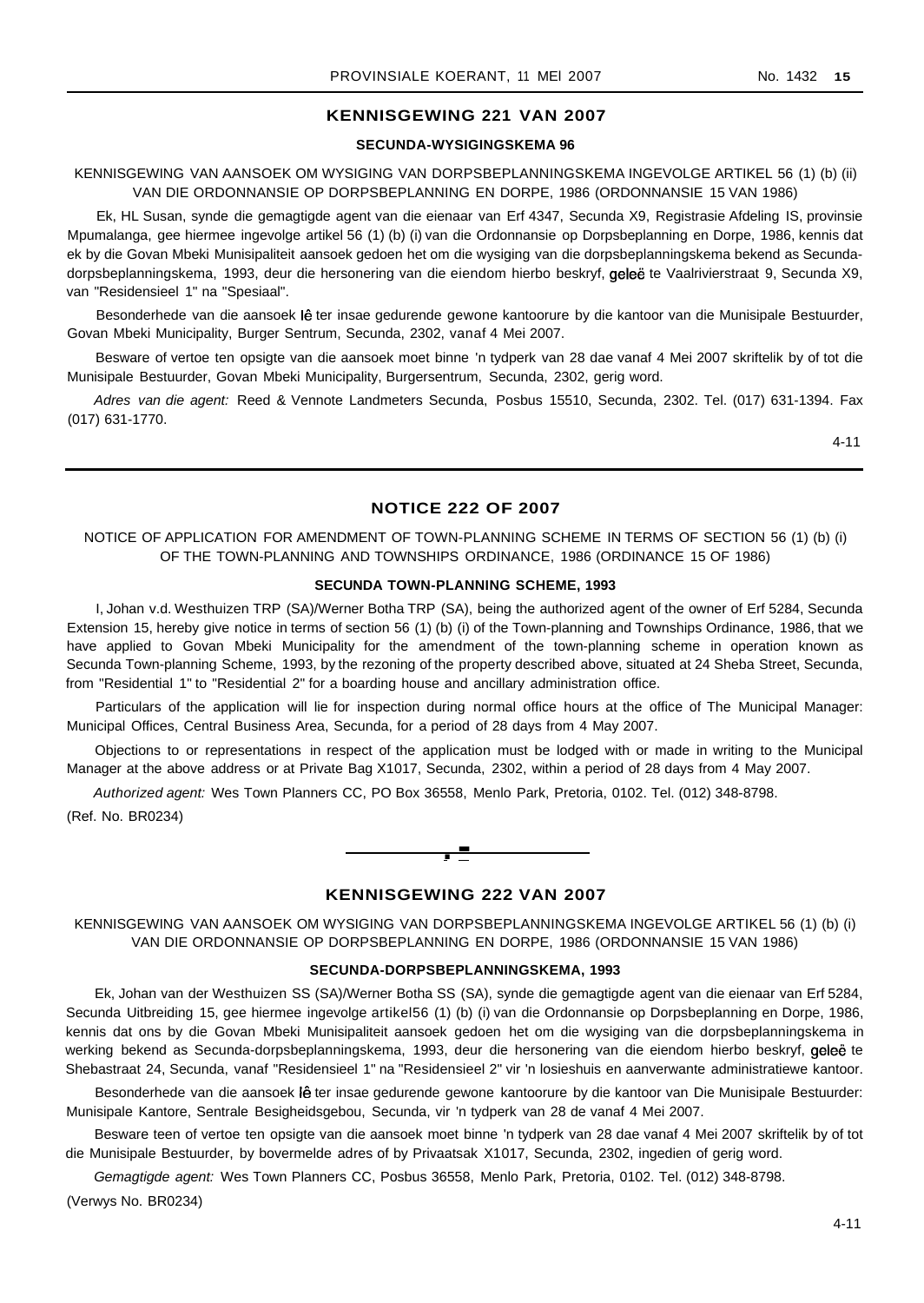# GENERAL NOTICE 223 OF 2007

# WITBANK AMENDMENT SCHEME 987

#### NOTICE OF APPLICATION FOR AMENDMENT OF THE WITBANK TOWN-PLANNING SCHEME, 1991, IN TERMS OF SECTION 56 (1) (b) (i) OF THE TOWN-PLANNING AND TOWNSHIPS ORDINANCE, 1986

We, Welwyn Town and Regional Planners, being the authorised agent of the owners of Erven 2797, 2798, 2799 and 2800, Benfleur Extension 11, hereby give notice in terms of section 56 (1) (b) (i) of the Town-planning and Townships Ordinance, 1986, that I have applied to the Emalahleni Local Municipality for the amendment of the town-planning scheme known as the Witbank Town-planning Scheme, 1991, by the rezoning of the erven described above, situated on Corridor Street, Route 4, Business Park, from "Commercial" to "Business 2" with an increased height zone.

Particulars of the application will lie for inspection during normal office hours at the office of the Chief Town Planner, Third Floor, Civic Centre, Mandela Avenue, Witbank, for a period of 28 days from 4 May 2007.

Objections to or representations in respect of the application must be lodged with or made in writing to the Municipal Manager at the above address or at P.O. Box 3, Witbank, 1035, within a period of 28 days from 4 May 2007.

Address of applicant: Welwyn Town and Regional Planners, P.O. Box 4708, Middelburg, 1050. Tel. (013) 282-8992.



# ALGEMENE KENNISGEWING 223 VAN 2007

# WITBANK-WYSIGINGSKEMA 987

#### KENNISGEWING VAN MNSOEK OM WYSIGING VAN DIE WITBANK-DORPSBEPLANNINGSKEMA, 1991, INGEVOLGE ARTIKEL56 (1) (b) (i) VAN DIE ORDONNANSIE OP DORPSBEPLANNING EN DORPE, 1986

Ons, Welwyn Stad- en Streeksbeplanners, synde die gemagtigde agent van die eienaars van Erwe 2797, 2798, 2799 en 2800, Benfleur-uitbreiding 11, gee hiermee ingevolge artikel 56 (1) (b) (i) van die Ordonnansie op Dorpsbeplanning en Dorpe, 1986, kennis dat ek by die Emalahleni Plaaslike Munisipaliteit aansoek gedoen het om die wysiging van die dorpsbeplanningskema, bekend as die Witbank-dorpsbeplanningskema, 1991, deur die hersonering van die eiendomme hierbo beskryf, geleë te Corridorstraat, Route 4, Besigheidspark, vanaf "Kommersieel" na "Besigheid 2" met 'n gewysigde hoogtesone.

Besonderhede van die aansoek lê ter insae gedurende gewone kantoorure by die Hoof Stadsbeplanner, Derde Vloer, Burgersentrum, Mandelarylaan, Emalahleni, vir 'n tydperk van 28 dae vanaf 4 Mei 2007.

Besware teen of vertoe ten opsigte van die aansoek moet binne 'n tydperk van 28 dae vanaf 4 Mei 2007 skriftelik tot die Munisipale Bestuurder by bovermelde adres of by Posbus 3, Witbank, 1035, ingedien of gerig word.

Adres van applikant: Welwyn Stads- en Streekbeplanners, Posbus 4708, Middelburg, 1050. Tel. (013) 282-8992.

 $4 - 11$ 

# GENERAL NOTICE 224 OF 2007

#### LYDENBURG AMENDMENT SCHEME 204/95

We, Terraplan Associates, being the authorised agents of the owner of Erf 1/547, Lydenburg, hereby give notice in terms of section 56 (1) (b) (i) & (ii) of the Town-planning and Townships Ordinance, 1986, that we have applied to the Thaba Chweu Municipality, Lydenburg Administrative Unit for the amendment of the town-planning scheme known as Lydenburg Townplanning Scheme, 1995, by the rezoning of the property described above, situated at 40 De Villiers Street, Lydenburg, from "Residential 1" to "Residential 2" at a density of 30 units per hectare (3 units).

Particulars of the application will lie for inspection during normal office hours at the office of the Municipal Manager, Thaba Chweu Municipality, Lydenburg Administrative Unit, Sentraal Street, Lydenburg, for a period of 28 days from 04/05/2007.

Objections to or representations in respect of the application must be lodged with or made in writing to the Municipal Manager at the above address or at PO Box 61, Lydenburg, 1120, within a period of 28 days from 04/05/2007.

Address of agent: (HS1696) Terraplan Associates, PO Box 1903, Kempton Park, 1620.

### ALGEMENE KENNISGEWING 224 VAN 2007

**-**

# LYDENBURG-WYSIGINGSKEMA 204/95

Ons, Terraplan Medewerkers, synde die gemagtigde agente van Erf 1/547, Lydenburg, gee hiermee ingevolge artikel 56 (1) (b) (i) & (ii) van die Ordonnansie op Dorpsbeplanning en Dorpe, 1986, kennis dat ons by die Thaba Chweu Munisipaliteit, Lydenburg Administratiewe Eenheid aansoek gedoen het om die wysiging van die dorpsbeplanningskema, bekend as Lydenburg-dorpsbeplanningskema, 1995, deur die hersonering van die eiendom hierbo beskryf, qelee op De Villiersstraat 40, Lydenburg, vanaf "Residensieel 1" na "Residensieel 2" teen 'n digtheid van 30 eenhede per hektaar (3 eenhede).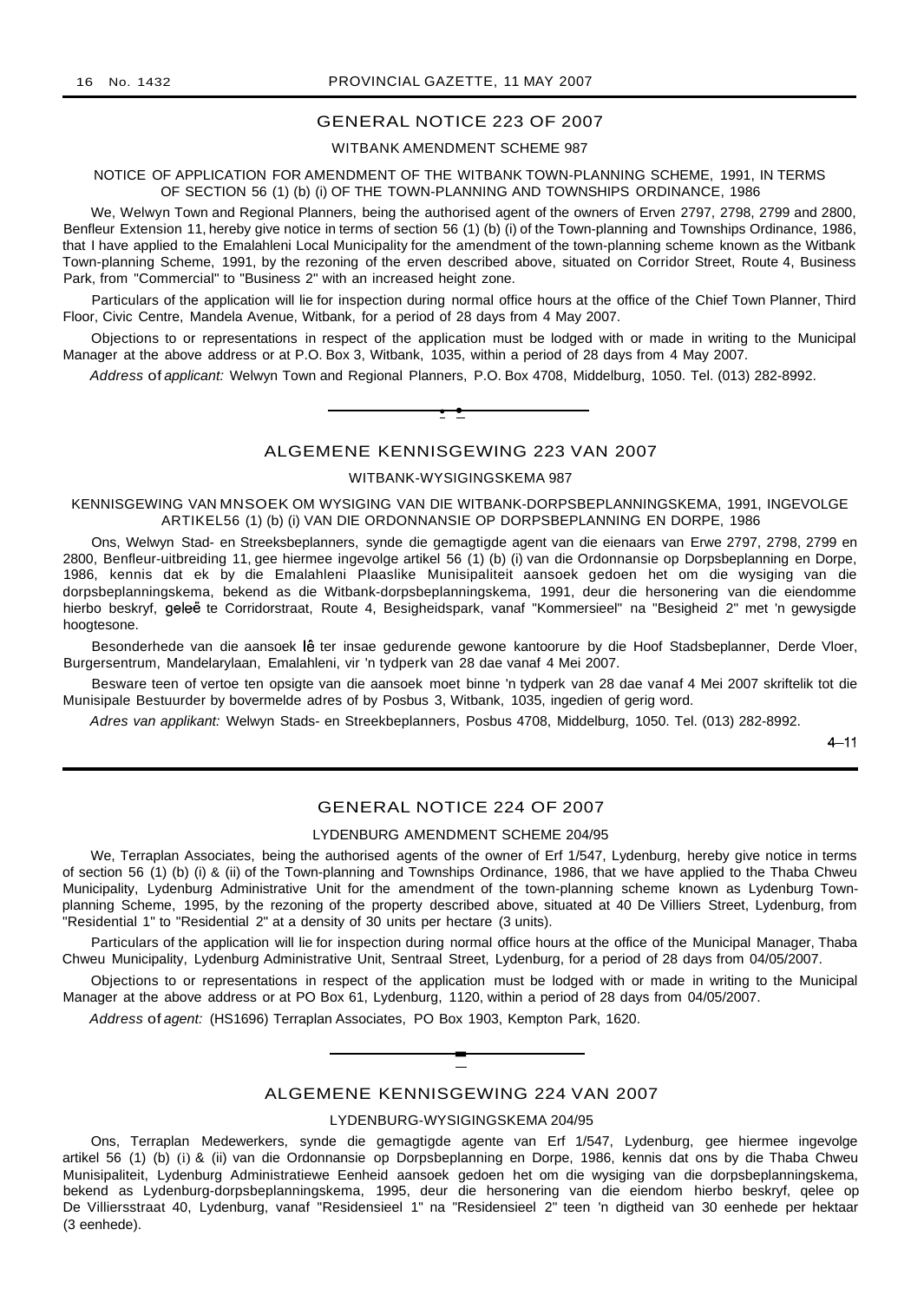Besonderhede van die aansoek lê ter insae gedurende gewone kantoorure by die kantoor van die Munisipale Bestuurder, Thaba Chweu Munisipaliteit, Lydenburg Administratiewe Eenheid, Sentraalstraat, Lydenburg, vir 'n tydperk van 28 dae vanaf 04/05/2007.

Besware teen of vertoe ten opsigte van die aansoek moet binne 'n tydperk van 28 dae vanaf 04/05/2007 skriftelik by of tot die Munisipale Bestuurder by bovermelde adres of by Posbus 61, Lydenburg, 1120, ingedien of gerig word.

Adres van agent: (HS1696) Terraplan Medewerkers, Posbus 1903, Kempton Park, 1620.

4-11

# GENERAL NOTICE 225 OF 2007

#### LYDENBURG AMENDMENT SCHEME 174/95

NOTICE OF APPLICATION FOR AMENDMENT OF THE LYDENBURG TOWN-PLANNING SCHEME, 1995, IN TERMS OF SECTION 56 (1) (b) (i) OF THE TOWN-PLANNING AND TOWNSHIPS ORDINANCE, 1986 (ORDINANCE 15 OF 1986)

I, ME Human TRP(SA), being the authorised agent of the owner of Portion 4 of the Stand 597, Lydenburg, hereby give notice in terms of section 56 (1) (b) (i) of the Town-planning and Townships Ordinance, 1986, that I have applied to Thaba Chweu Municipality for the amendment of the town-planning scheme known as the Lydenburg Town-planning Scheme, 1995, by the rezoning of the property described above, situated on Noord Street, from "Residential 1" to "Residential 2" with a density of 30 dwelling units per hectare.

Particulars of the application will lie for inspection during normal office hours at the office of the Chief Town Planner, 3 Central Street, Lydenburg, for a period of 28 days from 4 May 2007.

Objections to or representations in respect of the application must be lodged with or made in writing to the Municipal Manager at the above address or at PO. Box 61, Lydenburg, 1120, within a period of 28 days from 4 May 2007.

Address of applicant: Welwyn Town and Regional Planners, PO. Box 4708, Middelburg, 1050. Tel: (013) 282-8992.

### ALGEMENE KENNISGEWING 225 VAN 2007

**•**

LYDENBURG-WYSIGINGSKEMA 174/95

KENNISGEWING VAN MNSOEK OM WYSIGING VAN DIE LYDENBURG-DORPSBEPLANNINGSKEMA, 1995, INGEVOLGE ARTIKEL56 (1) (b) (i) VAN DIE ORDONNANSIE OP DORPSBEPLANNING EN DORPE, 1986 (ORDONNANSIE 15 VAN 1986)

Ek, ME Human SS(SA), synde die gemagtigde agent van die eienaar van Gedeelte 4 van Ert 597, Lydenburg, gee hiermee ingevolge artikel 56 (1) (b) (i) van die Ordonnansie op Dorpsbeplanning en Dorpe, 1986, kennis dat ek by die Thaba Chweu Munisipale Raad aansoek gedoen het om die wysiging van die dorpsbeplanningskema, bekend as die Lydenburgdorpsbeplanningskema, 1995, deur die hersonering van die eiendom hierbo beskryf, geleë te hoek van Noordstraat van "Residensieel 1" na "Residensieel 2" met 'n digtheid 30 eenhede per hektaar.

Besonderhede van die aansoek lê ter insae gedurende gewone kantoorure by die Hoof Stadsbeplanner, Centralstraat 3, Lydenburg, vir 'n tydperk van 28 dae vanaf 4 Mei 2007.

Besware teen of vertoe ten opsigte van die aansoek moet binne 'n tydperk van 28 dae vanaf 4 Mei 2007 skriftelik tot die Munisipale Bestuurder by bovermelde adres of by Posbus 61, Lydenburg, 1120, ingedien of gerig word.

Adres van applikant: Welwyn Stads- en Streekbeplanners, Posbus 4708, Middelburg, 1050. Tel: (013) 282-8992.

4-11

# NOTICE 226 OF 2007

NOTICE OF APPLICATION FOR AMENDMENT OF THE KRIEL TOWN-PLANNING SCHEME, 1992, IN TERMS OF SECTION 56 (1) (b) (i) OF THE TOWN-PLANNING AND TOWNSHIPS ORDINANCE, 1986

I, Maria Elizabeth Human TRP(SA), being the authorised agent of the owner of the Remainder of Ert 956, Kriel Extension 2, hereby give notice in terms of section 56 (1) (b) (i) of the Town-planning and Townships Ordinance, 1986, that I have applied to the Emalahleni Local Municipality for the amendment of the town-planning scheme known as the Kriel Town-planning Scheme, 1992, by the rezoning and subdivision of the ert described above, situated on Springbok Crescent, from:

Kriel Amendment Scheme 166 (Proposed Portion 4 of Ert 956, approximately 3 hectares) from "Private Open Space" to "Residential 3".

Kriel Amendment Scheme 167 (Proposed Portion 5 of Ert 956, approximately 7,2 hectares) from "Private Open Space" to "Residential 2" with a density of 30 units per hectare comprising 65 erven. One (1) ert for "Residential 3" purposes. Access to be provided by one (1) ert zoned "Special" for access.

Kriel Amendment Scheme 168 (Remaining Extent) from "Private Open Space" to "Institutional",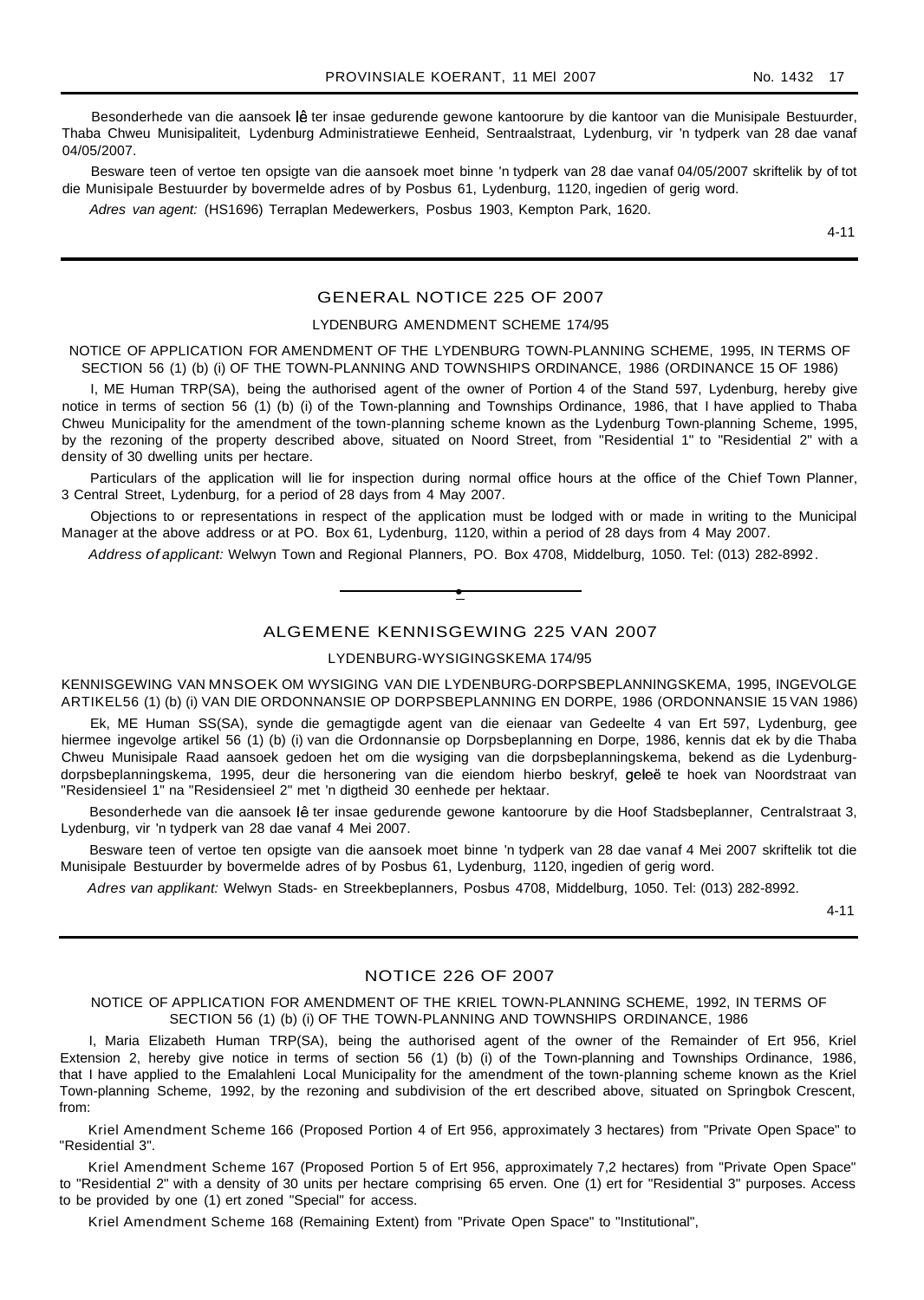Particulars of the application will lie for inspection during normal office hours at the office of the Chief Town Planner, Third Floor, Civic Centre, Mandela Avenue, Emalahleni, for a period of 28 days from 4 May 2007.

Objections to or representations in respect of the application must be lodged with or made in writing to the Municipal Manager at the above address or at P.O. Box 3, Emalahleni, 1035, within a period of 28 days from 4 May 2007.

Address of applicant: Welwyn Town and Regional Planners, P.O. Box 4708, Middelburg, 1050. Tel: (013) 282-8992.

# KENNISGEWING 226 VAN 2007

**-**

KENNISGEWING VAN AANSOEK OM WYSIGING VAN DIE KRIEL-DORPSBEPLANNINGSKEMA, 1992, INGEVOLGE ARTIKEL 56 (1) (b) (i) VAN DIE ORDONNANSIE OP DORPSBEPLANNING EN DORPE, 1986

Ek, Maria Elizabeth Human SS(SA), synde die gemagtigde agent van die eienaar van die Restant van Ert 956, Kriel Uitbreiding 2, gee hiermee ingevolge artikel 56 (1) (b) (i) van die Ordonnansie op Dorpsbeplanning en Darpe, 1986, kennis dat ek by die Emalahleni Plaaslike Munisipaliteit aansoek gedoen het om die wysiging van die dorpsbeplanningskema, bekend as die Kriel-dorpsbeplanningskema, 1992, deur die hersonering van die eiendom hierbo beskryf, geleë te Springboksingel, soos volg:

Kriel Wysigingskema 166 (Voorgestelde Gedeelte 4 van Ert 956, ongeveer 3 hektaar) vanaf "Privaat Oop Ruimte" na "ResidensieeI3".

Kriel Wysigingskema 167 (Voargestelde Gedeelte 5 van Ert 956, ongeveer 7,2 hektaar) vanaf "Privaat Oop Ruimte" na 'n gedeelte "Residensieel 2" met 'n digtheid van 30 eenhede per hektaar vir 65 voorgestelde erwe. Een (1) ert van 2,2 hektaar vir "Residensieel 3" doeleindes. Interne toegang word voorgestel deur een (1) ert gesoneer "Spesiaal" vir toegang.

"Kriel Wysigingskema 168 (Restant Gedeelte) vanaf "Privaat Oop Ruimte" na "Inrigting".

Besonderhede van die aansoek lê ter insae gedurende gewone kantoorure by die Hoof Stadsbeplanner, Derde Vloer, Burgersentrum, Mandelarylaan, Emalahleni, vir 'n tydperk van 28 dae vanaf 4 Mei 2007.

Besware teen of vertoe ten opsigte van die aansoek moet binne 'n tydperk van 28 dae vanaf 4 Mei 2007 skriftelik tot die Munisipale Bestuurder by bovermelde adres of by Posbus 3, Emalahleni, 1035, ingedien of gerig word.

Adres van applikant: Welwyn Stads- en Streekbeplanners, Posbus 4708, Middelburg, 1050. Tel: (013) 282-8992.

4-11

# NOTICE 228 OF 2007

#### NOTICE OF APPLICATION FOR THE ESTABLISHMENT OF A TOWNSHIP

#### SECUNDA EXTENSION 45

The Govan Mbeki Municipality hereby gives notice in terms of section 69 (6) (a) read with section 96 (3) of the Town-planning and Townships Ordinance, 1986 (Ordinance 15 of 1986), that an application to establish the township referred to in the Annexure, has been received by it.

The application together with the plans, documents and information concerned, will lie for inspection during normal office hours at the office of the Municipal Manager: Municipal Offices, Civic Centre, Central Business District Secunda, for a period of 28 days from 11th May 2007.

Objections to or representations in respect of the application must be lodged with or made in writing to the Municipal Manager at the above address or at Private Bag X1017, Secunda, 2302, within a period of 28 days from 11th May 2007.

Date of first publication: 11 th May 2007.

Municipal Manager: Town-planning Division

11 and 18 May 2007

#### ANNEXURE

Name of proposed township: Secunda Extension 45.

Full name of applicant: JFK Consultants (Pty) Ltd, on behalf of Sasol Synfuels (Pty) Limited.

Number of erven and summary of proposed zonings: Erven 1 & 2: Zoning; "Industrial 1" and Ert 3; "Special" for access purposes to the erven in the township, security control of vehicles and pedestrians entering the township.

Description of land on which the township is to be established: Part of Portion 7 of the farm Twisdraai 285-IS, Mpumalanga (Secunda).

Locality of the proposed township:

The portion concerned is located to the south and adjacent to Secunda Extension 35 (Sasol 2 and 3 Plants).

The land was previously used for the housing of contract workers in the establishment of the plants.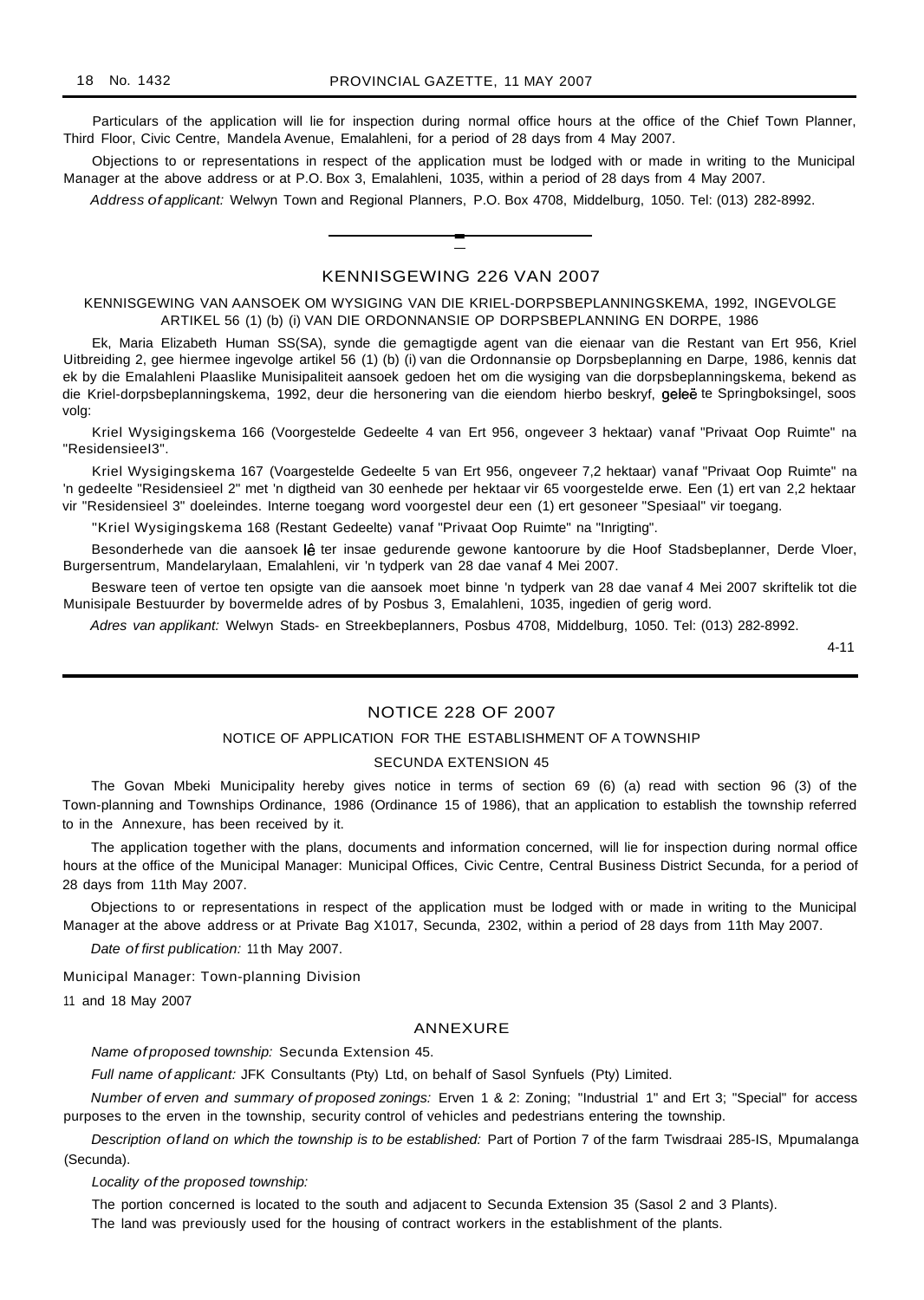# KENNISGEWING 228 VAN 2007

#### KENNISGEWING VAN AANSOEK OM STIGTING VAN 'N DORP

#### SECUNDA-UITBREIDING 45

Die Govan Mbeki Munisipaliteit gee hiermee, ingevolge artikel 69 (6) (a), gelees met artikel 96 (3) van die Ordonnansie op Dorpsbeplanning en Dorpe, 1986 (Ordonnansie 15 van 1986), kennis dat 'n aansoek om die stigting van 'n dorp in die Bylae hierby genoem, te stig deur hom ontvang is.

Die aansoek tesame met planne, dokumente en tersaaklike inligting lê ter insae gedurende normale kantoorure by die kantoor van die Munisipale Bestuurder: Munisipale Kantore, Secunda Besigheid Sentrum, vir 'n tydperk van 28 dae vanaf 11 Mei 2007.

Besware teen of vertoe ten opsigte van die aansoek moet binne 'n tydperk van 28 dae vanaf 11 Mei 2007 skriftelik en in duplikaat aan die Munisipale Bestuurder by bogenoemde adres of by Privaatsak X1017, Secunda, 2302, gerig word.

Datum van eerste kennisgewing: 11 Mei 2007.

Munisipale Bestuurder: Stadsbeplanning Afdeling

11 en 18 Mei 2007

#### BYLAE

Naam van voorgestelde dorp: Secunda Uitbreiding 45.

Volle naam van aansoeker: JFK Consultants (Pty) Ltd, namens Sasol Synfuels (Pty) Ltd.

Aantal erwe en opsomming van voorgestelde sonerings: Erwe 1 & 2: Sonering; "Nywerheid 1" en Erf 3; "Spesiaal" vir toegangsbeheer na die erwe in die dorp, sekuriteitsbeheer vir voertuie en voetgangers wat die dorp binnegaan.

Beskrywing van die grond waarop die dorp gestig gaan word: 'n Deel van Gedeelte 7 van die plaas Twistdraai 285-IS, Mpumalanga (Secunda).

Ligging van die voorgestelde dorp:

Die betrokke gedeelte is geleë ten suide en aanliggend aan Secunda Uitbreiding 35 (Sasol 2 en 3 aanlegte). Die terrein was voorheen gebruik vir die huisvesting van die kontrakwerkers met die oprigting van die aanlegte.

11-18

# NOTICE 229 OF 2007

#### WITBANK AMENDMENT SCHEME, 1991

NOTICE OF APPLICATION FOR AMENDMENT OF THE BETHAL TOWN-PLANNING SCHEME IN TERMS OF SECTION 56 (1) (b) (i) OF THE TOWN-PLANNING AND TOWNSHIPS ORDINANCE, 1986 (ORDINANCE 15 OF 1986)

#### AMENDMENT SCHEME 1016

I, Vivienne Smith TRP (SA), of the firm Korsman van Wyk Town and Regional Planners, being the authorized agent of the owner of Portion 2 of Erf 4841, Witbank Extension 47, hereby give notice in terms of section 56 (1) (b) (i) of the Town-planning and Townships Ordinance, 1986 (Ordinance 15 of 1986), that I have applied to eMalahleni Local Municipality for the amendment of the town-planning scheme in operation known as Witbank Town-planning Scheme, 1991, by the rezoning of the property described above, situated at 42 Opperman Street in the Township of Witbank from "Residential 3" to "Industrial 3".

Particulars of the application are open for inspection during normal office hours by the office of the Municipal Manager: City Planning Division, Third Floor, Civic Centre, President Avenue, Witbank, for a period of 28 days from 11 May 2007 (the date of first publication of this notice).

Objections to or representations in respect of the application must be lodged in writing and in duplicate with the Municipal Manager at the above office or posted to him at P.O. Box 3, Witbank, 1035, within a period of 28 days from 11 May 2007.

Address of authorised agent: Korsman van Wyk Town and Regional Planners, Suite 295, Private Bag X7294, Witbank, 1035. Telephone: (013) 653-6325. Fax: 086 663 6325. E-mail: admin@korsman.co.za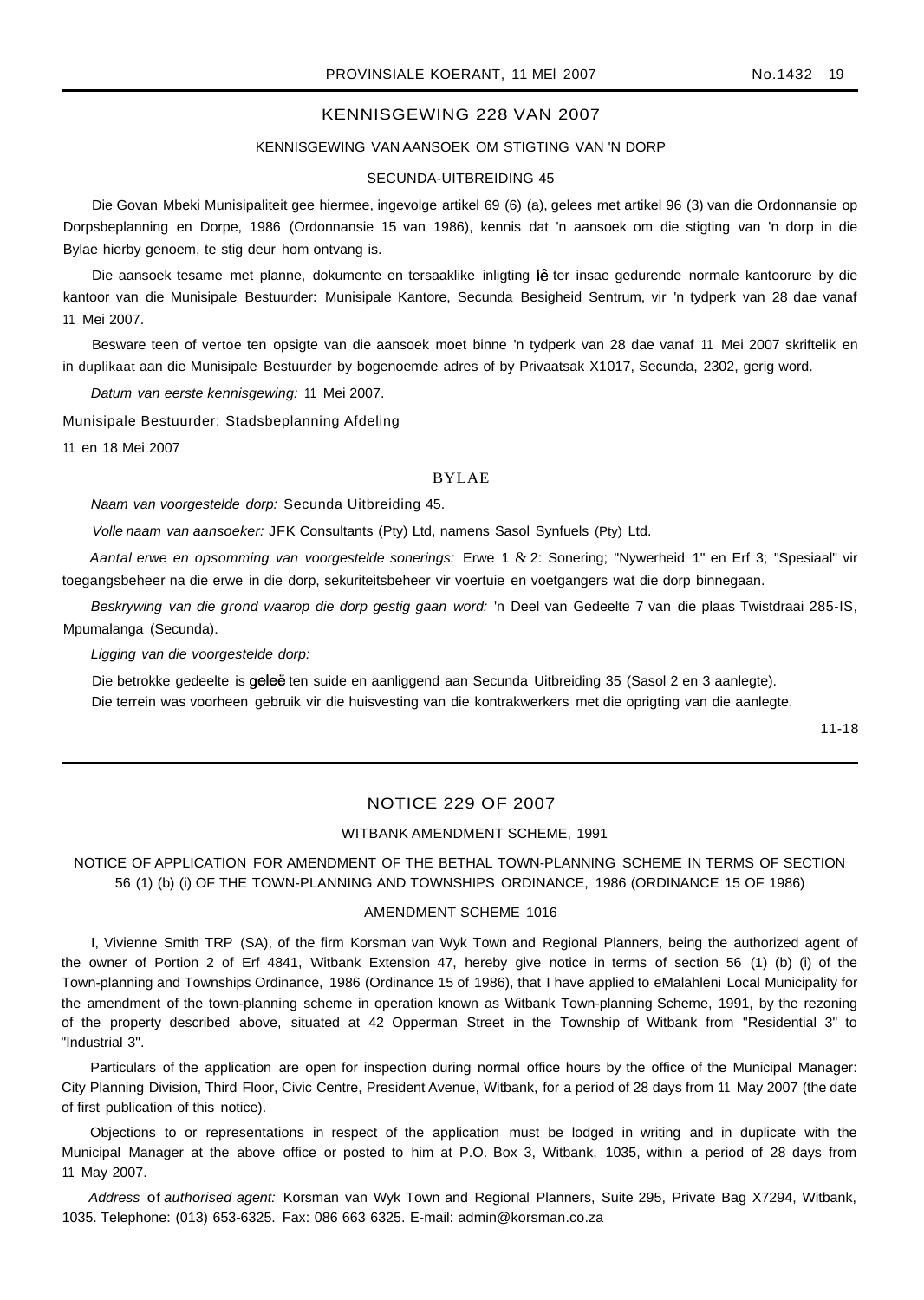### KENNISGEWING 229 VAN 2007

WITBANK-WYSIGINGSKEMA, 1991

# KENNISGEWING VAN AANSOEK OM WYSIGING VAN DORPSBEPLANNINGSKEMA INGEVOLGE ARTIKEL 56 (1) (b) (i) VAN DIE ORDONNANSIE OP DORPSBEPLANNING EN DORPE, 1986 (ORDONNANSIE 15 VAN 1986)

#### WYSIGINGSKEMA 1016

Ek, Vivienne Smith, TRP (SA) van die firma Korsman Van Wyk Stads- en Streekbeplanners, synde die gemagtigde agent van die geregistreerde eienaar van Gedeelte 2 van Erf 4841, Witbank Uitbreiding 47, gee hiermee ingevolge artikel 56 (1) (b) (i) van die Ordonnansie op Dorpsbeplanning en Dorpe, 1986 (Ordonnansie 15 van 1986), kennis dat ek by eMalahleni Plaaslike Munisipaliteit aansoek gedoen het om die wysiging van die dorpsbeplanningskema in werking bekend as Witbank-dorpsbeplanningskema, 1991, deur die hersonering van die eiendom hierbo beskryf, geleë te Oppermanstraat 42, in die dorpsgebied Witbank, van "Residensieel 3" tot "Industrieel 3".

Besonderhede van die aansoek lê gedurende kantoorure by die kantoor van die Munisipale Bestuurder: Stadsbeplannings Afdeling, Derde Vloer, Burgersentrum, Presidentstraat, Witbank, vir 'n tydperk van 28 dae vanaf 11 Mei 2007 (die datum van eerste publikasie van hierdie kennisgewing) ter insae.

Besware teen of vertos ten opsigte van die aansoek moet binne 'n tydperk van 28 dae vanaf 11 Mei 2007 skriftelik en in tweevoud by die Munisipale Bestuurder by bovermelde kantoor ingedien of aan hom by Posbus 3, Witbank, 1035, gepos word.

Adres van gemagtigde agent: Korsman van Wyk Stads- en Streekbeplanners, Suite 295, Privaatsak X7294, Witbank, 1035. Telefoon: (013) 653-6325. Faks: 086 663 6326. E-pos: admin@korsman.co.za

11-18

# NOTICE 230 OF 2007

NOTICE OF APPLICATION FOR AMENDMENT OF THE BETHAL TOWN-PLANNING SCHEME IN TERMS OF SECTION 56 (1) (b) (i) OF THE TOWN-PLANNING AND TOWNSHIPS ORDINANCE, 1986 (ORDINANCE 15 OF 1986)

#### BETHAL AMENDMENT SCHEME 126

I, Willem Johannes Gouws, being the authorized agent of Portion 3 of Erf 670, Bethal, situated in the Township of Bethal, Registration Division I.S., Province of Mpurnalanqa, hereby give notice in terms of section 56 (1) (b) (i) of the Town-planning and Townships Ordinance, 1986 (Ordinance 15 of 1986), that I have applied to the Govan Mbeki Municipality for the amendment of the town-planning scheme known as the Bethal Town-planning Scheme, 1980, by the rezoning of the property described above, situated at Van Heerden Avenue, Bethal, from "Agriculture" to "Residential 2".

Particulars of the application will lie for inspection during normal office hours at the Municipal Manager: Govan Mbeki Municipality, Civic Centre, Secunda, 2302, for a period of 28 days from 11 May 2007.

Objections to or representations in respect of the application must be lodged with or made in writing to the Municipal Manager: Govan Mbeki Municipality, Private Bag X1017, Secunda, 2302, within a period of 28 days from 11 May 2007.

Address of agent: Mr W. J. Gouws, P.O. Box 1259, Bethal, 2310.



**•**

KENNISGEWING VAN AANSOEK OM WYSIGING VAN DIE BETHAL-DORPSBEPLANNINGSKEMA INGEVOLGE ARTlKEL56 (1) (b) (i) VAN DIE ORDONNANSIE OP DORPSBEPLANNING EN DORPE, 1986 (ORDONNANSIE 15 VAN 1986)

#### BETHAL-WYSIGINGSKEMA 126

Ek, Willem Johannes Gouws, synde die gemagtigde agent van die eienaar van Gedeelte 3 van Erf 670, Bethal, geleë in die dorp Bethal, Registrasieafdeling IS, provinsie Mpumalanga, gee hiermee ingevolge artikel 56 (1) (b) (i) van die Ordonnansie op Dorpsbeplanning en Dorpe, 1986, kennis dat ek by Govan Mbeki Munisipaliteit aansoek gedoen het om die wysiging van die dorpsbeplanningskema bekend as Bethal-dorpsbeplanningskema, 1980, deur die hersonering van die eiendom hierbo beskryf, geleë te Van Heerden Avenue, Bethal, van "Landbou" tot "Residensieel 2".

Besonderhede van die aansoek lê ter insae gedurende gewone kantoorure by die kantoor van die Munisipale Bestuurder: Govan Mbeki Munisipaliteit, Burgersentrum, Secunda, 2302, vanaf 11 Mei 2007.

Besware teen of vertoe ten opsigte van die aansoek moet binne 'n tydperk van 28 dae vanaf 11 Mei 2007 skriftelik by of tot die Munisipale Bestuurder: Govan Mbeki Munisipaliteit, Private Bag X1017, Secunda, 2302, gerig word.

Adres van die agent: Mnr.W. J. Gouws, Posbus 1259, Bethal, 2310. Tel: 0829405314.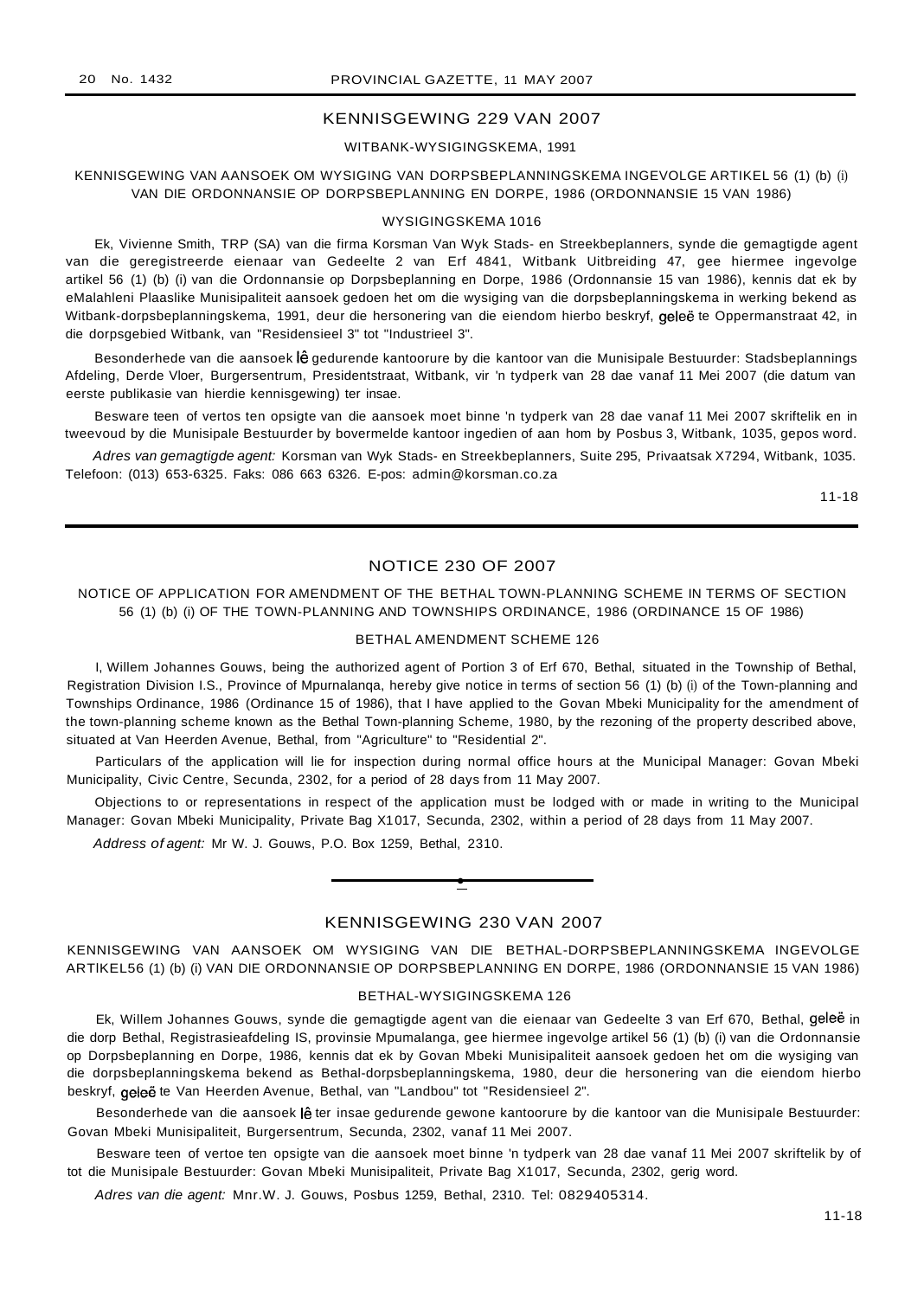# NOTICE 231 OF 2007

#### SCHEDULE 8

# REGULATION 11 (2)

#### NOTICE OF APPLICATION FOR AMENDMENT OF TOWN-PLANNING SCHEME IN TERMS OF SECTION 56 (1) (b) (i) OF THE TOWN-PLANNING AND TOWNSHIPS ORDINANCE 1986 (ORDINANCE 15 OF 1986)

#### AMENDMENT SCHEME 180

I, Hannah Coetzee, being the authorized agent of the owner of Erf 3579, Middelburg, hereby give notice in terms of section 56 (1) (b) (i) of the Town-planning and Townships Ordinance, that I have applied to the Steve Tshwete Local Municipality for the amendment of the Town-planning scheme known as Steve Tshwete Town-planning Scheme 2004, by the rezoning of the properties described above from "Residential 1" to "Residential 2".

Particulars of the application will lie for inspection during normal office hours at the office of the Town Secretary, Room C314, Municipal Building, Wanderers Avenue, Middelburg, for a period of 28 days from 27 April 2007.

Objections to or representations in respect of the application must be lodged with or made in writing to the Secretary at the above address or at P.O. Box 14, Middelburg, 1050, within a period of 28 days from 27 April 2007.

Address of agent: Hannah Coetzee, Suite MW 56, Private Bag X1838, Middelburg, 1050.

KENNISGEWING 231 VAN 2007

**•**

# BYLAE8

#### REGULASIE 11 (2)

KENNISGEWING VAN AANSOEK OM WYSIGING VAN DORPSBEPLANNINGSKEMA INGEVOLGE ARTIKEL 56 (1) (b) (i) VAN DIE ORDONNANSIE OP DORPSBEPLANNING EN DORPE 1986 (ORDONNANSIE 15 VAN 1986)

#### WYSIGINGSKEMA 180

Ek, Hannah Coetzee, synde die gemagtigde agent van die eienaar van Erf 3579, Middelburg, gee hiermee ingevolge artikel 56 (1) (b) (i) van die Ordonnansie op Dorpsbeplanning en Dorpe, kennis dat ek by die Steve Tshwete Plaaslike Munisipaliteit aansoek gedoen het om die wysiging van die dorpsbeplanningskema bekend as Steve Tshwete-dorpsbeplanningskema 2004, deur die hersonering van die eiendom hierbo beskryf van "Residensieel 1" na "Residensieel 2".

Besonderhede van die aansoek lê ter insae gedurende gewone kantoorure by die kantoor van die Stadsekretaris, Kamer C314, Munisipale Gebou, Wandererslaan, Middelburg, vir 'n tydperk van 28 dae vanaf 27 April 2007.

Besware teen of vertoe ten opsigte van die aansoek moet binne 'n tydperk van 28 dae vanaf 27 April 2007, skriftelik by of tot die Sekretaris by bovermelde adres of by Posbus 14, Middelburg, 1050, ingedien word.

Adres van agent: Hannah Coetzee, Suite MW 56, Privaat Sak X1838, Middelburg, 1050.

11-18

#### NOTICE 232 OF 2007

# SCHEDULE 8

# REGULATION 11 (2)

NOTICE OF APPLICATION FOR AMENDMENT OF TOWN-PLANNING SCHEME IN TERMS OF SECTION 56 (1) (b) (i) OF THE TOWN-PLANNING AND TOWNSHIPS ORDINANCE 1986 (ORDINANCE 15 OF 1986)

#### AMENDMENT SCHEME 185

I, Hannah Coetzee, being the authorized agent of the owner of Erf 366, Portion 1, Middelburg, hereby give notice in terms of section 56 (1) (b) (i) of the Town-planning and Townships Ordinance, that I have applied to the Steve Tshwete Local Municipality for the amendment of the Town-planning scheme known as Steve Tshwete Town-planning Scheme 2004, by the rezoning of the properties described above from "Residential 1" to "Business 4".

Particulars of the application will lie for inspection during normal office hours at the office of the Town Secretary, Room C314, Municipal Building, Wanderers Avenue, Middelburg, for a period of 28 days from 11 May 2007.

Objections to or representations in respect of the application must be lodged with or made in writing to the Secretary at the above address or at P.O. Box 14, Middelburg, 1050, within a period of 28 days from 11 May 2007.

Address of agent: Hannah Coetzee (0836687526), Suite MW 56, Private Bag X1838, Middelburg, 1050, hannahc@ lantic.net.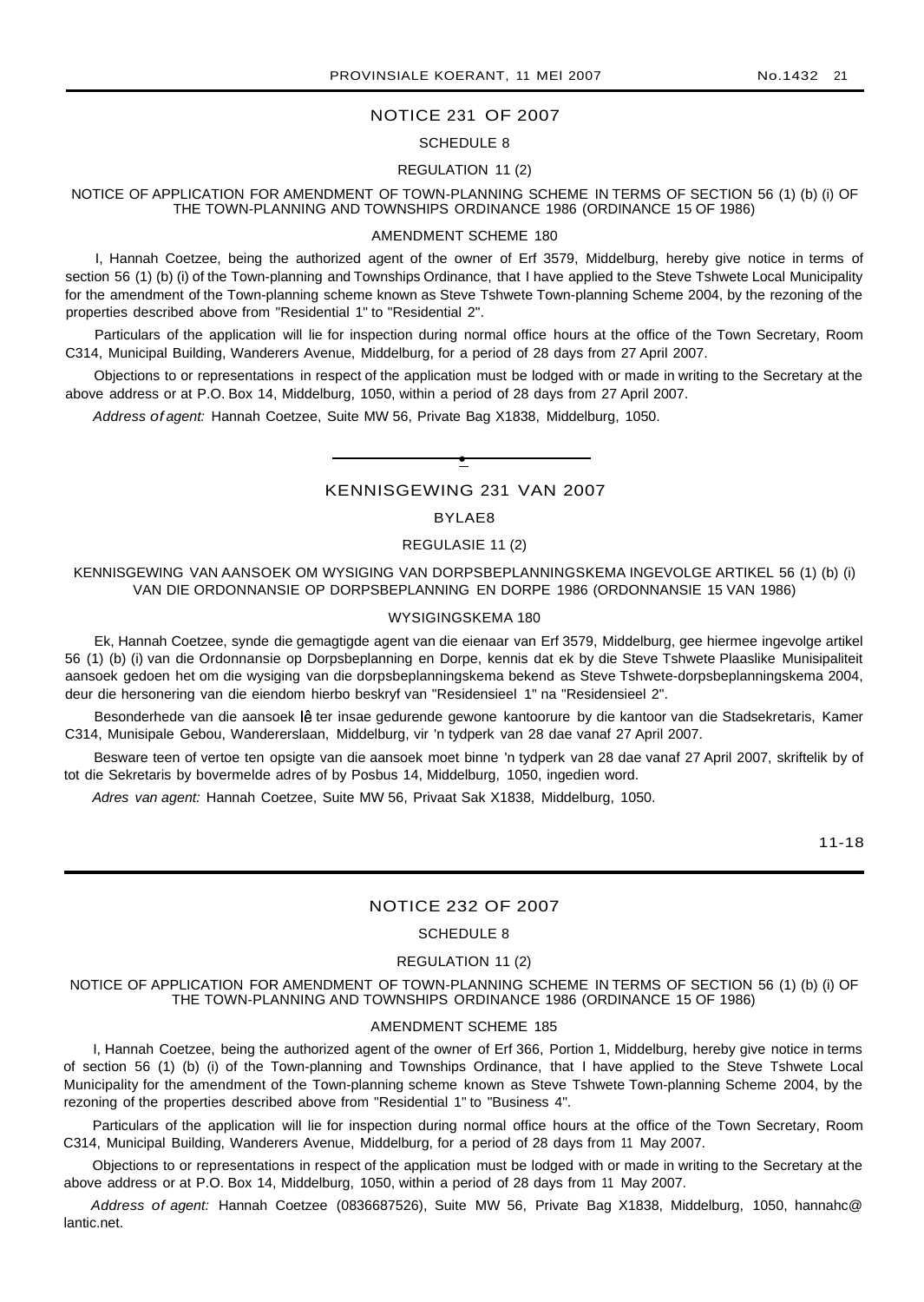#### KENNISGEWING 232 VAN 2007

#### BYLAE 8

#### REGULASIE 11 (2)

### KENNISGEWING VAN AANSOEK OM WYSIGING VAN DORPSBEPLANNINGSKEMA INGEVOLGE ARTIKEL 56 (1) (b) (i) VAN DIE ORDONNANSIE OP DORPSBEPLANNING EN DORPE 1986 (ORDONNANSIE 15 VAN 1986)

#### WYSIGINGSKEMA 185

Ek, Hannah Coetzee, synde die gemagtigde agent van die eienaar van Erf 366, Gedeelte 1, Middelburg, gee hiermee ingevolge artikel56 (1) (b) (i) van die Ordonnansie op Dorpsbeplanning en Dorpe, kennis dat ek by die Steve Tshwete Plaaslike Munisipaliteit aansoek gedoen het om die wysiging van die dorpsbeplanningskema bekend as Steve Tshwete-dorpsbeplanningskema 2004, deur die hersonering van die eiendom hierbo beskryf van "Residensieel 1" na "Besigheid 4".

Besonderhede van die aansoek lê ter insae gedurende gewone kantoorure by die kantoor van die Stadsekretaris, Kamer C314, Munisipale Gebou, Wandererslaan, Middelburg, vir 'n tydperk van 28 dae vanaf 11 Mei 2007.

Besware teen of vertoe ten opsigte van die aansoek moet binne 'n tydperk van 28 dae vanaf 11 Mei 2007, skriftelik by of tot die Sekretaris by bovermelde adres of by Posbus 14, Middelburg, 1050, ingedien word.

Adres van agent: Hannah Coetzee (0836687526), Suite MW 56, Privaat Sak X1838, Middelburg, 1050, hannahc@lantic. net.

11-18

#### NOTICE 233 OF 2007

# RE-NOTIFICATION

#### LYDENBURG AMENDMENT SCHEME 170/95

I, Petrus Jacobus Buys, being the authorized agent of the owner of Portion 2 of Erf 130, Lydenburg, hereby give notice in terms of section 56 (1) (b) (i) of the Town-planning and Townships Ordinance 1986 (Ordinance No. 15 of 1986) that I have applied to the Thaba Chweu Municipality for the amendment of the Lydenburg Town-planning Scheme, 1995 by the rezoning of Portion 2 of Erf 130, Lydenburg Township situated on corner of Potgieter Street and Lange Street from "Residential 2" to "Business 1" as opposed to "Business 2" that was previously indicated.

Particulars of the application will lie for inspection during normal office hours at the office of the Town Planner, Room 33, Department Technical & Engineering Services, Civic Centre, Thaba Chweu Municipality, 1 Central Street, Lydenburg, for a period of 28 days from 11 May 2007.

Objections to or representations in respect of the application must be lodged with or made in writing to the Town Planner at the above address or at POBox 61, Lydenburg, 1120, within a period of 28 days from <sup>11</sup> May 2007.

Address of the agent: Pieterse, du Toit and Associates CC, POBox 11306, Bendor Park, Polokwane, 0699. Tel: (015) 297-4970/1. Fax: (015) 297-4584.

# **•** KENNISGEWING 233 VAN 2007

#### HER-KENNISGEWING

# LYDENBRURG WYSIGINGSKEMA 170/95

Ek, Petrus Jacobus Buys, synde die gemagtigde agent van die eienaar van Gedeelte 2 van Erf 130, Lydenburg dorpsgebied, gee hiermee ingevolge artikel 56 (1) (b) (i) van die Ordonnansie op Dorpsbeplanning en Dorpe, 1986 (Ordonnansie No. 15 van 1986), kennis dat ek by die Thaba Chweu Munisipaliteit aansoek gedoen het om die wysiging van die Lydenburg Dorpsbeplanningskema, 1995 deur die hersonering van Gedeelte 2 van Erf 130, Lydenburg dorpsgebied geleë op die hoek van Potgieterstraat en Langestraat, van "Residensieel 2" na "Besigheid 1" in stede van "Besigheid 2" 5005 van tevore aangedui.

Besonderhede van die aansoek lê ter insae gedurende gewone kantoorure by die kantoor van die Stadsbeplanner, Kamer 33, Departement Tegniese- & Ingenieursdienste, Munisipale gebou, Thaba Chweu Munisipaliteit, Sentraalstraat 1, Lydenburg, vir 'n tydperk van 28 dae vanaf 11 Mei 2007.

Besware teen of vertoe ten opsigte van die aansoek moet binne 'n tydperk van 28 dae vanaf 11 Mei 2007 skriftelik by of tot die Stadbeplanner by bovermelde adres of by Posbus 61, Lydenburg, 1120, ingedien of gerig word.

Adres van agent: Pieterse, du Toit and Associates CC, Posbus 11306, Bendor Park, Polokwane, 0699. Tel: (015) 297-4970/1. Fax: (015) 297-4584.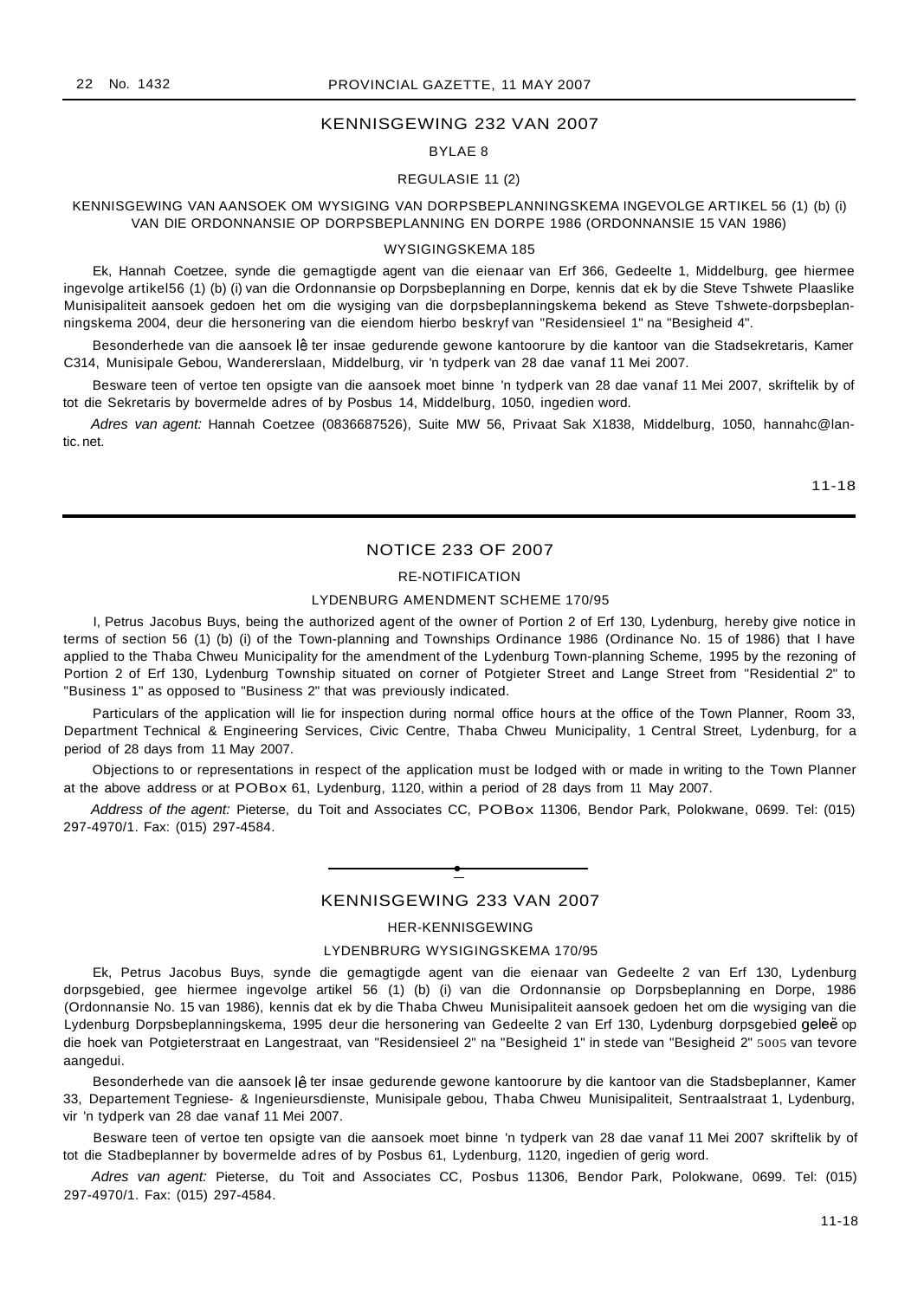# **NOTICE 234 OF 2007**

# **LYDENBURG AMENDMENT SCHEME 206/1995**

# **NOTICE OF APPLICATION FOR THE AMENDMENT OF TOWN-PLANNING SCHEME IN TERMS OF SECTION 56 (1)(b)(i) OF THE TOWN-PLANNING AND TOWNSHIPS ORDINANCE, 1986 (ORDINANCE 15 OF 1986)**

We, Nuplan Development Planners, being the authorised agent of the registered owner of the Remaining Extent of Erf 382, Lydenburg Township, hereby gives notice in terms of Section 56 (1)(b)(i) of the Town Planning and Townships Ordinance, 1986 (Ordinance 15 of 1986), that we have applied to the Thaba Chweu Local Municipality (Lydenburg Administrative Unit) for the amendment of the Town-Planning Scheme known as Lydenburg Town Planning Scheme, 1995, by the rezoning of the property described above, situated at 28 Marais Street, Lydenburg Town, from "Residential 1" to "Residential 2" with a density of 33 dwelling units per hectare.

Particulars of the application will lie for inspection during normal office hours at the office of the Municipal Manager, Thaba Chweu Local Municipality, Sentraal Street, Lydenburg, for a period of 28 days from 11 May 2007.

Objections to, or representations in respect of the application must be lodged with or made in writing to the Municipal Manager at the above address or at Thaba Chweu Local Municipality, P.O. Box 61, Lydenburg, 1120, within a period of 28 days from 11 May 2007 (no later than 8 June 2007).

Address of agent: Nuplan Development Planners,  $\boxtimes$  2555, Nelspruit, 1200.  $\blacksquare$  (013) 752 3422,  $\textcolor{red}{\Xi}$  (013) 752 5795. *O* nuplan@mweb.co.za. Ref: EST-WS-001

**• •**

# **KENNISGEWING 234 VAN 2007**

# **LYDENBURG WYSIGINGSKEMA 206/1995**

# **KENNISGEWING VAN AANSOEK OM WYSIGING VAN DORPSBEPLANNINGSKEMA INGEVOLGE ARTIKEL 56 (1)(b)(i) VAN DIE ORDONNANSIE OP DORPSBEPLANNING EN DORPE, 1986, (ORDONNANSIE 15 VAN 1986)**

Ons, Nuplan Development Planners, synde die gemagtigde agent van die geregistreerde eienaar van die Resterende Gedeelte van Erf 382, Lydenburg Dorp, gee hiermee ingevolge Artikel 56 (1)(b)(i) van die Ordonnansie op Dorpsbeplanning en Dorpe, 1986 (Ordonnansie 15 van 1986), kennis dat ons by die Thaba Chweu Plaaslike Munisipaliteit (Lydenburg Administratiewe Eenheid) aansoek gedoen het om die wysiging van die dorpsbeplanningskema, bekend as Lydenburg Dorpsbeplanningskema, 1995, deur die hersonering van die eiendom hierbo beskryf, gelee te 28 Maraisstraat, Lydenburg Dorp vanaf " Residensieel 1" na "Residensieel 2", met 'n digtheid van 33 eenhede per hektaar.

Besonderhede van bogenoemde aansoek lê ter insae gedurende gewone kantoorure by die kantoor van die Munisipale Bestuurder, Munisipale kantore, Thaba Chweu Plaaslike Munisipaliteit, Sentraalstraat, Lydenburg, vir 'n tydperk van 28 dae vanaf 11 Mei 2007.

Besware teen of vertoe ten opsigte van die aansoek moet binne 'n tydperk van 28 dae vanaf 11 Mei 2007 (nie later as 8 Junie 2007), skriftelik by of tot die Munisipale Bestuurder by bovermelde adres of Thaba Chweu Plaaslike Munisipaliteit, Posbus 61, Lydenburg, 1120, ingedien of gerig word.

Adres van agent: Nuplan Development Planners,  $\boxtimes$  2555, Nelspruit, 1200. 6 (013) 752 3422,  $\boxdot$  (013) 752 5795. <sup>h</sup>e nuplan@mweb.co.za. Verw: EST-WS-001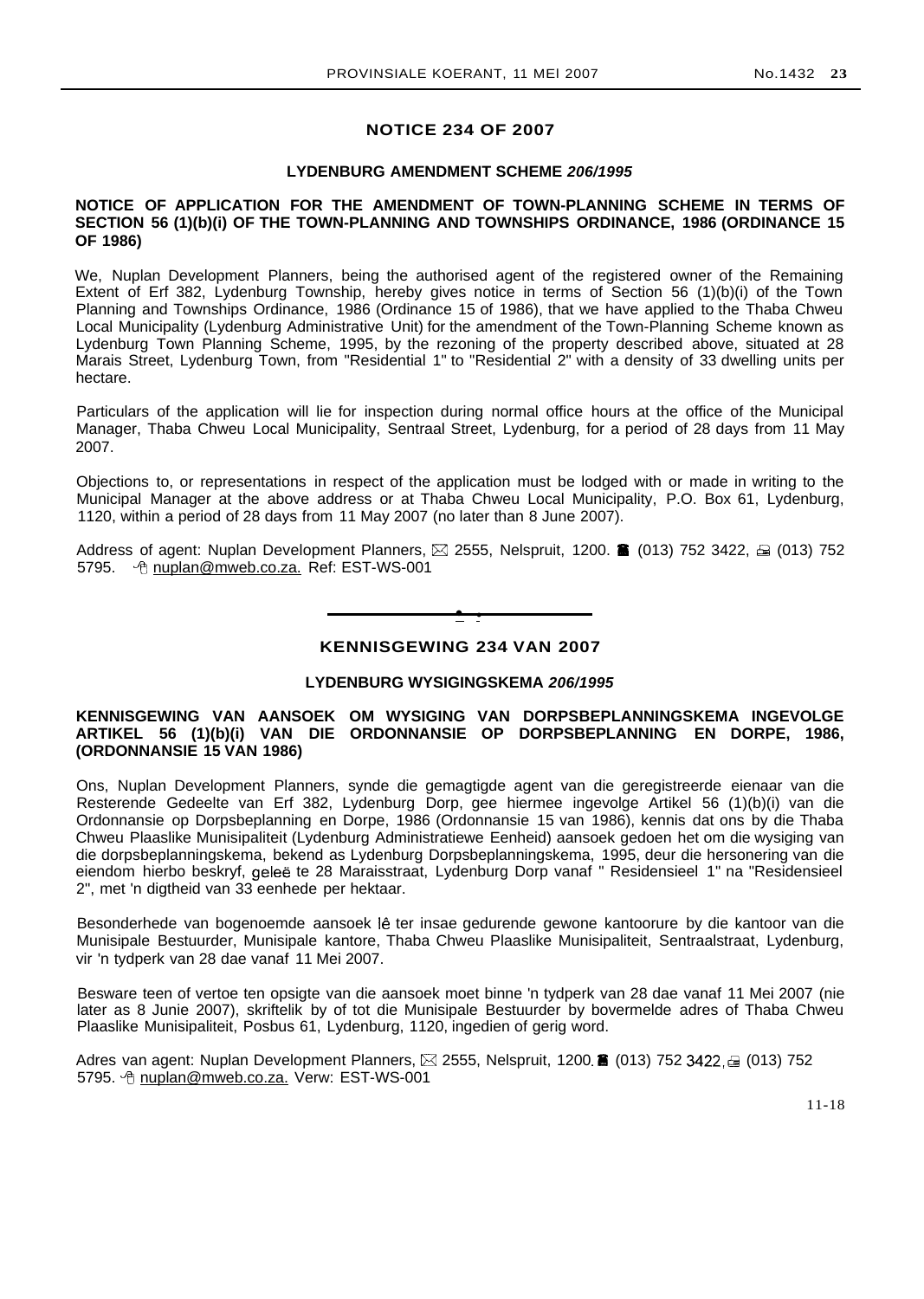# **NOTICE 235 OF 2007**

## **LYDENBURG AMENDMENTSCHEME 207/1995**

### **NOTICE OF APPLICATION FOR THE AMENDMENT OF TOWN-PLANNING SCHEME IN TERMS OF SECTION 56 (1)(b)(i) OF THE TOWN-PLANNING AND TOWNSHIPS ORDINANCE, 1986 (ORDINANCE 15 OF 1986)**

We, Nuplan Development Planners, being the authorised agent of the registered owner of Portion 1 pf Erf 103, Lydenburg Town, hereby gives notice in terms of Section 56 (1)(b)(i) of the Town Planning and Townships Ordinance, 1986 (Ordinance 15 of 1986), that we have applied to the Thaba Chweu Local Municipality (Lydenburg Administrative Unit) for the amendment of the Town-Planning Scheme known as Lydenburg Town Planning Scheme, 1995, by the rezoning of the property described above, situated at 62 Kerk Street, Lydenburg Town, from "ResidentiaI1" to "Business 1".

Particulars of the application will lie for inspection during normal office hours at the office of the Municipal Manager, Thaba Chweu Local Municipality, Sentraal Street, Lydenburg, for a period of 28 days from 11 May 2007.

Objections to, or representations in respect of the application must be lodged with or made in writing to the Municipal Manager at the above address or at Thaba Chweu Local Municipality, P.O. Box 61, Lydenburg, 1120, within a period of 28 days from 11 May 2007 (no later than 8 June 2007).

Address of agent: Nuplan Development Planners,  $\boxtimes$  2555, Nelspruit, 1200. 6 (013) 752 3422,  $\cong$  (013) 752 5795. <sup>ht</sup> nuplan@mweb.co.za. Ref: EST-WS-002

**• I**

# **KENNISGEWING 235 VAN 2007**

# **LYDENBURG WYSIGINGSKEMA 207/1995**

# **KENNISGEWING VAN AANSOEK OM WYSIGING VAN DORPSBEPLANNINGSKEMA INGEVOLGE ARTIKEL 56 (1)(b)(i) VAN DIE ORDONNANSIE OP DORPSBEPLANNING EN DORPE, 1986, (ORDONNANSIE 15 VAN 1986)**

Ons Nuplan Development Planners, synde die gemagtigde agent van die geregistreerde eienaar van Gedeelte 1 van Erf 103, Lydenburg Dorp, gee hiermee ingevolge Artikel 56 (1)(b)(i) van die Ordonnansie op Dorpsbeplanning en Dorpe, 1986 (Ordonnansie 15 van 1986), kennis dat ons by die Thaba Chweu Plaaslike Munisipaliteit (Lydenburg Administratiewe Eenheid) aansoek gedoen het om die wysiging van die dorpsbeplanningskema, bekend as Lydenburg Dorpsbeplanningskema, 1995, deur die hersonering van die eiendom hierbo beskryf, gelee te 62 Kerkstraat, Lydenburg Dorp vanaf "ResidensieeI1" na "Besigheid 1".

Besonderhede van bogenoemde aansoek lê ter insae gedurende gewone kantoorure by die kantoor van die Munisipale Bestuurder, Munisipale kantore, Thaba Chweu Plaaslike Munisipaliteit, Sentraalstraat, Lydenburg, vir 'n tydperk van 28 dae vanaf 11 Mei 2007.

Besware teen of vertoe ten opsigte van die aansoek moet binne 'n tydperk van 28 dae vanaf 11 Mei 2007 (nie later as 8 Junie 2007), skriftelik by of tot die Munisipale Bestuurder by bovermelde adres of Thaba Chweu Plaaslike Munisipaliteit, Posbus 61, Lydenburg, 1120, ingedien of gerig word.

Adres van agent: Nuplan Development Planners,  $\boxtimes$  2555, Nelspruit, 1200. $\blacksquare$  (013) 752 3422, $\boxdot$  (013) 752 5795. *The nuplan@mweb.co.za. Verw: EST-WS-002* 

11-18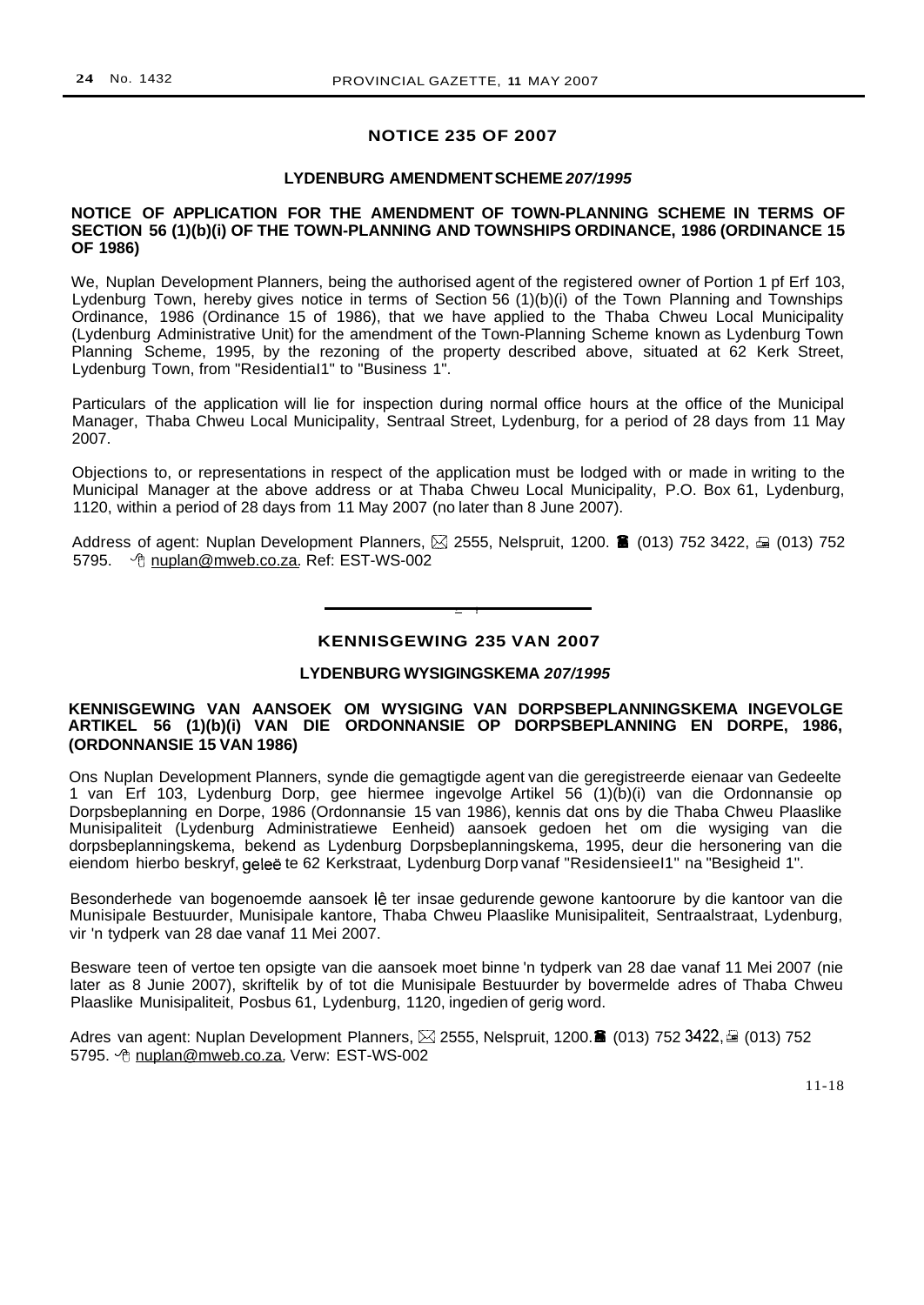# **NOTICE 236 OF 2007**

### **LYDENBURG AMENDMENT SCHEME 208/1995**

### **NOTICE OF APPLICATION FOR THE AMENDMENT OF TOWN-PLANNING SCHEME IN TERMS OF SECTION 56 (1)(b)(i) OF THE TOWN-PLANNING AND TOWNSHIPS ORDINANCE, 1986 (ORDINANCE 15 OF 1986)**

We, Nuplan Development Planners, being the authorised agent of the registered owner of Erf 431, Lydenburg Township, hereby gives notice in terms of Section 56 (1)(b)(i) of the Town Planning and Townships Ordinance, 1986 (Ordinance 15 of 1986), that we have applied to the Thaba Chweu Local Municipality (Lydenburg Administrative Unit) for the amendment of the Town-Planning Scheme known as Lydenburg Town Planning Scheme, 1995, by the rezoning of the property described above, situated at 29 Lombaard Street, Lydenburg Town, from "ResidentiaI1" to "ResidentiaI2" with a density of 30 dwelling units per hectare.

Particulars of the application will lie for inspection during normal office hours at the office of the Municipal Manager, ThabaChweu Local Municipality, Sentraal Street, Lydenburg, for a period of 28 days from 11 May 2007.

Objections to, or representations in respect of the application must be lodged with or made in writing to the Municipal Manager at the above address or at Thaba Chweu Local Municipality, P.O. Box 61, Lydenburg, 1120, within a period of 28 days from 11 May 2007 (no later than 8 June 2007).

Address of agent: Nuplan Development Planners,  $\boxtimes$  2555, Nelspruit, 1200. **ii** (013) 752 3422,  $\oplus$  (013) 752 5795. Om uplan@mweb.co.za. Ref: AJE-WS-001



# **KENNISGEWING 236 VAN 2007**

### **LYDENBURG WYSIGINGSKEMA 208/1995**

## . **KENNISGEWING VAN AANSOEK OM WYSIGING VAN DORPSBEPLANNINGSKEMA INGEVOLGE ARTIKEL 56 (1)(b)(i) VAN DIE ORDONNANSIE OP DORPSBEPLANNING EN DORPE, 1986, (ORDONNANSIE 15 VAN 1986)**

Ons, Nuplan Development Planners, synde die gemagtigde agent van die geregistreerde eienaar van Erf 431, Lydenburg Dorp, gee hiermee ingevolge Artikel 56 (1)(b)(i) van die Ordonnansie op Dorpsbeplanning en Dorpe, 1986 (Ordonnansie 15 van 1986), kennis dat ons by die Thaba Chweu Plaaslike Munisipaliteit (Lydenburg Administratiewe Eenheid) aansoek gedoen het om die wysiging van die dorpsbeplanningskema, bekend as Lydenburg Dorpsbeplanningskema, 1995, deur die hersonering van die eiendom hierbo beskryf, gelee te 29 Lombaardstraat, Lydenburg Dorp vanaf " Residensieel 1" na "Residensieel 2", met 'n digtheid van 30 eenhede per hektaar.

Besonderhede van bogenoemde aansoek lê ter insae gedurende gewone kantoorure by die kantoor van die Munisipale Bestuurder, Munisipale kantore, Thaba Chweu Plaaslike Munisipaliteit, Sentraalstraat, Lydenburg, vir 'n tydperk van 28 dae vanaf 11 Mei 2007.

Besware teen of vertoe ten opsigte van die aansoek moet binne 'n tydperk van 28 dae vanaf 11 Mei 2007 (nie later as 8 Junie 2007), skriftelik by of tot die Munisipale Bestuurder by bovermelde adres of Thaba Chweu Plaaslike Munisipaliteit, Posbus 61, Lydenburg, 1120, ingedien of gerig word.

Adres van agent: Nuplan Development Planners,  $\boxtimes$  2555, Nelspruit, 1200. $\blacksquare$  (013) 752 3422,  $\textcircled{\tiny{\textcircled{\tiny{1}}}}$  (013) 752 5795. <sup> *A*</sup> nuplan@mweb.co.za. Verw: AJE-WS-001

11-18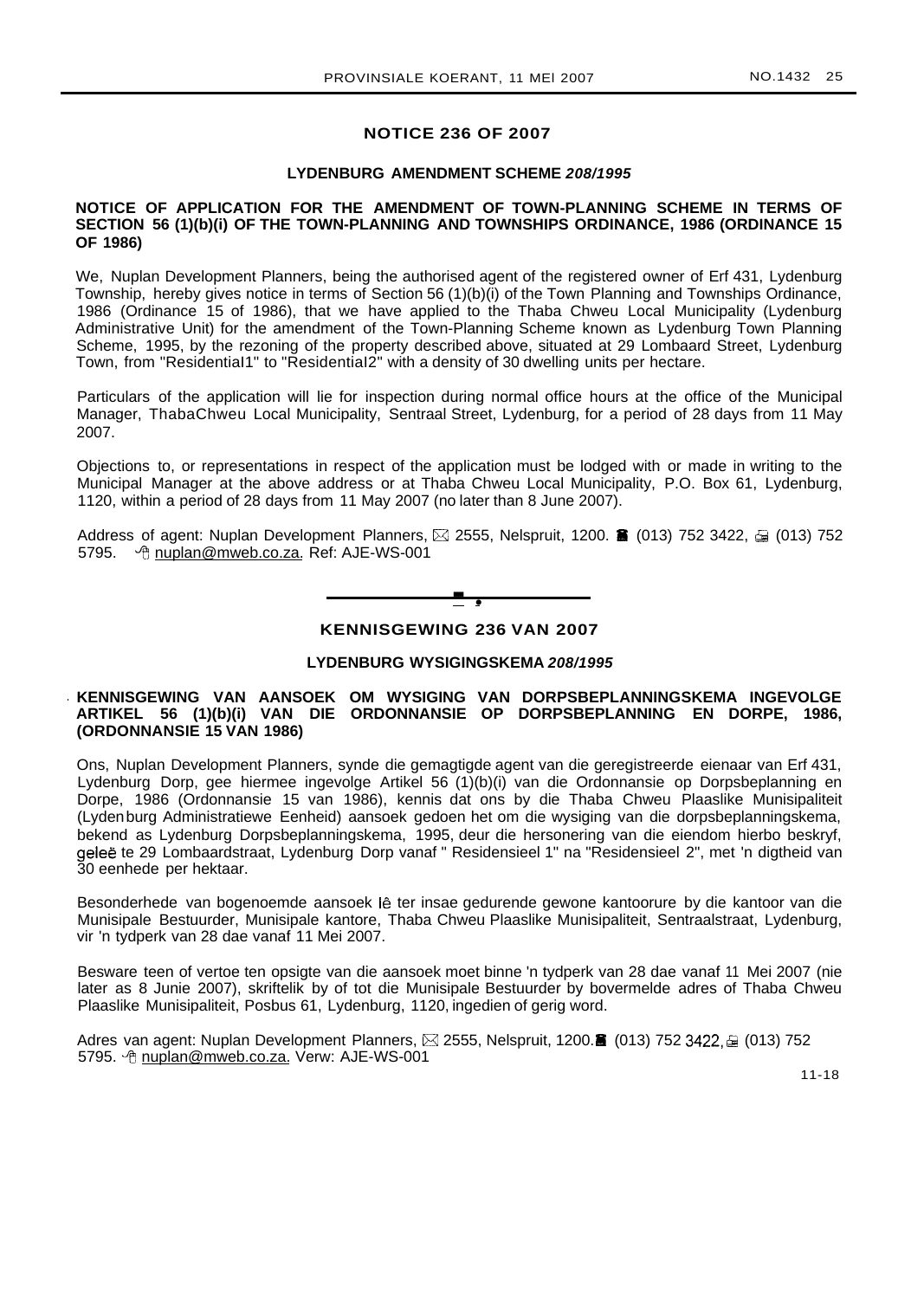# **NOTICE 237 OF 2007**

#### **NELSPRUIT AMENDMENT SCHEME 1431**

### NOTICE OF APPLICATION FOR AMENDMENT OF NELSPRUIT TOWN-PLANNING SCHEME IN TERMS OF SECTION 56 (1) (b) (i) OF THE TOWN-PLANNING AND TOWNSHIPS ORDINANCE, 1986 (ORDINANCE 15 OF 1986)

I, Jassat Haroun, being the owner of Erf 124, Valencia Park Extension 1, hereby give notice in terms of section 56 (1) (b) (i) of the Town-planning and Townships Ordinance, 1986 (Ordinance 15 of 1986), that I have applied to the Mbombela Local Municipality for the amendment of the town-planning scheme known as the Nelspruit Town-planning Scheme, 1989, by the rezoning of the property described above, situated in No. 21 Humilis Street, Valencia Park, from "Residential 1" to "Special" for dwelling units.

Particulars of the application will lie for inspection during normal office hours at the office of the Town Municipal Manager, Mbombela Local Municipality, No.1 Nel Street, Civic Centre, for a period of 28 days from 11 May 2007 (first publication of this notice).

Objections to or representations in respect of the application must be lodged with or made in writing to the Mbombela Local Municipality, PO Box 45, Nelspruit, 1200, within a period of 28 days from 11 May 2007.

Address of owner: No. 21 Humilis Street, Valencia Park Extension 1, Nelspruit, 1200.



# **KENNISGEWING 237 VAN 2007**

#### **NELSPRUIT WYSIGINGSKEMA 1431**

KENNISGEWING VAN AANSOEK OM WYSIGING VAN DORPSBEPLANNINGSKEMA INGEVOLGE ARTIKEL 56 (1) (b) (i) VAN DIE ORDONNANSIE OP DORPSBEPLANNING EN DORPE, 1986 (ORDONNANSIE 15 VAN 1986)

Ek, Jassat Haroun, synde die eienaar van Erf 124, Valencia Park Uitbreiding 1, gee hiermee ingevolge artikel 56 (1) (b) (i) van die Ordonnansie op Dorpsbeplanning en Dorpe, 1986 (Ordonnansie 15 van 1986), kennis dat ek by die Mbombela Plaaslike Munisipaliteit Bestuur aansoek gedoen het om die wysiging van die dorpsbeplanningskema bekend as die Nelspruit Dorpsbeplanningskema, 1989, deur die hersonering van die eiendom hierbo beskryf, geleë te Humilisstraat No. 21, Valencia Park, van "Residensieel 1" tot "Spesiaal" vir woonhuise.

Besonderhede van die aansoek lê ter insae gedurende gewone kantoorure by die kantoor van die Stadsklerk/Sekretaris, Nelstraat No.1, Civic Centre, vir 'n tydperk van 28 dae vanaf 11 Mei 2007.

Besware teen of vertoe ten opsigte van die aansoek moet binne 'n tydperk van 28 dae vanaf 11 Mei 2007 skriftelik by of tot die Munisipale Bestuurder by bovermelde adres of by Mbombela Plaaslike Munisipaliteit, Posbus 45, Nelspruit, 1200, ingedien of gerig word.

Adres van die eienaar: Humilisstraat No. 21, Valencia Park Uitbreiding 1, Nelspruit, 1200.

11-18

# **NOTICE 238 OF 2007**

### **STEVE TSHWETE AMENDMENT SCHEME 184 WITH ANNEXURE 149**

NOTICE OF APPLICATION FOR THE AMENDMENT OF THE STEVE TSHWETE TOWN-PLANNING SCHEME, 2004, IN TERMS OF SECTION 56 (1) (b) (i) OF THE TOWN-PLANNING AND TOWNSHIPS ORDINANCE, 1986 (ORDINANCE 15 OF 1986)

We, Urban Dynamics (Mpumalanga) Inc., being the authorized agent of the registered owner of Erf 6306, Middelburg, hereby give notice in terms of section 56 (1) (b) (i) of the Town-planning and Townships Ordinance, 1986, that we have applied to the Steve Tshwete Local Municipality for the amendment of the town-planning scheme known as the Steve Tshwete Town-planning Scheme, 2004, for the rezoning of the above-mentioned property situated in Middelburg Extension 22, by rezoning the property from "Business 2" to "Residential 3", subject to certain conditions.

Particulars of the application will lie for inspection during normal office hours at the office of the Municipal Manager, Steve Tshwete Local Municipality, Municipal Buildings, Wanderers Avenue, Middelburg, 1050, for a period of 28 days from 11 May 2007 (first publication of this notice).

Objections to or representations in respect of the application must be lodged with or made in writing to the Municipal Manager at the above address or at P.O. Box 14, Middelburg, 1050, within a period of 28 days from 11 May 2007.

Applicant: Urban Dynamics (Mpumalanga) Inc., Propark Building, 44 Wes Street, PO Box 3294, Middelburg, 1050. Tel: (013) 243-1219. Fax: (013) 243-1321.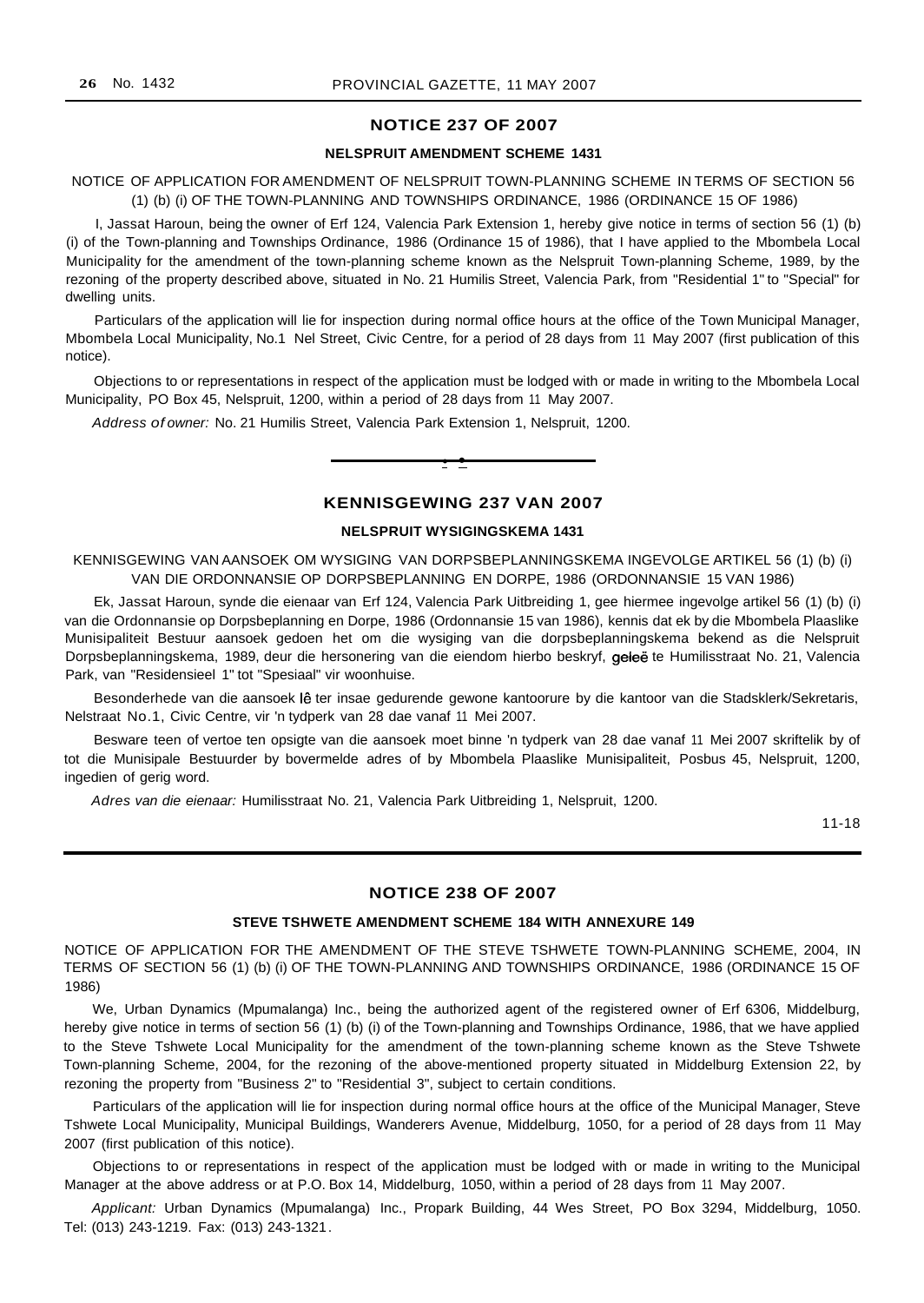# **KENNISGEWING 238 VAN 2007**

# **STEVE TSHWETE WYSIGINGSKEMA 184 MET BYLAE 149**

KENNISGEWING VAN DIE AANSOEK OM DIE WYSIGING VAN DIE STEVE TSHWETE DORPSBEPLANNINGSKEMA, 2004, INGEVOLGE ARTIKEL 56 (1) (b) (i) VAN DIE ORDONNANSIE OP DORPSBEPLANNING EN DORPE, 1986 (ORDONNANSIE 15 VAN 1986)

Ons, Urban Dynamics (Mpumalanga) Inc., synde die gemagtigde agent van die geregistreerde eienaar van Erf 6306, Middelburg, gee hiermee ingevolge artikel 56 (1) (b) (i) van die Ordonnansie op Dorpsbeplanning en Dorpe, 1986, kennis dat ons by die Steve Tshwete Plaaslike Munisipaliteit aansoek gedoen het om die wysiging van die Steve Tshwete Dorpsbeplanningskema, 2004, deur die hersonering van die bogenoemde eiendom geleë in Middelburg Uitbreiding 22, vanaf "Besigheid 2" na "Residensieel 3", onderhewig aan sekere voorwaardes.

Besonderhede van die aansoek lê ter insae gedurende gewone kantoorure by die kantoor van die Munisipale Bestuurder, Steve Tshwete Plaaslike Munisipaliteit, Munisipale Gebou, Wandererslaan, Middelburg, 1050, vir 'n tydperk van 28 dae vanaf 11 Mei 2007.

Besware of vertoe ten opsigte van die aansoek moet binne 'n tydperk van 28 dae vanaf 11 Mei 2007, skriftelik in tweevoud by of tot die Munisipale Bestuurder by bovermelde adres of by Posbus 14, Middelburg, 1050, ingedien of gerig word.

Applikant: Urban Dynamics (Mpumalanga) Inc., Propark Building, Wesstraat 44, Posbus 3294, Middelburg, 1050. Tel: (013) 243-1219. Faks: (013) 243-1321.

11-18

# **NOTICE 239 OF 2007**

#### **STEVE TSHWETE AMENDMENT SCHEME 186 WITH ANNEXURE 151**

NOTICE OF APPLICATION FOR THE AMENDMENT OF THE STEVE TSHWETE TOWN-PLANNING SCHEME, 2004, IN TERMS OF SECTION 56 (1) (b) (i) OF THE TOWN-PLANNING AND TOWNSHIPS ORDINANCE, 1986 (ORDINANCE 15 OF 1986)

We, Urban Dynamics (Mpumalanga) Inc., being the authorized agent of the registered owner of the Remainder of Erf 82 and Portion 1 of Erf 82, Middelburg, hereby give notice in terms of section 56 (1) (b) (i) of the Town-planning and Townships Ordinance, 1986, that we have applied to the Steve Tshwete Local Municipality for the amendment of the town-planning scheme known as the Steve Tshwete Town-planning Scheme, 2004, for the rezoning of the above-mentioned property situated in Sadc Street, Middelburg, by rezoning the property from "Residential 1" to "Residential 3", subject to certain conditions.

Particulars of the application will lie for inspection during normal office hours at the office of the Municipal Manager, Steve Tshwete Local Municipality, Municipal Buildings, Wanderers Avenue, Middelburg, 1050, for a period of 28 days from 11 May 2007 (first publication of this notice).

Objections to or representations in respect of the application must be lodged with or made in writing to the Municipal Manager at the above address or at P.O. Box 14, Middelburg, 1050, within a period of 28 days from 11 May 2007.

Applicant: Urban Dynamics (Mpumalanga) Inc., Propark Building, 44 Wes Street, PO Box 3294, Middelburg, 1050. Tel: (013) 243-1219. Fax: (013) 243-1321.

## **KENNISGEWING 239 VAN 2007**

**E •**

#### **STEVE TSHWETE WYSIGINGSKEMA 186 MET BYLAE 151**

KENNISGEWING VAN DIE AANSOEK OM DIE WYSIGING VAN DIE STEVE TSHWETE DORPSBEPLANNINGSKEMA, 2004, INGEVOLGE ARTIKEL 56 (1) (b) (i) VAN DIE ORDONNANSIE OP DORPSBEPLANNING EN DORPE, 1986 (ORDONNANSIE 15 VAN 1986)

Ons, Urban Dynamics (Mpumalanga) Inc., synde die gemagtigde agent van die geregistreerde eienaar van die Restant van Erf 82 en Gedeelte 1 van Erf 82, Middelburg, gee hiermee ingevolge artikel 56 (1) (b) (i) van die Ordonnansie op Dorpsbeplanning en Dorpe, 1986, kennis dat ons by die Steve Tshwete Plaaslike Munisipaliteit aansoek gedoen het om die wysiging van die Steve Tshwete Dorpsbeplanningskema, 2004, deur die hersonering van die bogenoemde eiendom geleë in Sadc Straat, Middelburg, vanaf "Residensieel 1" na "Residensieel 3", onderhewig aan sekere voorwaardes.

Besonderhede van die aansoek lê ter insae gedurende gewone kantoorure by die kantoor van die Munisipale Bestuurder, Steve Tshwete Plaaslike Munisipaliteit, Munisipale Gebou, Wandererslaan, Middelburg, 1050, vir 'n tydperk van 28 dae vanaf 11 Mei 2007.

Besware of vertoe ten opsigte van die aansoek moet binne 'n tydperk van 28 dae vanaf 11 Mei 2007, skriftelik in tweevoud by of tot die Munisipale Bestuurder by bovermelde adres of by Posbus 14, Middelburg, 1050, ingedien of gerig word.

Applikant: Urban Dynamics (Mpumalanga) Inc., Propark Building, Wesstraat 44, Posbus 3294, Middelburg, 1050. Tel: (013) 243-1219. Faks: (013) 243-1321.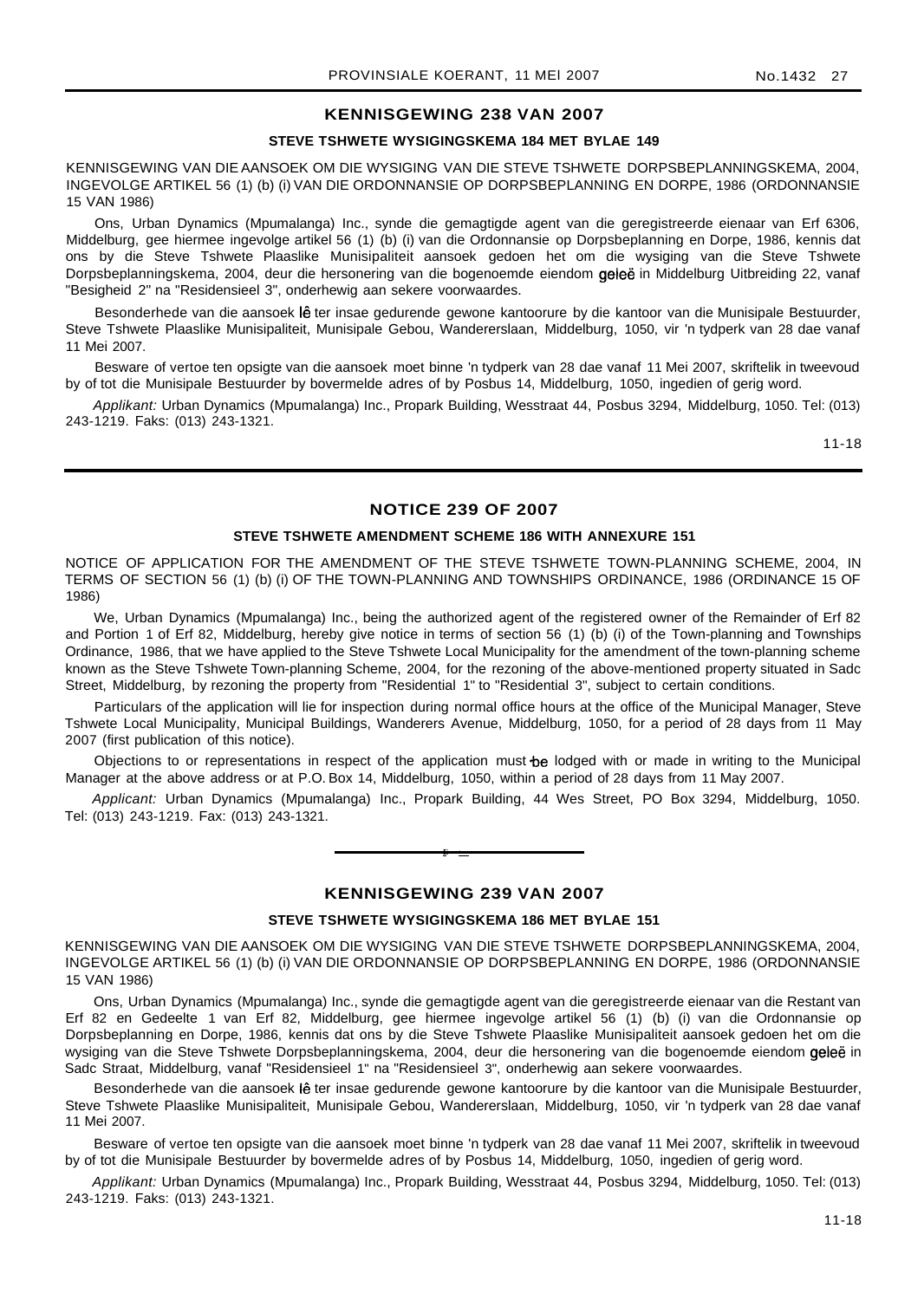#### **NOTICE 240 OF 2007**

#### MPUMALANGA GAMING ACT, 1995 (ACT 5 OF 1995), AS AMENDED

#### APPLICATION FOR GAMING MACHINE SITE OPERATOR LICENCE

Notice is hereby given that Leon Viljoen Trollip, t/a Sondelani Tavern, intends submitting an application to the Mpumalanga Gaming Board on the 7th of May 2007 for a Site Operator Licence.

The application will be open to public inspection at the office of the Mpumalanga Gaming Board at First Avenue, White River, South Africa, 1240, from the 7th of May 2007.

- 1. The purpose of the application is to obtain a licence to operate and keep limited payout machines on the premises, in the Province of Mpumalanga.
- 2. The applicant's business premises is located at: 28 Ernist Street ERMELO MPUMALANGA
- 3. The Directors and/or managers of the site, are as follows: Leon Viljoen Trollip.

Attention is directed to the provisions of section 26 of the Mpumalanga Gaming Act, 1995 (Act No. 5 of 1995), as amended, which makes provision for the lodging of written objections in respect of the application.

Such objections should be lodged with the Chief Executive Officer, Mpumalanga Gaming Board, First Avenue, Private Bag X9908, White River, South Africa, 1240, within 30 days from the 7th of May 2007.

## **NOTICE 241 OF 2007**

#### MPUMALANGA GAMING ACT, 1995 (ACT 5 OF 1995), AS AMENDED

### APPLICATION FOR A SITE OPERATOR LICENCE

Notice is hereby given that Mr Deon Didloff, 10 No. 7310175056080, trading as Big Five Sports Bar intends submitting an application to the Mpumalanga Gaming Board on 16 May 2007 for a Transfer of a Site Operator Licence.

The application will be open to public inspection at the office of the Mpumalanga Gaming Board at First Avenue, White River, South Africa, 1240, from 16 May 2007.

1. The purpose of the application is to obtain a licence to operate and keep limited payout machines on the site premises, in the Province of Mpumalanga.

2. The applicant's site premises (business) is located at: Shop #6, Steenkaamp Street, Del Judor, Witbank, Mpumalanga.

3. The owners and/or managers of the site, are as follows:

Owner: Deon Didloff.

Attention is directed to the provisions of section 26 of the Mpumalanga Gaming Act, 1995 (Act No. 5 of 1995), as amended, which makes provision for the lodging of written objections in respect of the application.

Such objections should be lodged with the Chief Executive Officer, Mpumalanga Gaming Board, First Avenue, Private Bag X9908, White River, South Africa, 1240, within 30 days from 16 May 2007.

# **NOTICE 242 OF 2007**

#### MPUMALANGA GAMING ACT, 1995 (ACT 5 OF 1995), AS AMENDED

#### APPLICATION FOR A SITE OPERATOR LICENCE

Notice is hereby given that Mr Dick Johnson, 10 No. 5507195094080, trading as Johnson's Bar intends submitting an application to the Mpumalanga Gaming Board on 16 May 2007 for a Site Operator Licence.

The application will be open to public inspection at the office of the Mpumalanga Gaming Board at First Avenue, White River, South Africa, 1240, from 16 May 2007.

1. The purpose of the application is to obtain a licence to operate and keep limited payout machines on the site premises, in the Province of Mpumalanga.

2. The applicant's site premises (business) is located at: Stand 463, Cradock Street, Nasaret, Middelburg, Mpumalanga.

3. The owners and/or managers of the site, are as follows:

Owner: Dick Johnson.

Attention is directed to the provisions of section 26 of the Mpumalanga Gaming Act, 1995 (Act No.5 of 1995), as amended, which makes provision for the lodging of written objections in respect of the application.

Such objections should be lodged with the Chief Executive Officer, Mpumalanga Gaming Board, FirstAvenue, Private Bag X9908, White River, South Africa, 1240, within 30 days from 16 May 2007.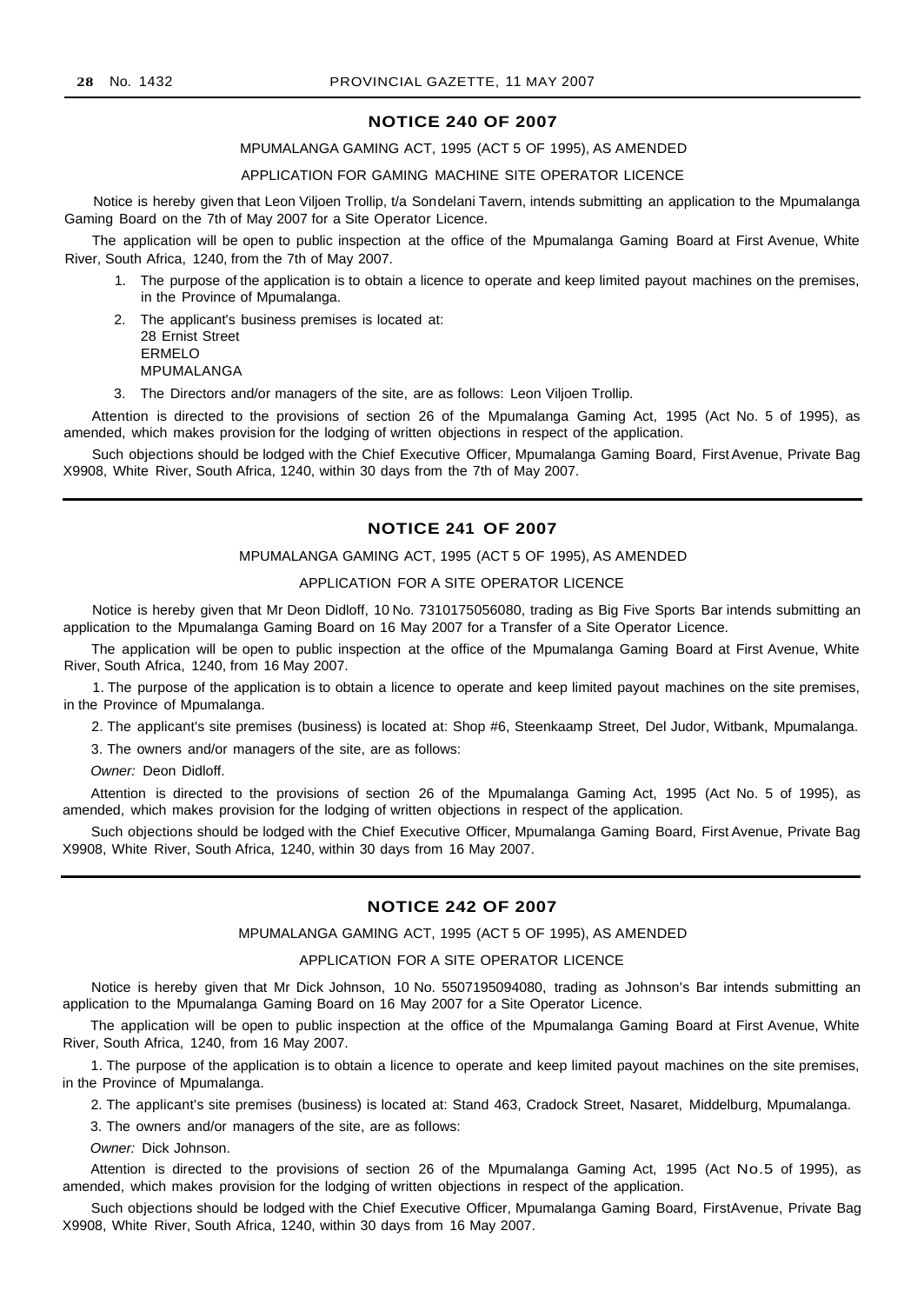# **LOCAL AUTHORITY NOTICES PLAASLIKE BESTUURSKENNISGEWINGS**

# **LOCAL AUTHORITY NOTICE 154**

# **THABA CHWEU LOCAL MUNICIPALITY**

NOTICE OF APPLICATION FOR ESTABLISHMENT OF TOWNSHIP

#### (Regulation 21)

The Thaba Chweu Local Municipality hereby gives notice in terms of section 69 (6) (a) of the Town-planning and Townships Ordinance, 1986 (Ordinance 15 of 1986), that an application to establish the township referred to in the Annexure hereto, has been received by it.

Particulars of the application will lie for inspection during normal office hours at the office of the Town Planner, Room 33, Department Technical & Engineering Services, Civic Centre, Thaba Chweu Municipality, 1 Central Street, Lydenburg, for a period of 28 days from 4 May 2007.

Objections to or representations in respect of the application must be lodged with or made in writing to the Town Planner at the above address or at P.O. Box 61, Lydenburg, 1120, within a period of 28 days from 4 May 2007.

#### **ANNEXURE**

#### Name of the township: **Lydenburg Extension 51.**

Full name of the applicant: Pieterse, Du Toit & Associates C.C., Town and Regional Planners on behalf of Jicama 192 (Pty) Ltd as owner.

Number of erven in proposed township:

"Residential 2": 4 erven: with approximate sizes 0,57 ha, 0,65 ha, 0,69 ha and 1,4 ha for multiple dwellings, with a density of 45 units per hectare and coverage of 80%.

"Private Open Space": 1 erf of some 3,23 ha.

The proposed township is approximately 6,9 ha in total extent.

Property description: Remaining Extent of Portion 123 of the farm Sterkspruit No. 33, Registration Division JT, Mpumalanga.

Location of proposed township: The proposed development will be located on farmland, adjacent south of Lydenburg Extension 7 and east of the Provincial Road to the Machadodorp/Nelspruit, and north of the proposed Lydenburg Extension 42.

Address ofAgent: Pieterse, Du Toit & Associates C.C., Town and Regional Planners, Concillium Building 118, Gen. Beyers Street, Welgelegen; PO Box 11306, Bendor Park, Polokwane, 0699. Tel: (015) 297-4970. Fax: (015) 297-4584. E-mail: pierre@profplanners.co.za [Ref. No.: F13H4.]

# **PLAASLIKE BESTUURSKENNISGEWING 154**

**• I**

# **THABA CHWEU PLAASLIKE MUNISIPALITEIT**

KENNISGEWING VAN AANSOEK OM STIGTING VAN DORP

#### (Regulasie 21)

Die Thaba Chweu Plaaslike Munisipaliteit, gee hiermee ingevolge artikel 69 (6) (a) van die Ordonnansie op Dorpsbeplanning en Dorpe, 1986 (Ordonnansie 15 van 1986), kennis dat 'n aansoek om die dorp in Bylae hierby genoem, te stig deur hom ontvang is.

Besonderhede van die aansoek lê ter insae gedurende kantoorure van die Stadsbeplanner, Kamer 33, Departement Tegniese- & Ingenieursdienste, Munisipale Gebou, Thaba Chweu Munisipaliteit, Sentraalstraat 1, Lydenburg, vir 'n tydperk van 28 dae vanaf 4 Mei 2007.

Besware teen of vertoe ten opsigte van die aansoek moet binne 'n tydperk van 28 dae vanaf 4 Mei 2007 skriftelik by of tot die Stadsbeplanner by bovermelde adres of by Posbus 61, Lydenburg, 1120, ingedien of gerig word.

# **BYLAE**

#### Naam van die dorp: **Lydenburg Uitbreiding 51.**

Volle naam van aansoeker: Pieterse, Du Toit & Assosiate BK, Stads- en Streekbeplanners namens Jicama 192 (Edms) Bpk as eienaar.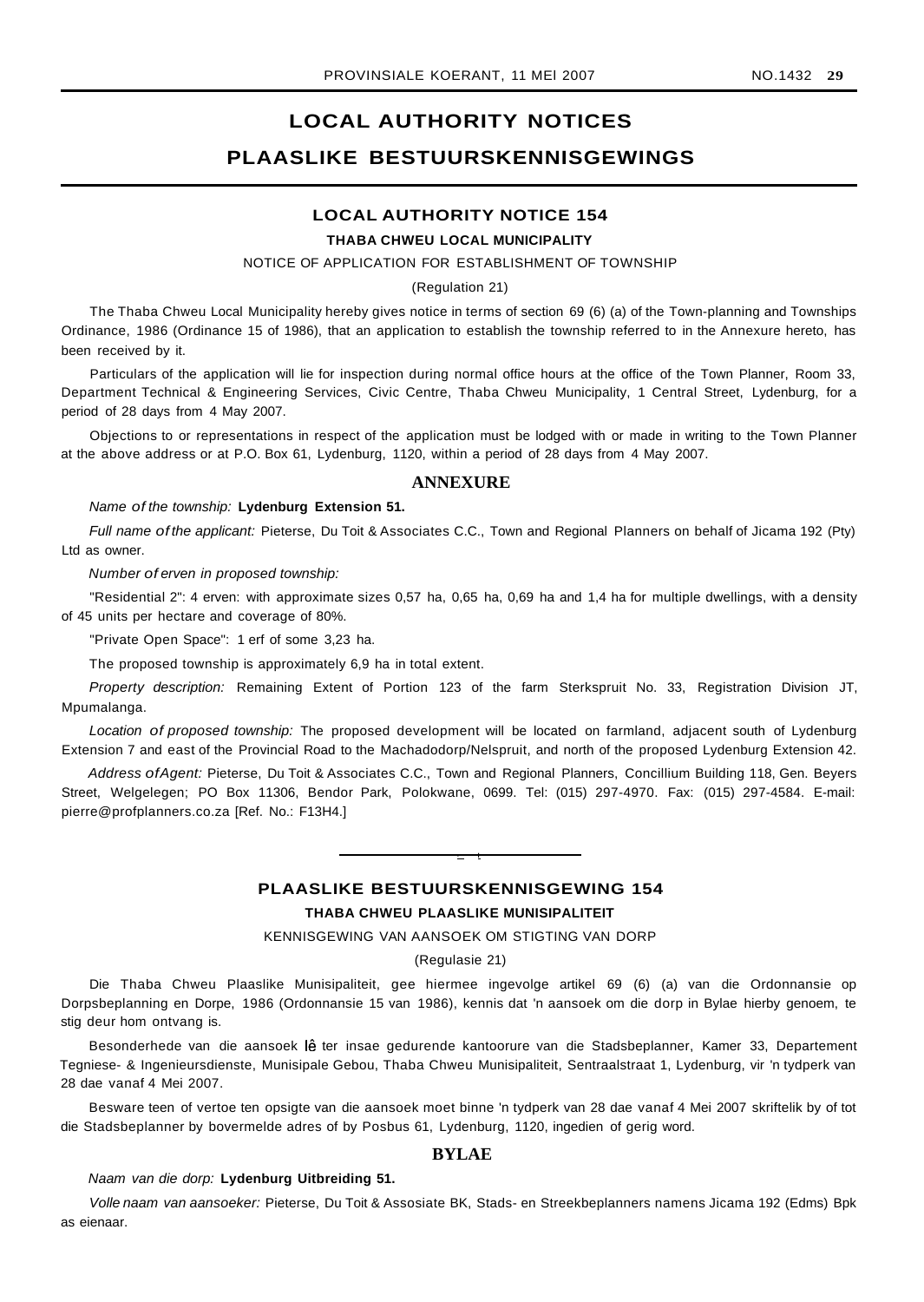#### Aantal erwe in voorgestelde dorp:

"Residensieel 2": ± 4 erwe met groottes van 0,57 ha, 0,65 ha, 0,69 ha en 1,4 ha vir meervoudige wooneenhede, almal met 'n digtheidsonering van "45 eenhede per ha" met 'n bepaling wat 80% dekking op die erf sal toelaat.

"Privaat Oop Ruimte": 1 erf van sowet 3,23 ha.

Die beoogde dorp is ongeveer 6,9 ha in totaal groot.

Beskrywing van grond waarop dorp gestig staan te word: Restant van Gedeelte 123 van die plaas Sterkspruit No. 33, Registrasieafdeling J.T., Mpumalanga.

Ligging van voorgestelde dorp: Die voorgestelde ontwikkeling is geleë op plaasgrond, aangrensend en suid van Lydenburg Uitbreiding 7, en oos van die Provinsiale Pad na Machadodorp/Nelspruit, en noord van die voorgestelde Lydenburg Uitbreiding 42.

Adres van Agent: Pieterse, Du Toit & Assosiate BK, Stads- en Streekbeplanners, Concilliumgebou 118, Genl. Beyersstraat, Welgelegen; Posbus 11306, Bendor Park, Polokwane, 0699. Tel: (015) 297-4970. Faks: (015) 297-4584. E-pos: pierre@profplanners.co.za [Ref. No.: F13H4.]

4-11

#### **LOCAL AUTHORITY NOTICE 155**

SCHEDULE 11

#### (Regulation 21)

#### NOTICE OF APPLICATION FOR ESTABLISHMENT OF TOWNSHIP

Mbombela Local Municipality hereby gives notice in terms of section 96 of the Town-planning and Townships Ordinance, 1986 (Ordinance 15 of 1986), that an application to establish the township referred to in the Annexure hereto, has been received by it.

Particulars of this application will lie for inspection during normal office hours at the Mbombela Municipality (Nelspruit), Civic Centre, Nel Street, Second Floor, Room 205, for a period of 28 days from 4 May 2007.

Objections to or representation in respect of the application must be lodged with or made in writing and in duplicate to the above address or at P.O. Box 45, Nelspruit, 1200, within a period of 28 days from 4 May 2007.

#### **ANNEXURE**

#### Name of township: **Sonheuwel Extension** 13.

Full name of applicant: Stefan de Beer.

Number of erven in proposed township and zonings: 188 "Residential 2"; 1 "Private Open Space"; 2 "Special" for private road; total 191.

Description of land on which township is to be established: Portion 43 (a ptn of Ptn 6) of the farm Maggiesdal 456 JT.

Locality of the proposed township: Located to the south of Sonheuwel Extension 10 & 12.

Address of agent: Stefan de Beer, P.O. Box 30028, Steiltes, 1213. Cell: 0828923667.

# **PLAASLIKE BESTUURSKENNISGEWING 155**

**•**

BYLAE 11

(Regulasie 21)

#### KENNISGEWING VAN AANSOEK OM STIGTING VAN DORP

Mbombela Plaaslike Munisipaliteit, gee hiermee ingevolge artikel 96 van die Dorpsbeplanning en Dorpe Ordonnansie, 1986 (Ordonnansie 15 van 1986), kennis dat 'n aansoek om die dorp in die Bylae hierby genoem, te stig deur hom ontvang is.

Besonderhede van bogenoemde aansoek lê ter insae gedurende gewone kantoorure by die Mbombela Munisipaliteit (Nelspruit), Burgersentrum, Nelstraat, Tweede Vloer, Kamer 205, vir 'n tydperk van 28 dae vanaf 4 Mei 2007.

Besware teen of vertoe ten opsigte van die aansoek moet binne 'n tydperk van 28 dae vanaf 4 Mei 2007 skriftelik en in tweevoud by bovermelde adres of by Posbus 45, Nelspruit, 1200, ingedien of gerig word.

### **BYLAE**

Naam van dorp: **Sonheuwel Uitbreiding** 13.

Volle naam van applikant: Stefan de Beer.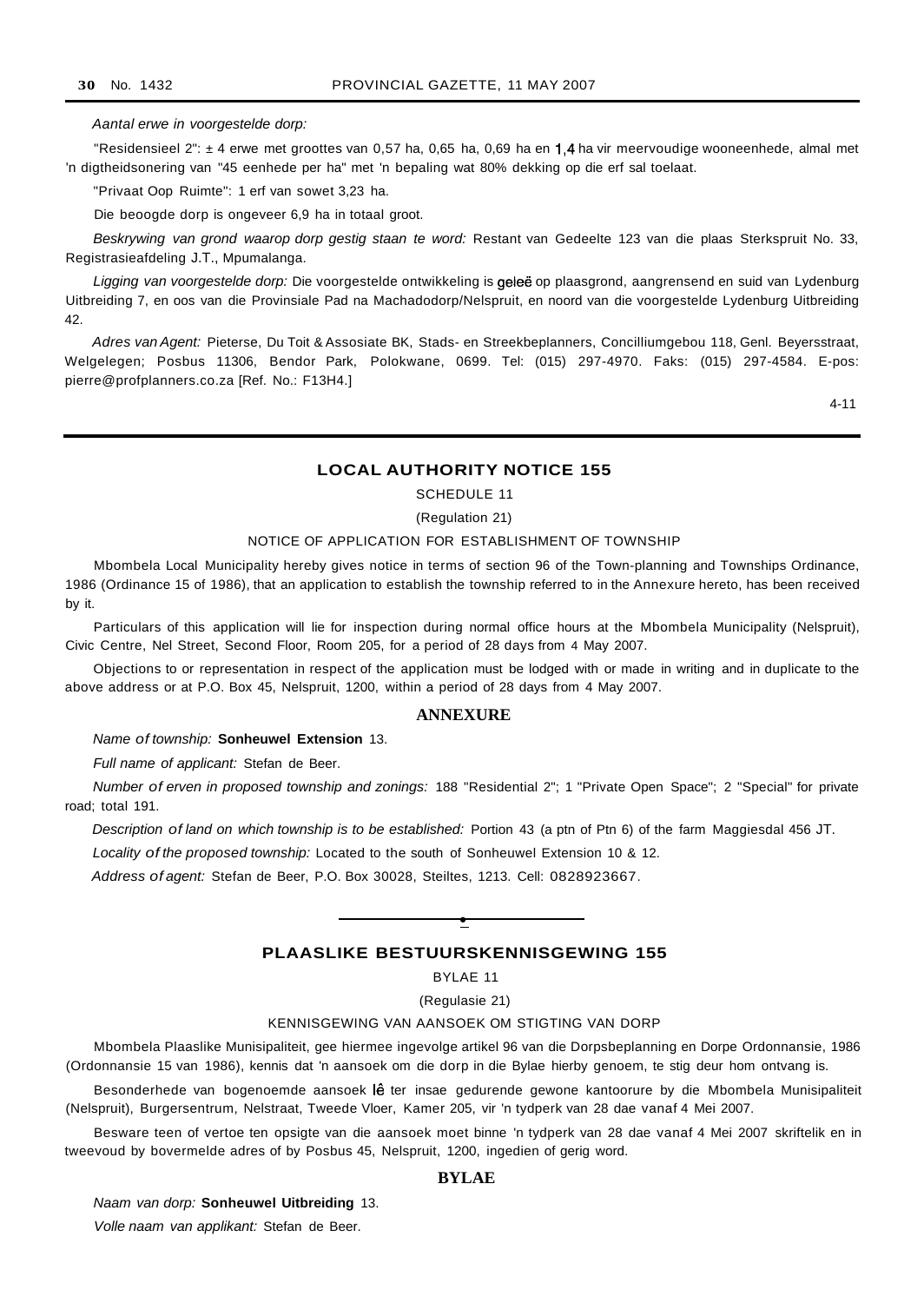Aantal erwe in dorp en voorgestelde sonerings: 188 "Residensieel 2"; 1 "Privaat Oop Ruimte"; 2 "Spesiaal" vir privaatpad; totaal 191.

Beskrywing van grond waarop dorp gestig staan te word: Gedeelte 43 (ged van Ged 6) van die plaas Maggiesdal 456 J.T. Ligging van voorgestelde dorp: Geleë ten suide van Sonheuwel Uitbreidings 10 & 12.

Adres van agent: Stefan de Beer, Posbus 30028, Steiltes, 1213. Tel: 082 892 3667.

4-11

# LOCAL AUTHORITY NOTICE 185

# GREATER TUBATSE LOCAL MUNICIPALITY

#### NOTICE OF APPLICATION FOR ESTABLISHMENT OF TOWNSHIP

#### BURGERSFORT EXTENSION 50

The Greater Tubatse Local Municipality hereby gives notice in terms of section 69 (6) (a) read with section 96 of the Townplanning and Townships Ordinance, (Ordinance No. 15 of 1986), that an application to establish the township referred to in the Annexure hereto, has been received by it.

Particulars of the application are open to inspection during normal office hours at the office of the Municipal Manager: Greater Tubatse Municipality, Burgersfort Municipal Offices, c/o Kort en Eddie Sedibe Streets, Burgersfort, for a period of 28 days from 11 May 2007 (the date of first publication of this notice).

Objections to or representations in respect of the application must be lodged with or made in writing and in duplicate with the Municipal Manager: Greater Tubatse Municipality, at the above address or at P.O. Box 206, Burgersfort, 1105, within a period of 28 days from 11 May 2007

Municipal Manager

11 and 18 May 2007

(Notice No /2007)

#### ANNEXURE

Name of township: Burgersfort Extension 50.

Full name of applicant: Van Zyl & Benade Town Planners on behalf of KMHT Properties Investments CC.

Number of erven and proposed zoning:

1 Erf: "Special" for shops, offices, business buildings (financial institutions), restaurants, places of amusement, showrooms, commercial purposes, domestic service centre, home improvement centre, value trade centre, taxi rank, bus rank, informal trading, and purposes incidental thereto and residential units.

1 Erf: "Special" for purposes as may be approved by the local authority.

Description of land on which township is to be established: Part of Remainder of Portion 10, of the farm Leeuwvallei 297 KT.

Locality of proposed township: The propsed township is situated on the Ohrigstad Road, direct north of Burgersfort Exension 12.

# PLAASLIKE BESTUURSKENNISGEWING 185

E **• •**

# GROTER TUBATSE PLAASLIKE MUNISIPALITEIT

# KENNISGEWING VAN AANSOEK OM STIGTING VAN DORP

### BURGERSFORT UITBREIDING 50

Die Groter Tubatse Munisipaliteit gee hiermee ingevolge artikel 69 (6) (a) saamgelees met artikel 96 van die Ordonnansie op Dorpsbeplanning en Dorpe, 1986 (Ordonnansie No. 15 van 1986), kennis dat 'n aansoek deur hom ontvang is om die dorp in die Bylae hierby genoem, te stig.

Besonderhede van die aansoek lê ter insae gedurende gewone kantoorure by die kantoor van die Munisipale Bestuurder: Groter Tubatse Munisipaliteit, h/v Kort en Eddie Sedibestrate, Burgersfort, vir 'n tydperk van 28 dae vanaf 11 Mei 2007 (die datum van eerste publikasie van hierdie kennisgewing) ter insae.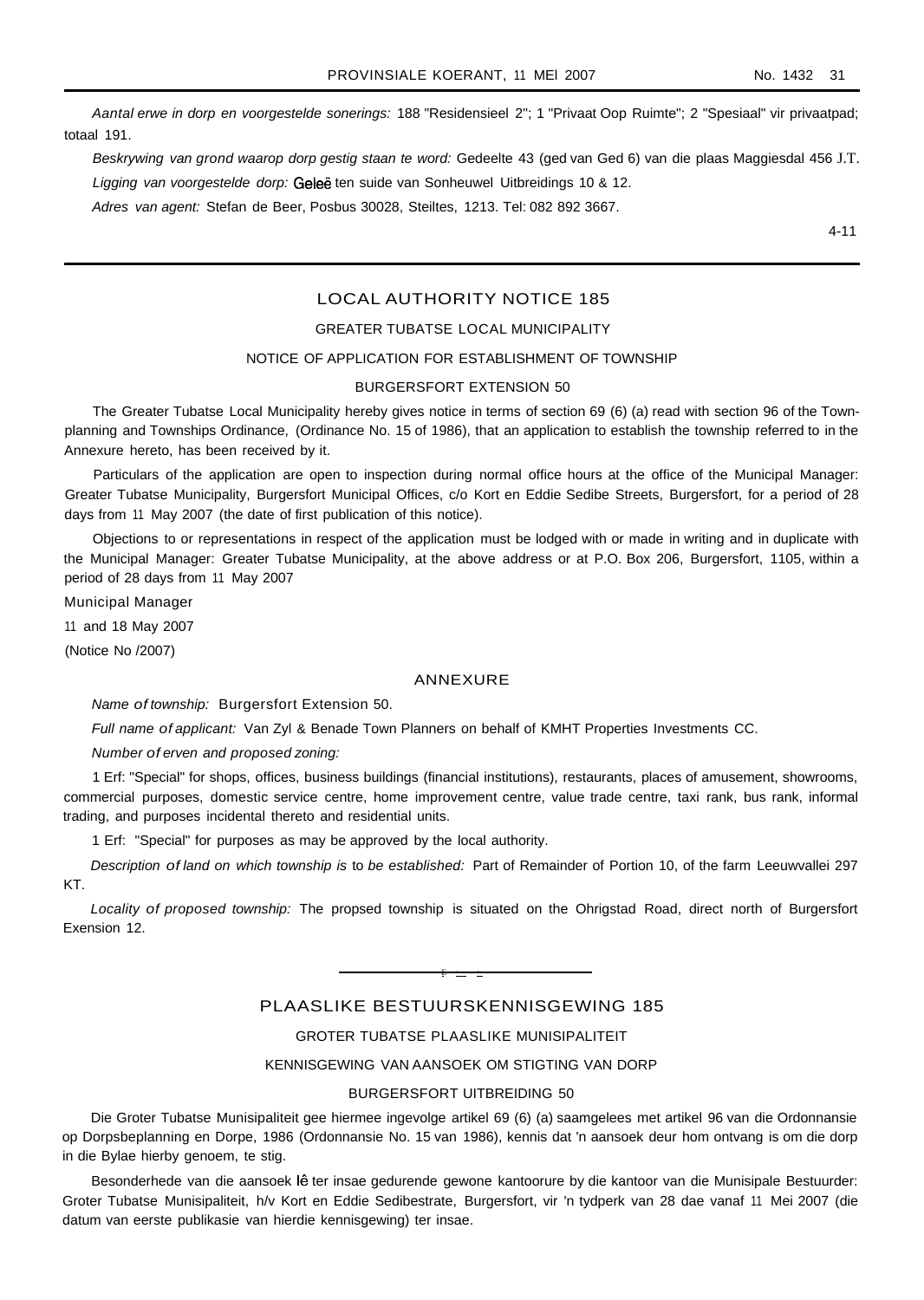Besware teen of vertoe ten opsigte van die aansoek moet binne 'n tydperk van 28 dae vanaf 11 Mei 2007, skriftelik in tweevoud by die Munisipale Bestuurder by die bogenoemde adres of by Groter Tubatse Munisipaliteit, Posbus 206, Burgerfort, 1105, ingedien of gerig word.

#### **Munisipale Bestuurder**

11 en 18 Mei 2007

(Kennisgewing No. /2007)

#### **BYLAE**

Naam van dorp: **Burgersfort Uitbreiding** 50.

Volle naam van aansoeker: Van Zyl & Benade Stadsbeplanners namens KMHT Properties Investments ee.

Aantal erwe en voorgestelde sonering:

1 Erf: "Spesiaal" vir winkels, kantore, besigheidsgeboue (finansiele inrigtings), restaurante, vermaaklikheidsplekke, vertoonlokale, kommersiele doeleindes, huishoudelike dienssentrum, huisverbeteringsentrum, waardedienssentrum, taxi staanplek, busstaanplek, informele handel en doeleindes inverband daarmee en wooneenhede.

1 Erf: "Spesiaal" vir doeleindes wat die plaaslike bestuur mag goedkeur.

Beskrywing van grond waarop dorp gestig staan te word: Deel van die Restant van Gedeelte 10 van die plaas Leewvallei 297 KT.

Ligging van voorgestelde dorp: Die voorgestelde dorp is geleë op die Ohrigstad Pad en direk noord van Burgersfort Uitbreiding 12.

11-18

# LOCAL AUTHORITY **NOTICE 186**

# **STEVE TSHWETE AMENDMENT SCHEME** 131

#### **NOTICE OF APPROVAL**

Notice is hereby given in terms of section 57 (1) (a) of the Town-planning and Townships Ordinance, 1986 (Ordinance 15 of 1986, as amended), that the Steve Tshwete Local Municipality, has approved the amendment of the Steve Tshwete Townplanning Scheme, 2004, by the rezoning of Erf 10967, Township of Middelburg from "Residential 1" to "Residential 3".

Map 3 and the scheme clauses of the amendment scheme will lie open for inspection at all reasonable times at the office of the Director-General Mpumalanga, Provincial Administration, Department of Local Government and Housing, Witbank, as well as at the Municipal Manager, Municipal Buildings, Wanderers Avenue, Middelburg.

This amendment is known as Steve Tshwete Amendment Scheme 131 and shall come into operation on the date of publication of this notice.

#### **WD FOUCHE, Municipal Manager**

Municipal Offices, Wanderers Avenue, PO Box 14, Middelburg, 1050

Date: 11-05-2007

(Ref: 15/4/4/129)

# **LOCAL AUTHORITY NOTICE 187**

#### **GOVAN MBEKI MUNICIPALITY**

#### CORRECTION NOTICE: EVANDER AMENDMENT SCHEME 38

Local Authority Notice 54 published in Mpumalanga Provincial Gazette No. 1411 of 23 February 2007 is hereby corrected as follows:

Substitute the expression "Transport Services" for the expression "Residential 3" on page 32.

#### **Dr L H MATHUNYANE, Municipal Manager**

Private Bag X1017, Secunda, 2302

(Notice No. 29/2007)